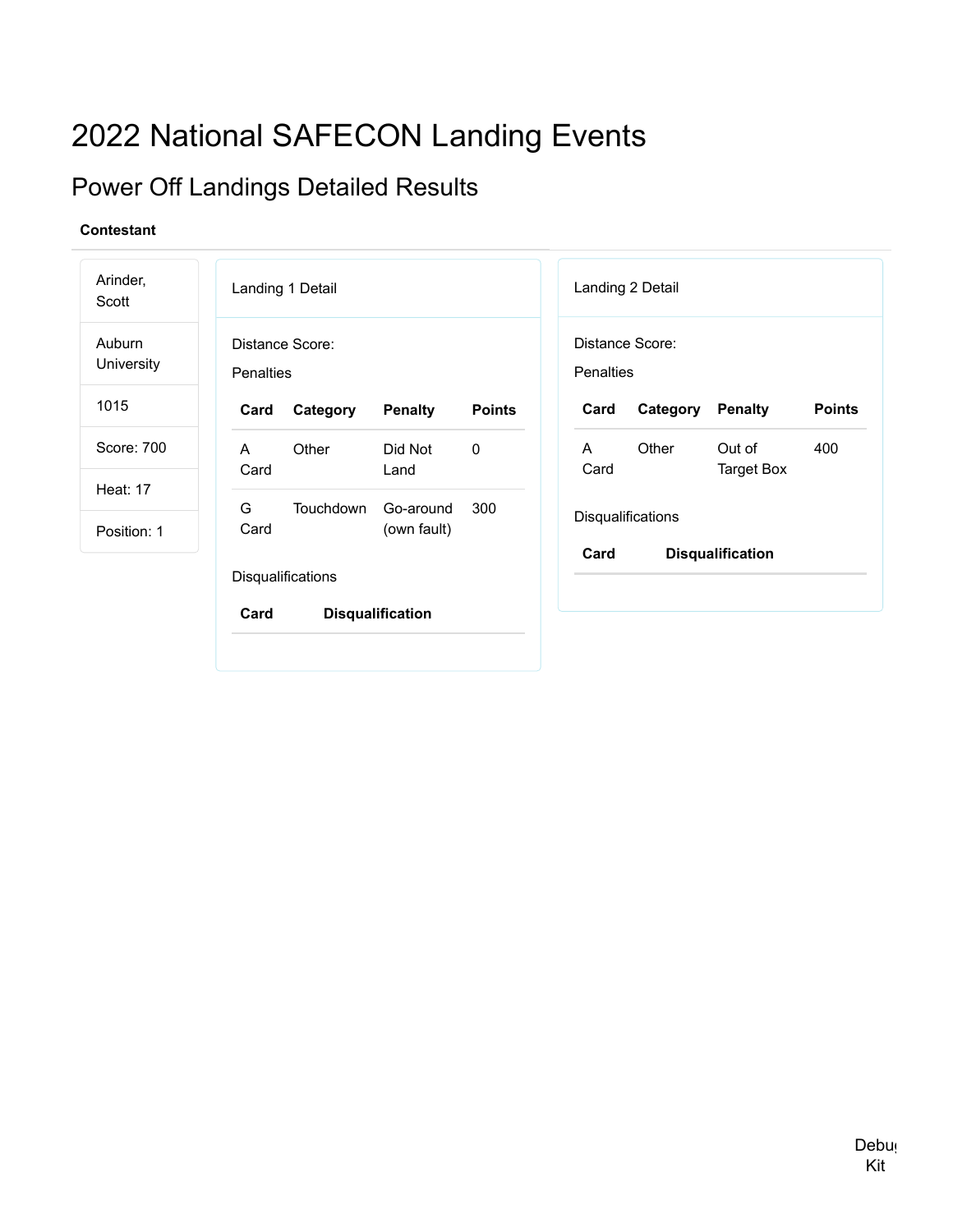| Hoag, Riley          | Landing 1 Detail                                                   | Landing 2 Detail                                           |
|----------------------|--------------------------------------------------------------------|------------------------------------------------------------|
| Auburn<br>University | Distance Score:                                                    | Distance Score:                                            |
| 1016                 | Penalties                                                          | Penalties                                                  |
| Score: 775           | <b>Penalty</b><br><b>Points</b><br>Category<br>Card                | Category<br><b>Penalty</b><br><b>Points</b><br>Card        |
| <b>Heat: 31</b>      | Touchdown<br>300<br>G<br>Go-around<br>Card<br>(own fault)          | Other<br>Out of<br>400<br>A<br>Card<br><b>Target Box</b>   |
| Position: 4          | Other<br>$\mathbf 0$<br>Did Not<br>$\mathsf{A}$<br>Card<br>Land    | $\mathsf{C}$<br>25<br>Climbout<br>Poor<br>tracking<br>Card |
|                      | $\mathsf{F}$<br>Final Turn<br>Over/Under<br>50<br>Card<br>shooting | Disqualifications                                          |
|                      | Disqualifications                                                  | Card<br><b>Disqualification</b>                            |
|                      | Card<br><b>Disqualification</b>                                    |                                                            |

| Bingham,<br>Thomas   | Landing 1 Detail                                    | Landing 2 Detail                                    |
|----------------------|-----------------------------------------------------|-----------------------------------------------------|
| Auburn<br>University | Distance Score: 175<br>Penalties                    | Distance Score: 115<br>Penalties                    |
| 1021                 | <b>Penalty</b><br><b>Points</b><br>Card<br>Category | <b>Points</b><br>Card<br>Category<br><b>Penalty</b> |
| Score: 290           | <b>Disqualifications</b>                            | <b>Disqualifications</b>                            |
| Heat: 3              | Card<br><b>Disqualification</b>                     | Card<br><b>Disqualification</b>                     |
| Position: 3          |                                                     |                                                     |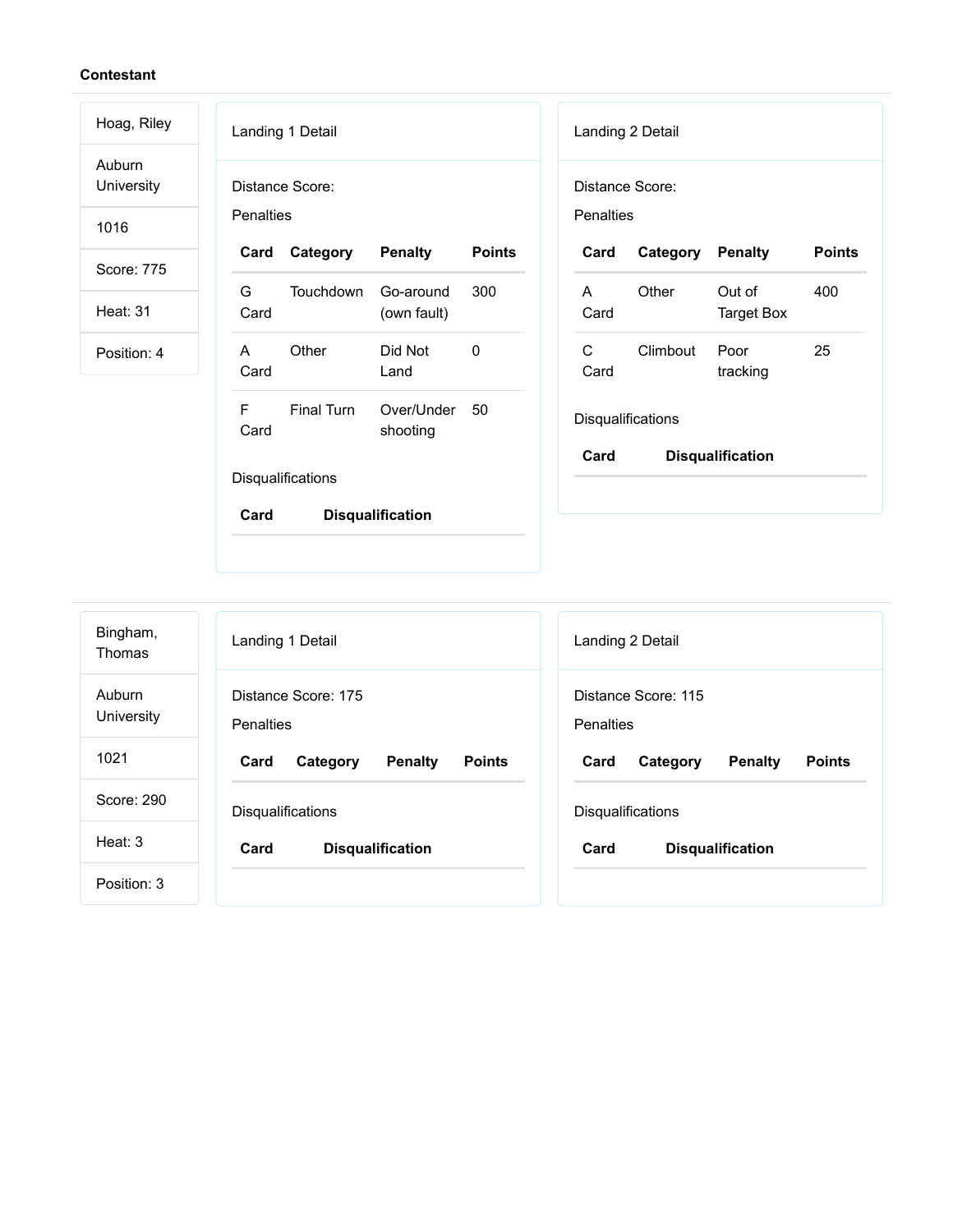| Russo, Luke          | Landing 1 Detail                                    | Landing 2 Detail                                         |
|----------------------|-----------------------------------------------------|----------------------------------------------------------|
| Auburn<br>University | Distance Score: 197                                 | Distance Score:                                          |
| 1025                 | <b>Penalties</b>                                    | Penalties                                                |
| Score: 597           | <b>Penalty</b><br>Card<br><b>Points</b><br>Category | <b>Points</b><br>Card<br><b>Penalty</b><br>Category      |
| Heat: 10             | <b>Disqualifications</b>                            | Other<br>Out of<br>400<br>A<br>Card<br><b>Target Box</b> |
| Position: 4          | Card<br><b>Disqualification</b>                     | <b>Disqualifications</b>                                 |
|                      |                                                     | Card<br><b>Disqualification</b>                          |

Landing 1 Detail Distance Score: Penalties **Card Category Penalty Points** A Card Other Did Not Land 0 G Card Touchdown Go-around (own fault) 300 **Disqualifications Card Disqualification** Baldwin, Ashley Auburn **University** 1026 Score: 900 Heat: 24 Position: 2

|                                 | Landing 2 Detail                       |                                            |               |  |  |
|---------------------------------|----------------------------------------|--------------------------------------------|---------------|--|--|
| Distance Score:<br>Penalties    |                                        |                                            |               |  |  |
| Card                            | Category                               | <b>Penalty</b>                             | <b>Points</b> |  |  |
| A<br>Card                       | Other                                  | Out of<br><b>Target Box</b>                | 400           |  |  |
| G<br>Card                       | Final<br>Approach<br>below 100'<br>AGL | Addition of<br>power<br>after<br>reduction | 200           |  |  |
| F<br>Card                       | Final<br>Approach<br>to 100'<br>AGL    | Addition of<br>power<br>after<br>reduction | 200           |  |  |
|                                 | Disqualifications                      |                                            |               |  |  |
| <b>Disqualification</b><br>Card |                                        |                                            |               |  |  |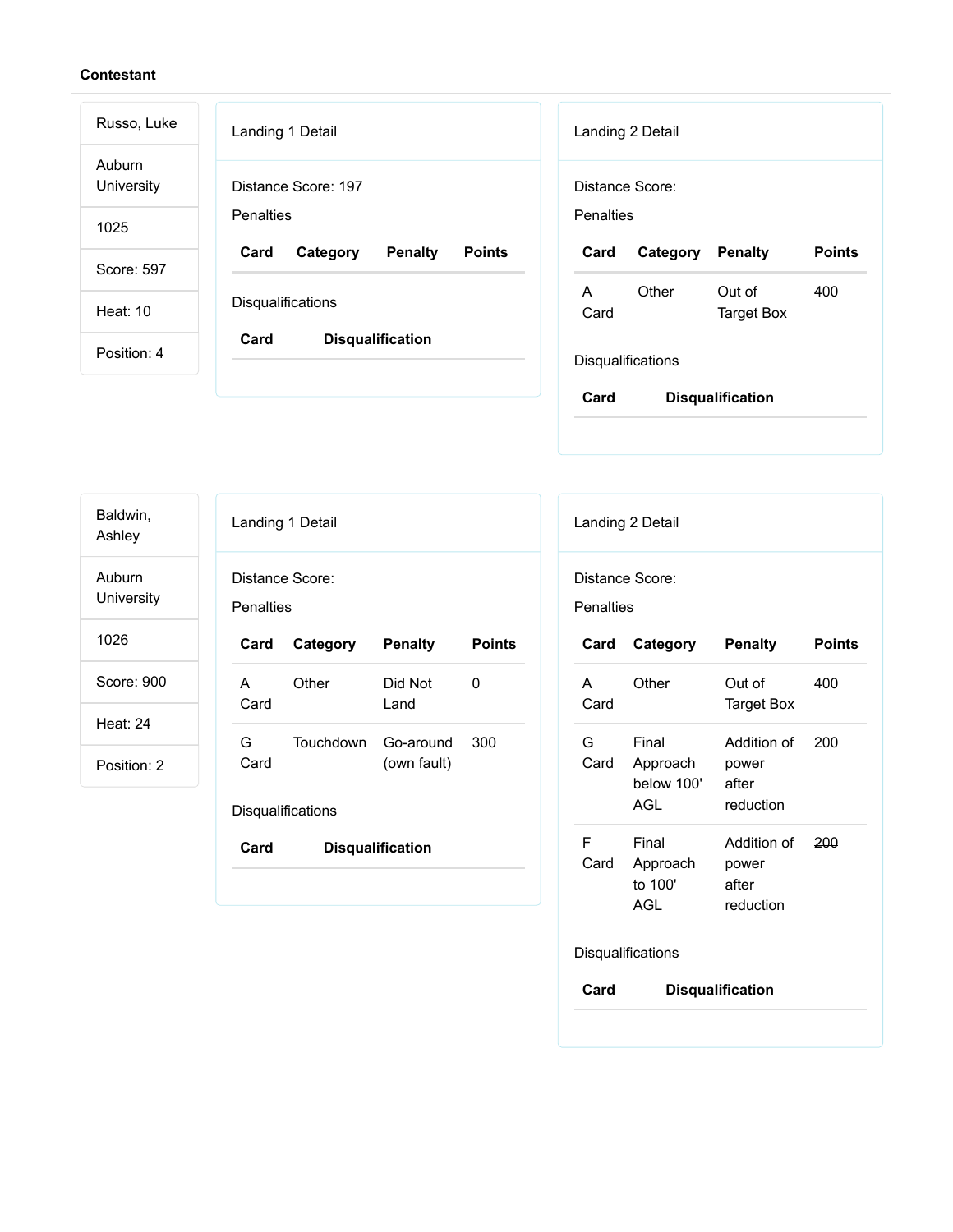| Parker, Evan                                     | Landing 1 Detail                                          | Landing 2 Detail                                                    |  |  |  |
|--------------------------------------------------|-----------------------------------------------------------|---------------------------------------------------------------------|--|--|--|
| <b>Bridgewater</b><br><b>State</b><br>University | Distance Score:<br><b>Penalties</b>                       | Distance Score:<br><b>Penalties</b>                                 |  |  |  |
| 1113                                             | Card<br>Category<br><b>Penalty</b><br><b>Points</b>       | <b>Points</b><br>Card<br>Category<br><b>Penalty</b>                 |  |  |  |
| Score: 975                                       | Other<br>$\mathbf{0}$<br>Did Not<br>A<br>Card<br>Land     | C<br>25<br>Climbout<br>Poor<br>Card<br>tracking                     |  |  |  |
| Heat: 8<br>Position: 4                           | G<br>Touchdown<br>300<br>Go-around<br>(own fault)<br>Card | Final<br>F<br>Over/Under<br>50<br>Card<br>Turn<br>shooting          |  |  |  |
|                                                  | D<br>Wide<br>200<br>Downwind<br>Card<br>downwind          | Other<br>Out of<br>400<br>$\mathsf{A}$<br>Card<br><b>Target Box</b> |  |  |  |
|                                                  | Disqualifications                                         | Disqualifications                                                   |  |  |  |
|                                                  | Card<br><b>Disqualification</b>                           | Card<br><b>Disqualification</b>                                     |  |  |  |
|                                                  |                                                           |                                                                     |  |  |  |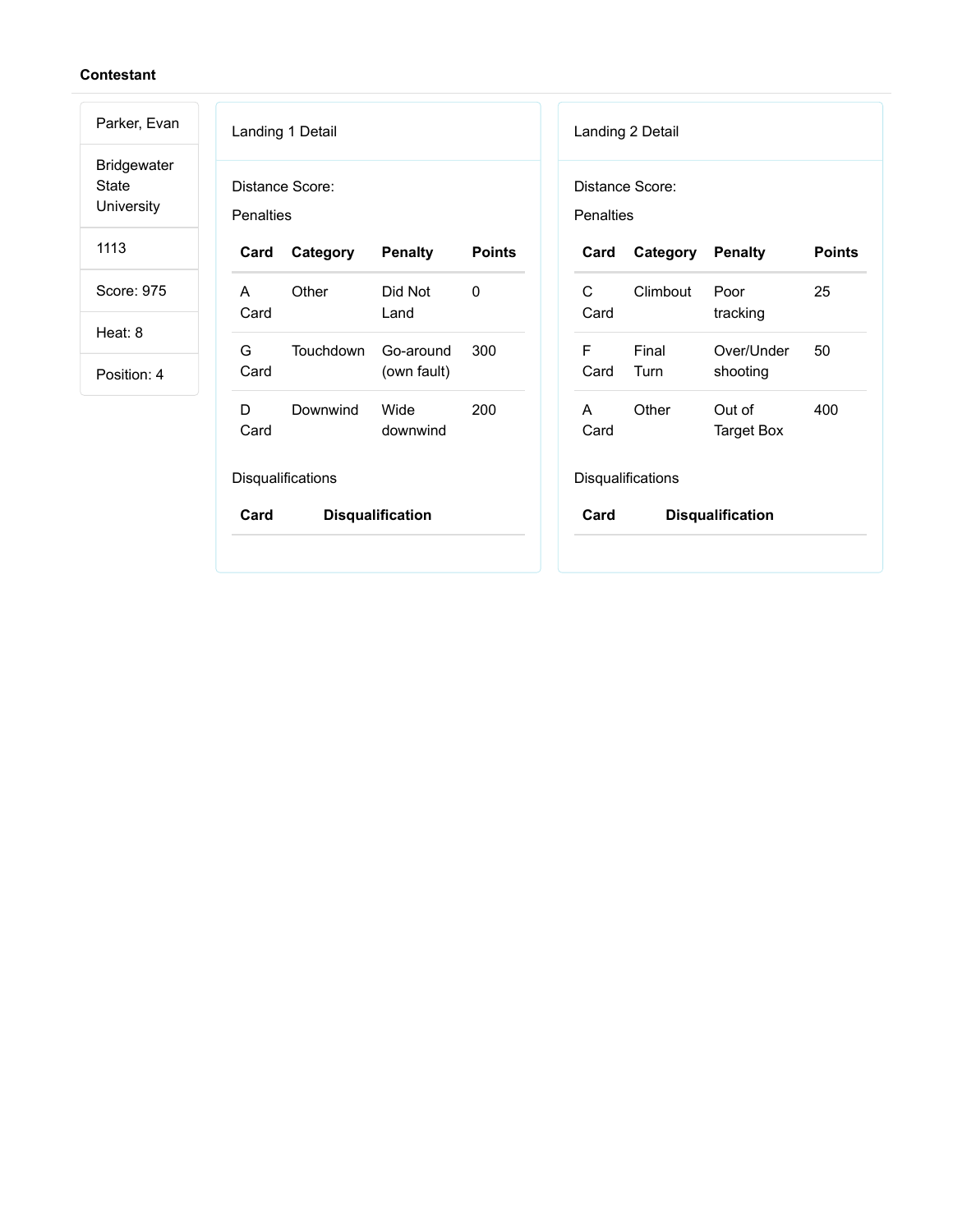| Smith,<br>Kaylee                                 | Landing 1 Detail                                         | Landing 2 Detail                                                                |
|--------------------------------------------------|----------------------------------------------------------|---------------------------------------------------------------------------------|
| <b>Bridgewater</b><br><b>State</b><br>University | Distance Score:<br>Penalties                             | Distance Score:<br>Penalties                                                    |
| 1115                                             | Card<br>Category<br><b>Penalty</b><br><b>Points</b>      | Category<br><b>Penalty</b><br><b>Points</b><br>Card                             |
| Score: 975                                       | Other<br>Out of<br>400<br>A<br>Card<br><b>Target Box</b> | <b>Takeoff</b><br>B<br>50<br>Improper<br>Roll<br>Crosswind<br>Card<br>Technique |
| <b>Heat: 22</b>                                  | $\mathsf{C}$<br>25<br>Climbout<br>Poor                   | $\mathsf{C}$<br>25<br>Poor                                                      |
| Position: 2                                      | Card<br>tracking                                         | Climbout<br>Card<br>tracking                                                    |
|                                                  | E<br>25<br>Base Leg<br>Constant<br>Card<br>turn to final | Other<br>400<br>Out of<br>A<br>Card<br><b>Target Box</b>                        |
|                                                  | Disqualifications                                        | F<br>Final<br>Over/Under<br>50                                                  |
|                                                  | Card<br><b>Disqualification</b>                          | Turn<br>Card<br>shooting                                                        |
|                                                  |                                                          | Disqualifications                                                               |
|                                                  |                                                          | Card<br><b>Disqualification</b>                                                 |

| Fredricks,<br>Chris                                     | Landing 1 Detail                                    | Landing 2 Detail                                    |  |  |  |
|---------------------------------------------------------|-----------------------------------------------------|-----------------------------------------------------|--|--|--|
| <b>Bridgewater</b><br><b>State</b><br><b>University</b> | Distance Score: 62<br><b>Penalties</b>              | Distance Score: 69<br>Penalties                     |  |  |  |
| 1116                                                    | <b>Points</b><br>Card<br><b>Penalty</b><br>Category | <b>Penalty</b><br><b>Points</b><br>Card<br>Category |  |  |  |
|                                                         |                                                     | F<br>Final<br>Over/Under<br>50                      |  |  |  |
| Score: 181                                              | <b>Disqualifications</b>                            | shooting<br>Card<br>Turn                            |  |  |  |
| Heat: 29                                                | Card<br><b>Disqualification</b>                     | <b>Disqualifications</b>                            |  |  |  |
| Position: 2                                             |                                                     | Card<br><b>Disqualification</b>                     |  |  |  |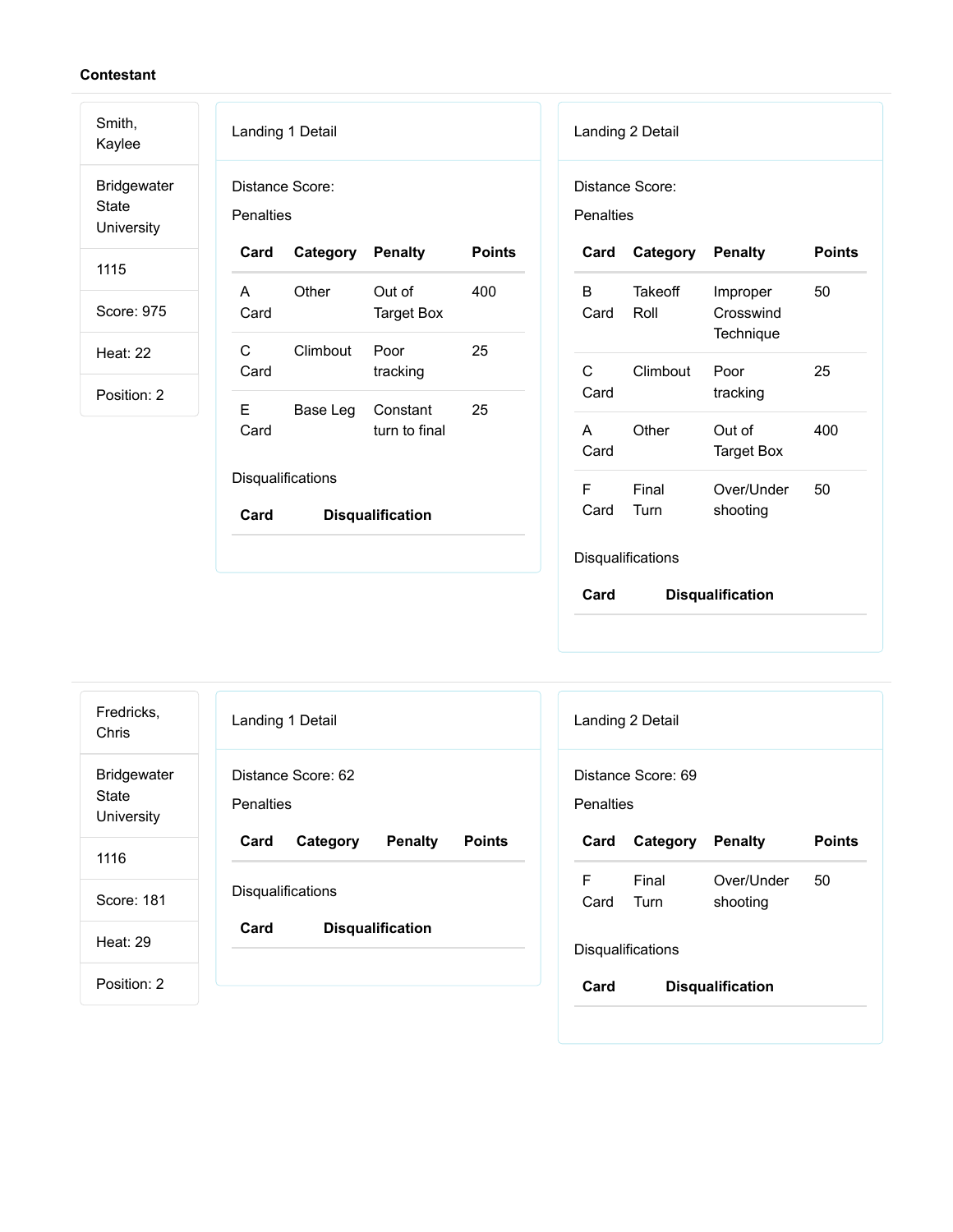DaCorte,

Jack Bridgewater State University

1119

Score: 1017

Heat: 1

|             | Distance Score:   |                          |               |
|-------------|-------------------|--------------------------|---------------|
| Penalties   |                   |                          |               |
| Card        | Category          | <b>Penalty</b>           | <b>Points</b> |
| C<br>Card   | Climbout          | Poor<br>tracking         | 25            |
| A<br>Card   | Other             | Did Not<br>Land          | 0             |
| G –<br>Card | Touchdown         | Go-around<br>(own fault) | 300           |
| D.<br>Card  | Downwind          | Wide<br>downwind         | 200           |
|             | Disqualifications |                          |               |
| Card        |                   | <b>Disqualification</b>  |               |

| <b>Penalties</b> | Distance Score: 17                     |                                         |               |
|------------------|----------------------------------------|-----------------------------------------|---------------|
| Card             | Category                               | <b>Penalty</b>                          | <b>Points</b> |
| C<br>Card        | Climbout                               | Poor<br>tracking                        | 25            |
| F<br>Card        | <b>Final Turn</b>                      | Over/Under<br>shooting                  | 50            |
| G<br>Card        | Final<br>Approach<br>below 100'<br>AGL | Addition of<br>power after<br>reduction | 200           |
| D<br>Card        | Downwind                               | Wide<br>downwind                        | 200           |
|                  | Disqualifications                      |                                         |               |
| Card             |                                        | <b>Disqualification</b>                 |               |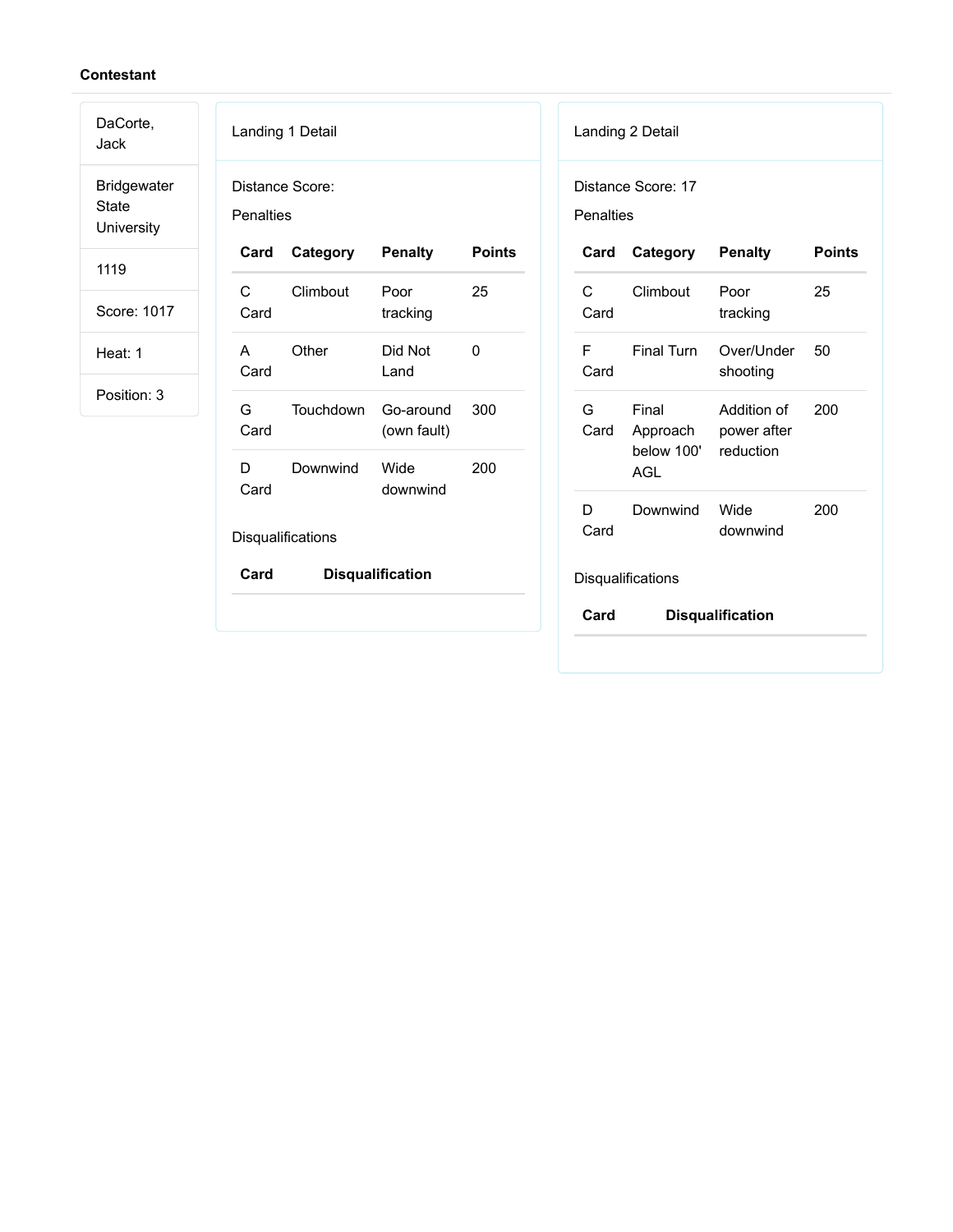| Kamal, Omar                                      | Landing 1 Detail                    |                       |                         |               |                                     | Landing 2 Detail  |                         |               |
|--------------------------------------------------|-------------------------------------|-----------------------|-------------------------|---------------|-------------------------------------|-------------------|-------------------------|---------------|
| <b>Bridgewater</b><br><b>State</b><br>University | Distance Score:<br><b>Penalties</b> |                       |                         |               | Distance Score:<br><b>Penalties</b> |                   |                         |               |
| 1121                                             | Card                                | Category              | <b>Penalty</b>          | <b>Points</b> | Card                                | Category          | <b>Penalty</b>          | <b>Points</b> |
| Score: DQ                                        | B<br>Card                           | Rotation &<br>Liftoff | Erratic<br>Takeoff      | 25            | $\mathsf{C}$<br>Card                | Climbout          | Poor<br>tracking        | 25            |
| <b>Heat: 15</b>                                  | A                                   | Other                 | Out of                  | 400           | $\mathsf{A}$                        | Other             | Out of                  | 400           |
| Position: 2                                      | Card                                |                       | Target<br>Box           |               | Card                                |                   | <b>Target Box</b>       |               |
|                                                  | Disqualifications                   |                       |                         |               | D<br>Card                           | Downwind          | Wide<br>downwind        | 200           |
|                                                  | Card                                |                       | <b>Disqualification</b> |               |                                     | Disqualifications |                         |               |
|                                                  | G Card                              |                       | Wheelbarrow             |               | Card                                |                   | <b>Disqualification</b> |               |

| Waldman, |  |
|----------|--|
| Matthew  |  |

**California** Aeronautical **University** 

1213

Score: 526

Heat: 30

| Landing 1 Detail                 |                                                      |                          |               |  |
|----------------------------------|------------------------------------------------------|--------------------------|---------------|--|
| Distance Score: 128<br>Penalties |                                                      |                          |               |  |
| Card                             | Category Penalty                                     |                          | <b>Points</b> |  |
| F<br>Card                        | <b>Final Turn</b>                                    | Skidding<br>turn         | 25            |  |
| F                                | Final<br>Card Approach power after<br>to 100'<br>AGL | Addition of<br>reduction | 200           |  |
| <b>Disqualifications</b>         |                                                      |                          |               |  |
| Card<br><b>Disqualification</b>  |                                                      |                          |               |  |

| Landing 2 Detail                |                  |  |        |
|---------------------------------|------------------|--|--------|
| Distance Score: 173             |                  |  |        |
| Penalties                       |                  |  |        |
| Card                            | Category Penalty |  | Points |
| <b>Disqualifications</b>        |                  |  |        |
| Card<br><b>Disqualification</b> |                  |  |        |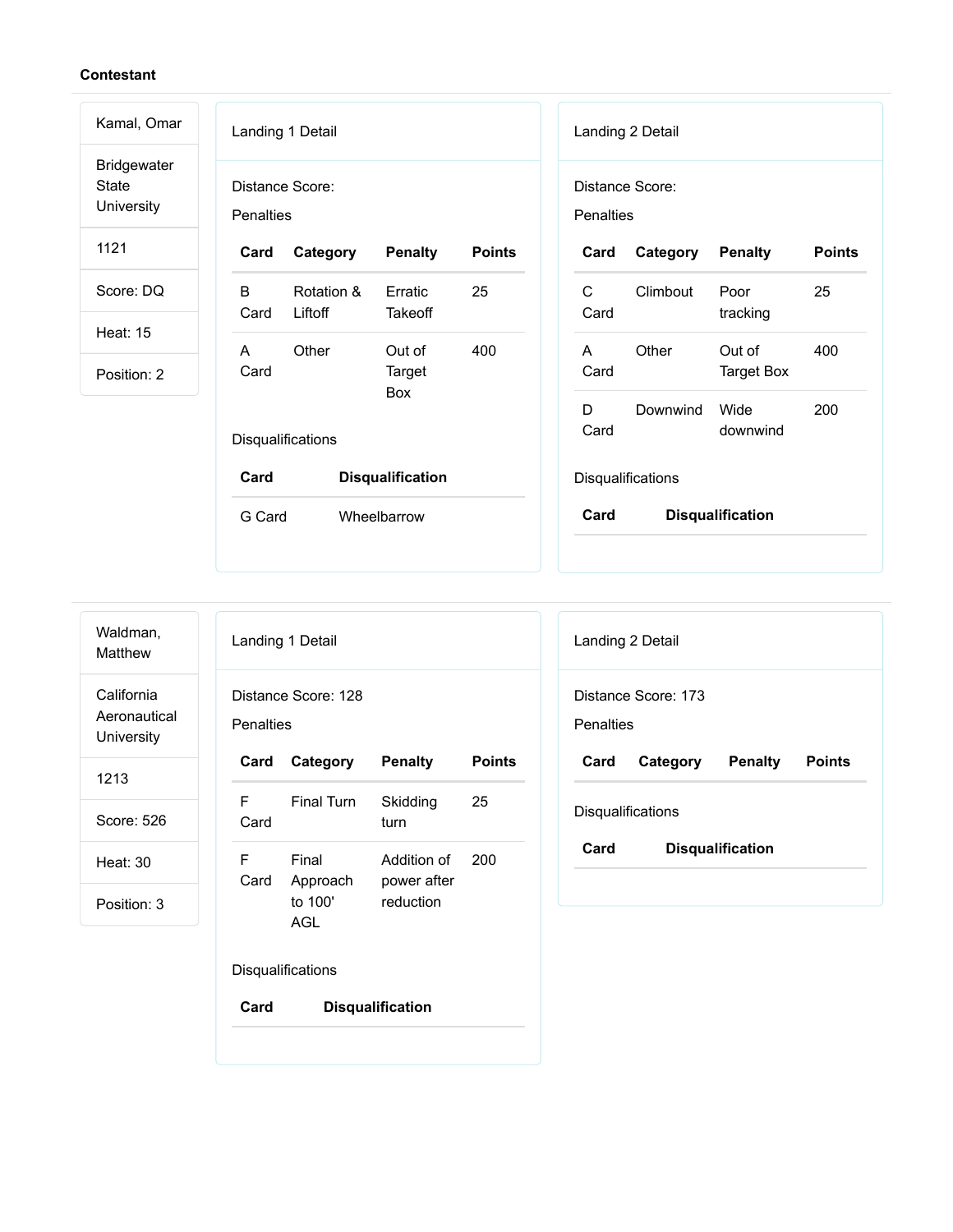| Johnston,<br>Nathan                      | Landing 1 Detail                                    | Landing 2 Detail                                    |
|------------------------------------------|-----------------------------------------------------|-----------------------------------------------------|
| California<br>Aeronautical<br>University | Distance Score: 25<br><b>Penalties</b>              | Distance Score: 56<br>Penalties                     |
| 1214                                     | Card<br><b>Penalty</b><br><b>Points</b><br>Category | Card<br><b>Penalty</b><br><b>Points</b><br>Category |
| Score: 81                                | Disqualifications                                   | Disqualifications                                   |
| Heat: 23                                 | Card<br><b>Disqualification</b>                     | Card<br><b>Disqualification</b>                     |
| Position: 3                              |                                                     |                                                     |

| Wilkin,<br>Camille                       | Landing 1 Detail                                    | Landing 2 Detail                                    |
|------------------------------------------|-----------------------------------------------------|-----------------------------------------------------|
| California<br>Aeronautical<br>University | Distance Score:<br>Penalties                        | Distance Score:<br>Penalties                        |
| 1215                                     | <b>Points</b><br>Category<br><b>Penalty</b><br>Card | Category<br><b>Penalty</b><br><b>Points</b><br>Card |
|                                          | Other<br>Out of<br>400<br>A                         | Other<br>Out of<br>400<br>A                         |
| Score: 800                               | Card<br><b>Target Box</b>                           | Card<br><b>Target Box</b>                           |
| <b>Heat: 16</b>                          | Disqualifications                                   | Disqualifications                                   |
| Position: 4                              | <b>Disqualification</b><br>Card                     | Card<br><b>Disqualification</b>                     |
|                                          |                                                     |                                                     |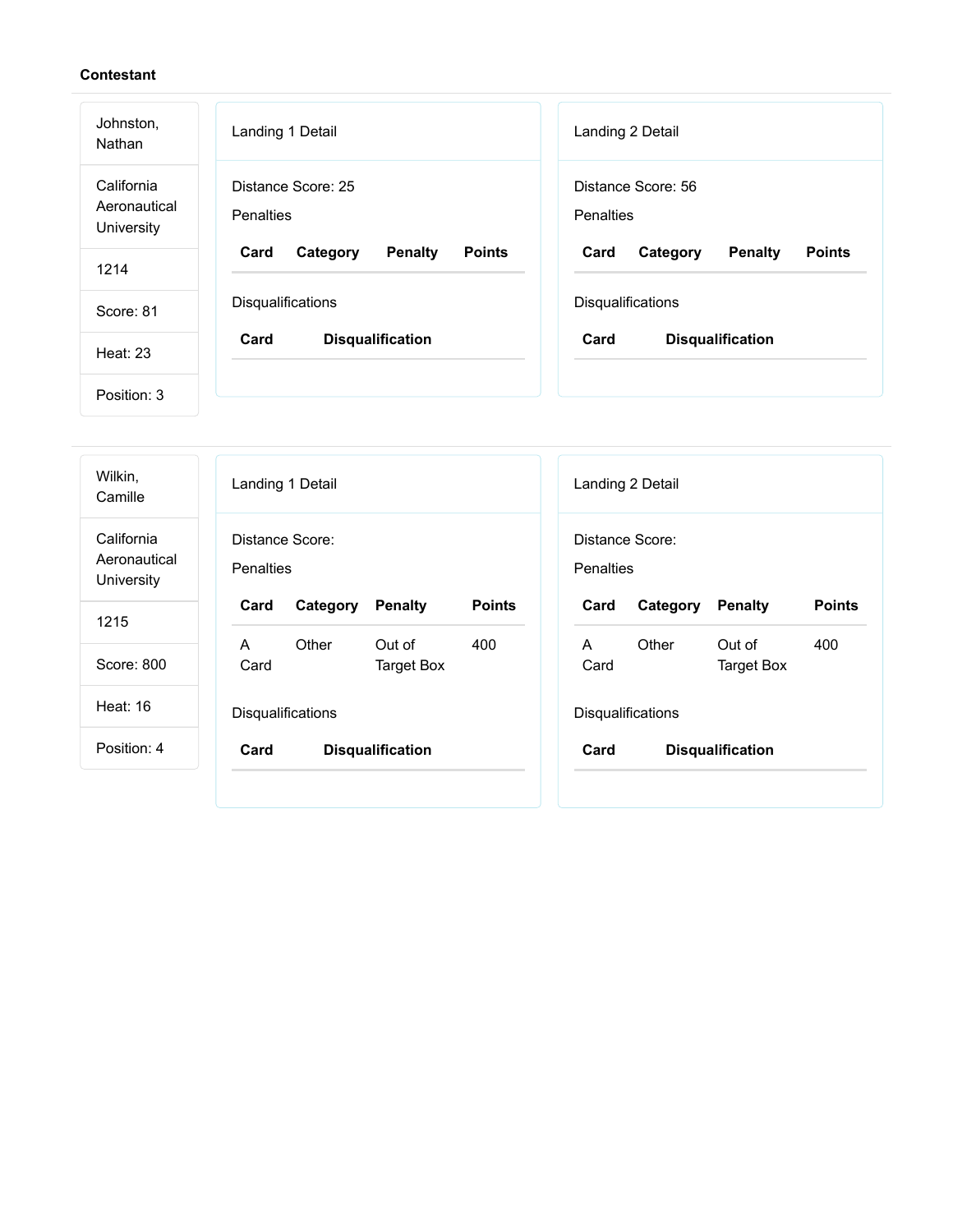Landing 1 Detail Distance Score: **Penalties Card Category Penalty Points** A Card Other Out of Target Box 400 **Disqualifications Card Disqualification** Landing 2 Detail Distance Score: 190 **Penalties Card Category Penalty Points Disqualifications Card Disqualification** Branger, Jack California Aeronautical **University** 1220 Score: 590 Heat: 2 Position: 2

Landing 1 Detail Distance Score: **Penalties Card Category Penalty Points** G Card Touchdown Go-around (own fault) 300 A Card Other Did Not Land 0 **Disqualifications Card Disqualification** Landing 2 Detail Distance Score: 65 **Penalties Card Category Penalty Points** G Card Touchdown Landing off runway centerline 100 **Disqualifications Card Disqualification** Pitaev, Michael California Aeronautical **University** 1222 Score: 465 Heat: 9 Position: 1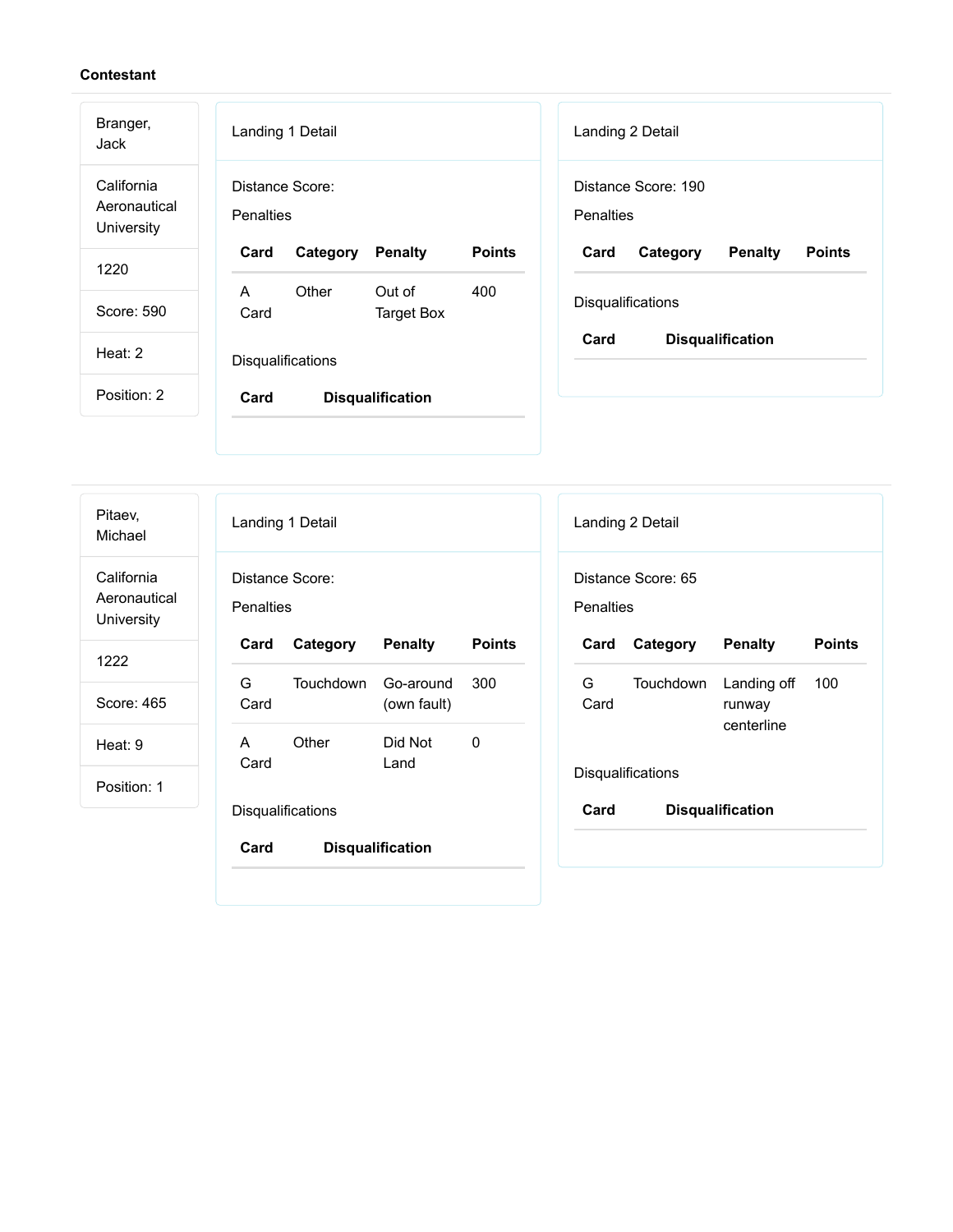| Edwards,<br>Spencer                          | Landing 1 Detail                                    | Landing 2 Detail                                    |
|----------------------------------------------|-----------------------------------------------------|-----------------------------------------------------|
| Elizabeth<br><b>City State</b><br>University | Distance Score:<br>Penalties                        | Distance Score:<br>Penalties                        |
| 1311                                         | <b>Points</b><br><b>Penalty</b><br>Card<br>Category | <b>Points</b><br>Card<br>Category<br><b>Penalty</b> |
|                                              | $\mathsf{A}$<br>Other<br>Out of<br>400              | Other<br>$\mathsf{A}$<br>Out of<br>400              |
| Score: 800                                   | <b>Target Box</b><br>Card                           | Card<br><b>Target Box</b>                           |
| <b>Heat: 13</b>                              | Disqualifications                                   | Disqualifications                                   |
| Position: 3                                  | Card<br><b>Disqualification</b>                     | Card<br><b>Disqualification</b>                     |
|                                              |                                                     |                                                     |
|                                              |                                                     |                                                     |

| Nguyen,<br><b>Brandon</b>                    | Landing 1 Detail<br>Landing 2 Detail                                                                       |
|----------------------------------------------|------------------------------------------------------------------------------------------------------------|
| Elizabeth<br><b>City State</b><br>University | Distance Score: 185<br>Distance Score:<br>Penalties<br><b>Penalties</b>                                    |
| 1316                                         | <b>Points</b><br><b>Points</b><br><b>Penalty</b><br><b>Penalty</b><br>Card<br>Category<br>Card<br>Category |
|                                              | G<br>Other<br>Landing in<br>100<br>A<br>Out of<br>400<br>Touchdown                                         |
| Score: 685                                   | Card<br>Card<br>a crab<br><b>Target Box</b>                                                                |
| Heat: 20                                     | <b>Disqualifications</b><br><b>Disqualifications</b>                                                       |
| Position: 2                                  | Card<br>Card<br><b>Disqualification</b><br><b>Disqualification</b>                                         |
|                                              |                                                                                                            |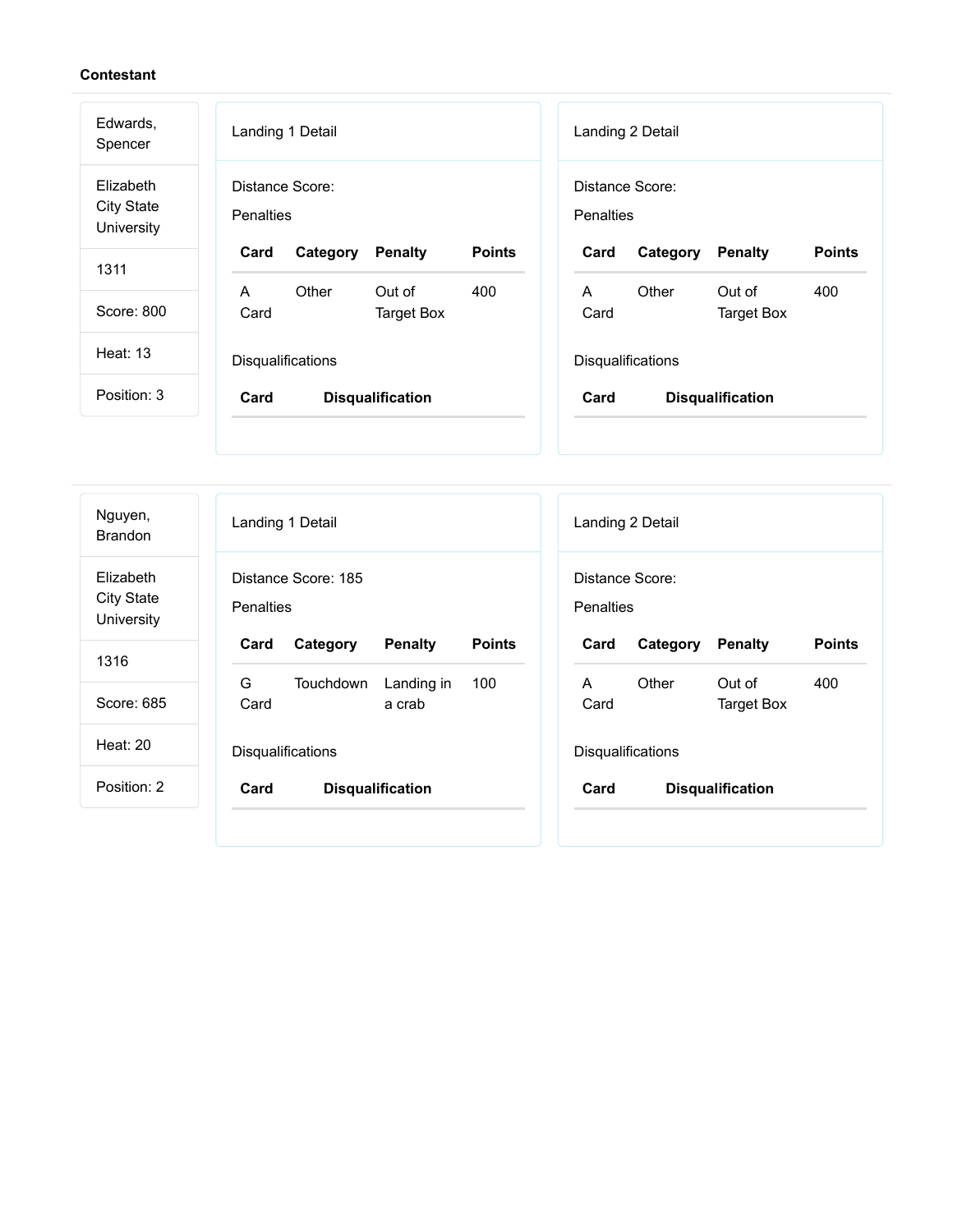| Bunch, Kylan                                 | Landing 1 Detail<br>Landing 2 Detail                                                                                         |
|----------------------------------------------|------------------------------------------------------------------------------------------------------------------------------|
| Elizabeth<br><b>City State</b><br>University | Distance Score:<br>Distance Score:<br>Penalties<br><b>Penalties</b>                                                          |
| 1317                                         | <b>Points</b><br><b>Points</b><br>Card<br>Category<br><b>Penalty</b><br>Card<br>Category<br><b>Penalty</b>                   |
| Score: DQ                                    | Other<br>Did Not<br>$\mathbf{0}$<br>Other<br>Out of<br>400<br>A<br>$\mathsf{A}$<br>Card<br>Card<br><b>Target Box</b><br>Land |
| Heat: 6                                      |                                                                                                                              |
| Position: 4                                  | B<br>25<br>Landing<br>Centerline<br>Disqualifications<br>Roll<br>Card<br>Deviation                                           |
|                                              | Card<br><b>Disqualification</b><br>200<br>D<br>Downwind<br>Wide                                                              |
|                                              | Card<br>downwind<br>G<br>Descent to a dangerously low<br>Card<br>altitude before adding power                                |
|                                              | Disqualifications<br>E<br>Descent to a dangerously low                                                                       |
|                                              | Card<br><b>Disqualification</b><br>Card<br>altitude before adding power                                                      |
|                                              | F<br>Descent to a dangerously low<br>Card<br>altitude before adding power                                                    |

| Hanover,<br>James                           | Landing 1 Detail                                                                       | Landing 2 Detail                                                                       |
|---------------------------------------------|----------------------------------------------------------------------------------------|----------------------------------------------------------------------------------------|
| Embry<br>Riddle Aero.<br>Univ. -<br>Daytona | Distance Score: 75<br>Penalties<br>Card<br><b>Penalty</b><br><b>Points</b><br>Category | Distance Score: 45<br>Penalties<br><b>Penalty</b><br><b>Points</b><br>Card<br>Category |
| 1411                                        | <b>Disqualifications</b>                                                               | <b>Disqualifications</b>                                                               |
| Score: 120                                  | Card<br><b>Disqualification</b>                                                        | Card<br><b>Disqualification</b>                                                        |
| Heat: $2$                                   |                                                                                        |                                                                                        |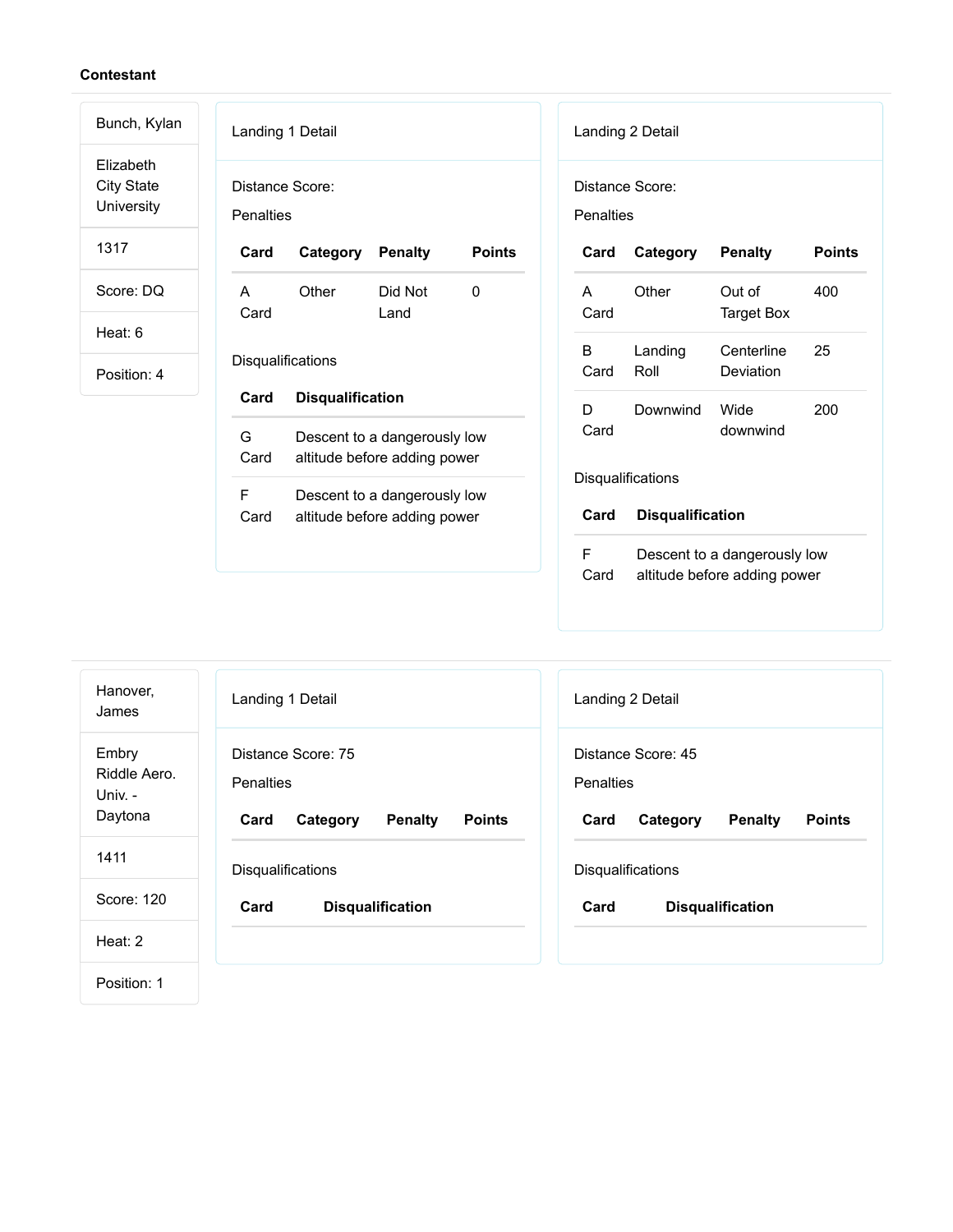$\overline{a}$ 

| Jihad, Saiful                               | Landing 1 Detail<br>Landing 2 Detail                                                                       |
|---------------------------------------------|------------------------------------------------------------------------------------------------------------|
| Embry<br>Riddle Aero.<br>Univ. -<br>Daytona | Distance Score:<br>Distance Score: 38<br>Penalties<br>Penalties                                            |
| 1415                                        | <b>Points</b><br>Card<br>Category<br><b>Penalty</b><br>Card<br>Category<br><b>Penalty</b><br><b>Points</b> |
| Score: 438                                  | Other<br>Out of<br>400<br>$\mathsf{A}$<br>Disqualifications<br>Card<br><b>Target Box</b>                   |
| <b>Heat: 30</b>                             | Card<br><b>Disqualification</b><br>Disqualifications                                                       |
| Position: 2                                 | Card<br><b>Disqualification</b>                                                                            |
|                                             |                                                                                                            |
|                                             |                                                                                                            |

| Shields,<br>Christopher                     | Landing 1 Detail                                                                              | Landing 2 Detail                                                                              |
|---------------------------------------------|-----------------------------------------------------------------------------------------------|-----------------------------------------------------------------------------------------------|
| Embry<br>Riddle Aero.<br>Univ. -<br>Daytona | Distance Score: 80<br><b>Penalties</b><br><b>Penalty</b><br><b>Points</b><br>Card<br>Category | Distance Score: 35<br><b>Penalties</b><br><b>Penalty</b><br>Card<br>Category<br><b>Points</b> |
| 1419                                        | Disqualifications                                                                             | Disqualifications                                                                             |
| Score: 115                                  | Card<br><b>Disqualification</b>                                                               | Card<br><b>Disqualification</b>                                                               |
| Heat: 9                                     |                                                                                               |                                                                                               |
| Position: 2                                 |                                                                                               |                                                                                               |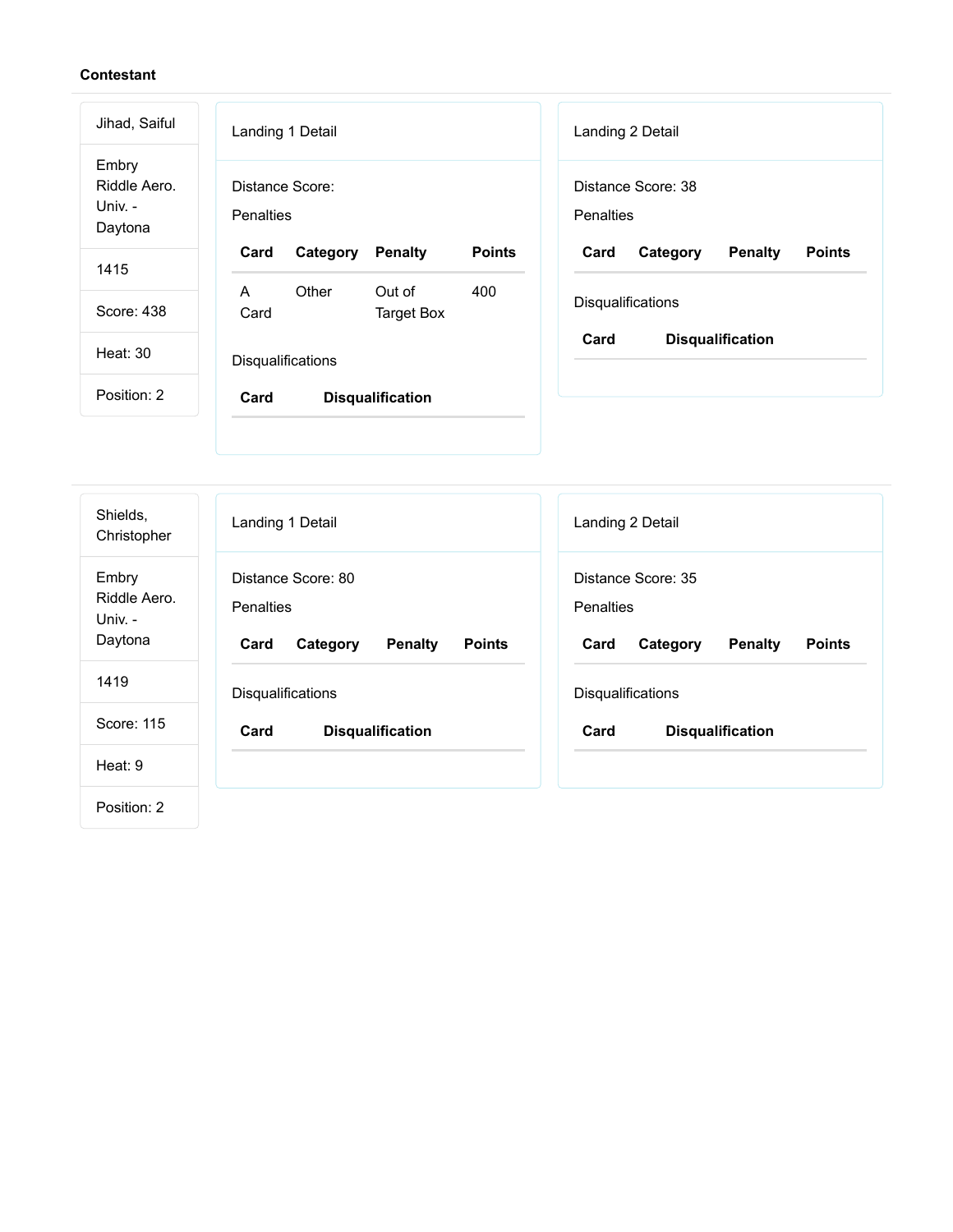| Stoltz, Sean                                | Landing 1 Detail<br>Landing 2 Detail                                                                       |
|---------------------------------------------|------------------------------------------------------------------------------------------------------------|
| Embry<br>Riddle Aero.<br>Univ. -<br>Daytona | Distance Score:<br>Distance Score: 57<br>Penalties<br>Penalties                                            |
| 1425                                        | <b>Points</b><br><b>Penalty</b><br><b>Penalty</b><br><b>Points</b><br>Card<br>Category<br>Card<br>Category |
|                                             | Other<br>Out of<br>$\mathsf{A}$<br>400<br>Disqualifications                                                |
| Score: 457                                  | <b>Target Box</b><br>Card                                                                                  |
| Heat: 16                                    | Card<br><b>Disqualification</b><br>Disqualifications                                                       |
| Position: 3                                 | Card<br><b>Disqualification</b>                                                                            |
|                                             |                                                                                                            |
|                                             |                                                                                                            |

| Peay,<br>Connor                             | Landing 1 Detail                                                                       | Landing 2 Detail                                                                              |
|---------------------------------------------|----------------------------------------------------------------------------------------|-----------------------------------------------------------------------------------------------|
| Embry<br>Riddle Aero.<br>Univ. -<br>Daytona | Distance Score: 25<br>Penalties<br>Card<br>Category<br><b>Penalty</b><br><b>Points</b> | Distance Score: 35<br><b>Penalties</b><br>Card<br>Category<br><b>Penalty</b><br><b>Points</b> |
| 1428                                        | Disqualifications                                                                      | Disqualifications                                                                             |
| Score: 60                                   | Card<br><b>Disqualification</b>                                                        | Card<br><b>Disqualification</b>                                                               |
| <b>Heat: 23</b>                             |                                                                                        |                                                                                               |
| Position: 4                                 |                                                                                        |                                                                                               |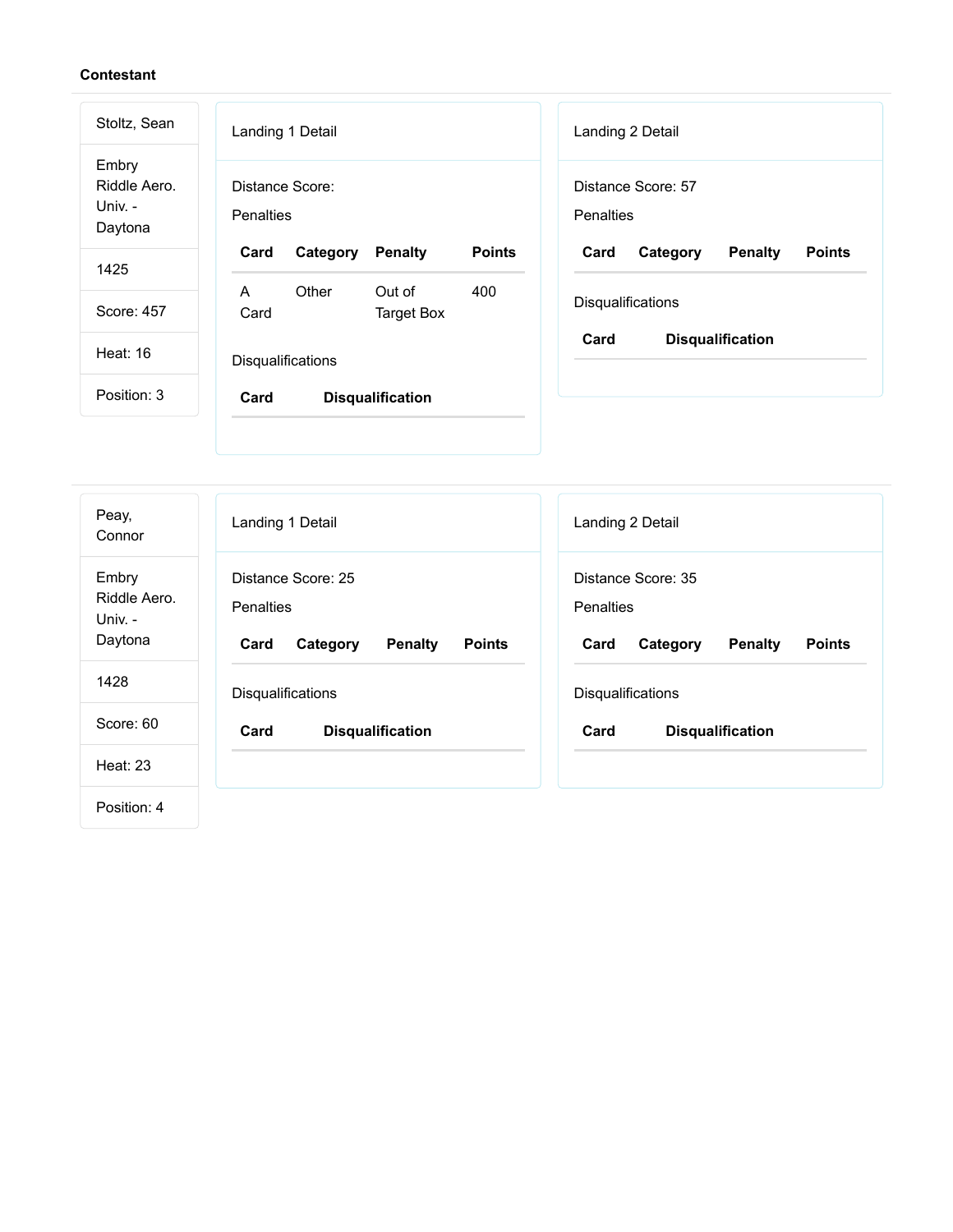| Vail, Kenrick                                | Landing 1 Detail                                    | Landing 2 Detail                                    |
|----------------------------------------------|-----------------------------------------------------|-----------------------------------------------------|
| Embry<br>Riddle Aero.<br>Univ. -<br>Prescott | Distance Score: 32<br><b>Penalties</b>              | Distance Score: 53<br><b>Penalties</b>              |
| 1514                                         | <b>Points</b><br>Card<br>Category<br><b>Penalty</b> | <b>Penalty</b><br>Card<br>Category<br><b>Points</b> |
| Score: 85                                    | Disqualifications                                   | Disqualifications                                   |
| <b>Heat: 29</b>                              | Card<br><b>Disqualification</b>                     | Card<br><b>Disqualification</b>                     |
| Position: 3                                  |                                                     |                                                     |

| Johnson,<br>Cami                             | Landing 1 Detail                                                                              | Landing 2 Detail                                                                              |
|----------------------------------------------|-----------------------------------------------------------------------------------------------|-----------------------------------------------------------------------------------------------|
| Embry<br>Riddle Aero.<br>Univ. -<br>Prescott | Distance Score: 19<br><b>Penalties</b><br>Card<br>Category<br><b>Penalty</b><br><b>Points</b> | Distance Score: 70<br><b>Penalties</b><br>Card<br><b>Points</b><br>Category<br><b>Penalty</b> |
| 1521                                         | Disqualifications                                                                             | Disqualifications                                                                             |
| Score: 89                                    | <b>Disqualification</b><br>Card                                                               | Card<br><b>Disqualification</b>                                                               |
| Heat: 1                                      |                                                                                               |                                                                                               |
| Position: 4                                  |                                                                                               |                                                                                               |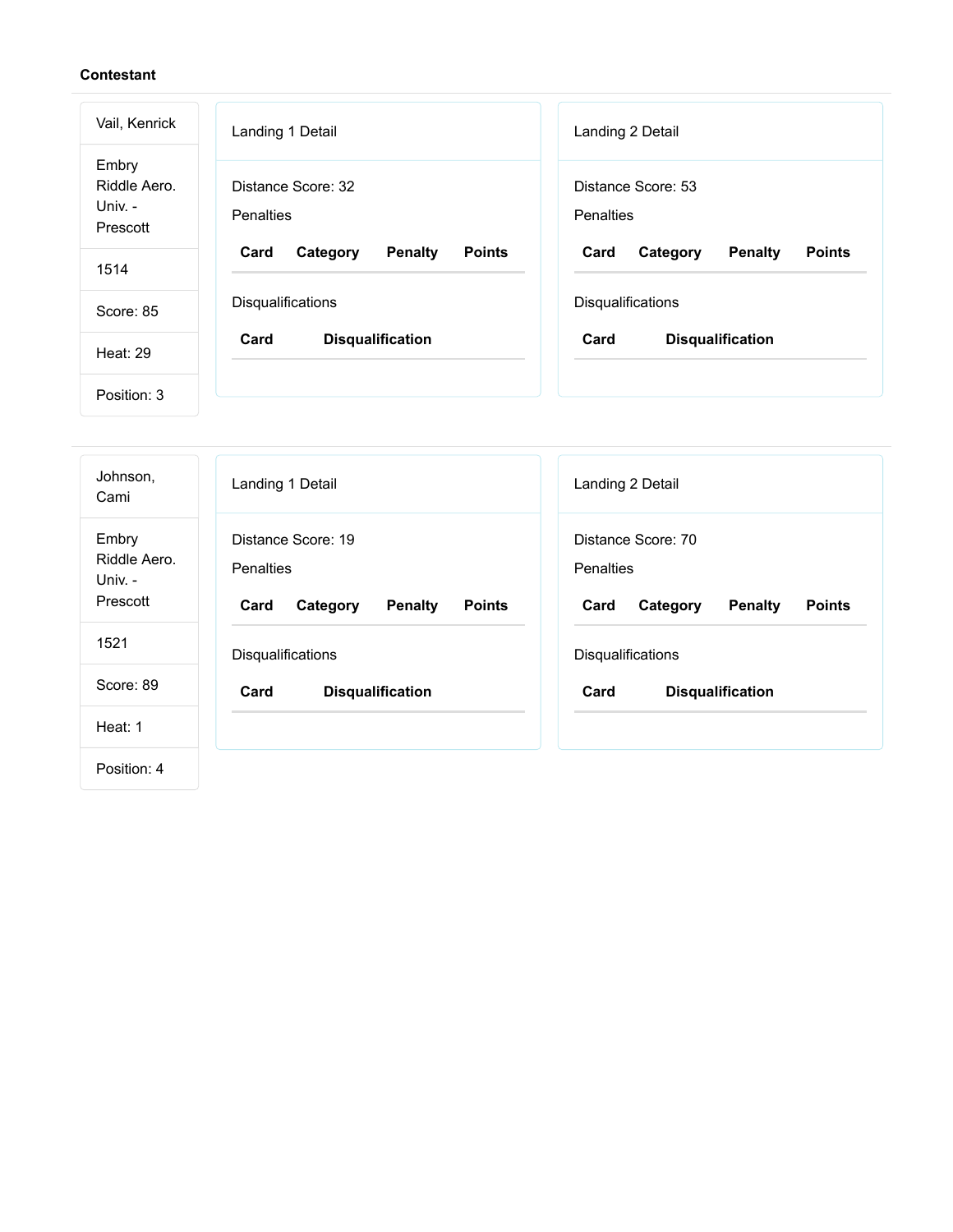| Morse,<br>Hayden                             | Landing 1 Detail                                                                             | Landing 2 Detail                                                                             |
|----------------------------------------------|----------------------------------------------------------------------------------------------|----------------------------------------------------------------------------------------------|
| Embry<br>Riddle Aero.<br>Univ. -<br>Prescott | Distance Score: 2<br><b>Penalties</b><br>Category<br><b>Penalty</b><br><b>Points</b><br>Card | Distance Score: 8<br><b>Penalties</b><br><b>Penalty</b><br><b>Points</b><br>Card<br>Category |
| 1523                                         | Disqualifications                                                                            | Disqualifications                                                                            |
| Score: 10                                    | Card<br><b>Disqualification</b>                                                              | Card<br><b>Disqualification</b>                                                              |
| <b>Heat: 22</b>                              |                                                                                              |                                                                                              |
| Position: 1                                  |                                                                                              |                                                                                              |

| Fiscu,<br>George                             | Landing 1 Detail                                                                              | Landing 2 Detail                                                                             |
|----------------------------------------------|-----------------------------------------------------------------------------------------------|----------------------------------------------------------------------------------------------|
| Embry<br>Riddle Aero.<br>Univ. -<br>Prescott | Distance Score: 22<br><b>Penalties</b><br>Card<br>Category<br><b>Penalty</b><br><b>Points</b> | Distance Score: 2<br><b>Penalties</b><br><b>Penalty</b><br><b>Points</b><br>Card<br>Category |
| 1526                                         | Disqualifications                                                                             | Disqualifications                                                                            |
| Score: 24                                    | Card<br><b>Disqualification</b>                                                               | Card<br><b>Disqualification</b>                                                              |
| Heat: $8$                                    |                                                                                               |                                                                                              |
| Position: 3                                  |                                                                                               |                                                                                              |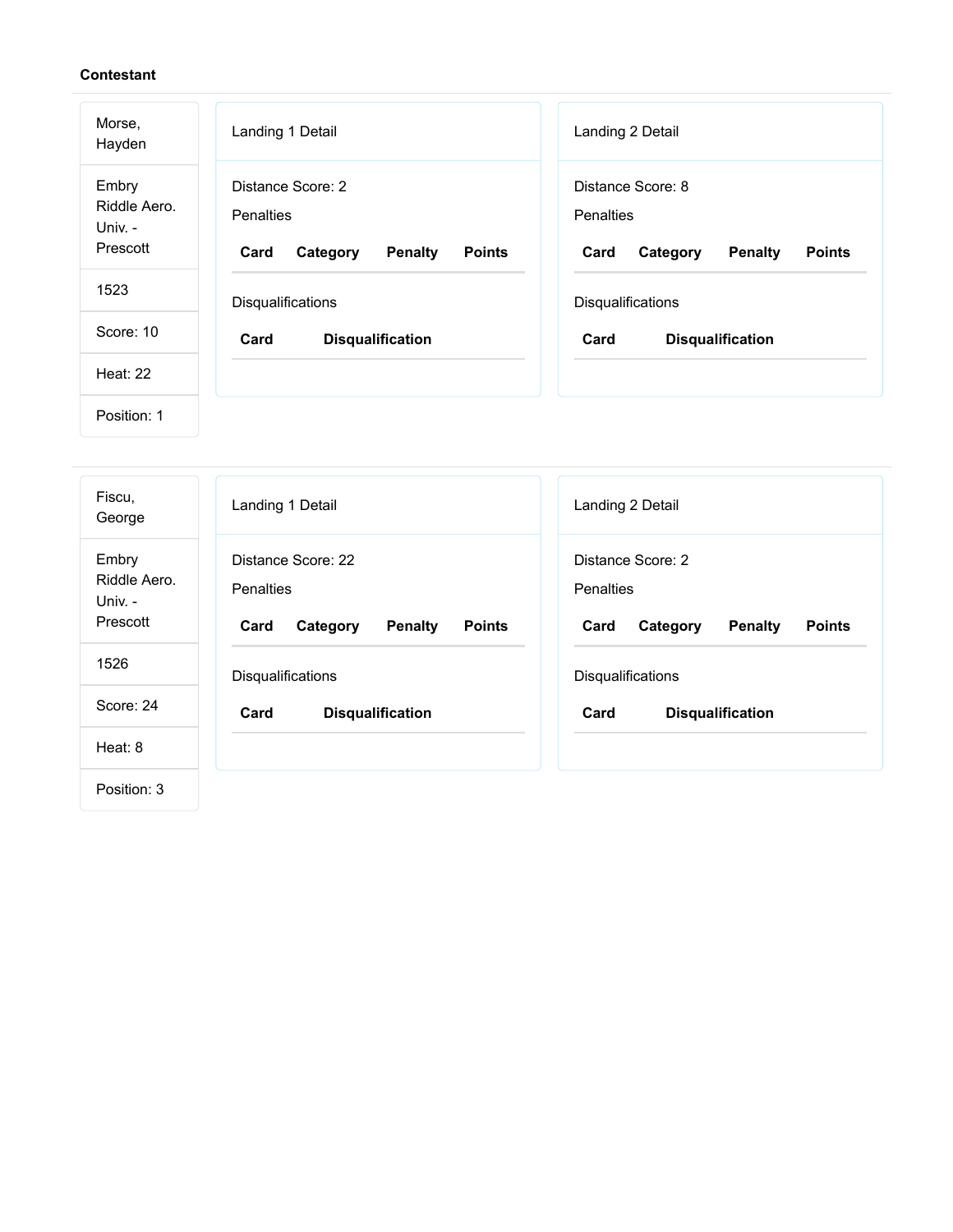| Niemela,<br>Douglas                          | Landing 1 Detail                                                                      | Landing 2 Detail                                                                              |
|----------------------------------------------|---------------------------------------------------------------------------------------|-----------------------------------------------------------------------------------------------|
| Embry<br>Riddle Aero.<br>Univ. -<br>Prescott | Distance Score: 7<br>Penalties<br>Card<br><b>Penalty</b><br><b>Points</b><br>Category | Distance Score: 35<br><b>Penalties</b><br>Card<br><b>Penalty</b><br><b>Points</b><br>Category |
| 1527                                         | Disqualifications                                                                     | Disqualifications                                                                             |
| Score: 42                                    | Card<br><b>Disqualification</b>                                                       | Card<br><b>Disqualification</b>                                                               |
| <b>Heat: 15</b>                              |                                                                                       |                                                                                               |
| Position: 1                                  |                                                                                       |                                                                                               |

| Oberholtzer,<br>Ryan       | Landing 1 Detail                                                         | Landing 2 Detail                                         |
|----------------------------|--------------------------------------------------------------------------|----------------------------------------------------------|
| Jacksonville<br>University | Distance Score:<br>Penalties                                             | Distance Score:<br>Penalties                             |
| 1612                       | <b>Points</b><br>Category<br><b>Penalty</b><br>Card                      | Category<br><b>Penalty</b><br><b>Points</b><br>Card      |
| Score: DQ                  | $\mathsf{C}$<br>Other<br>Out of<br>400<br>A<br><b>Target Box</b><br>Card | 25<br>Climbout<br>Poor<br>Card<br>tracking               |
| Heat: 15<br>Position: 4    | D<br>Downwind<br>Wide<br>200<br>downwind<br>Card                         | Other<br>Out of<br>400<br>A<br>Card<br><b>Target Box</b> |
|                            | F<br>Disqualifications                                                   | Final<br>Over/Under<br>50<br>Card<br>Turn<br>shooting    |
|                            | Card<br><b>Disqualification</b>                                          | Disqualifications                                        |
|                            |                                                                          | Card<br><b>Disqualification</b>                          |
|                            |                                                                          | G Card<br>Wheelbarrow                                    |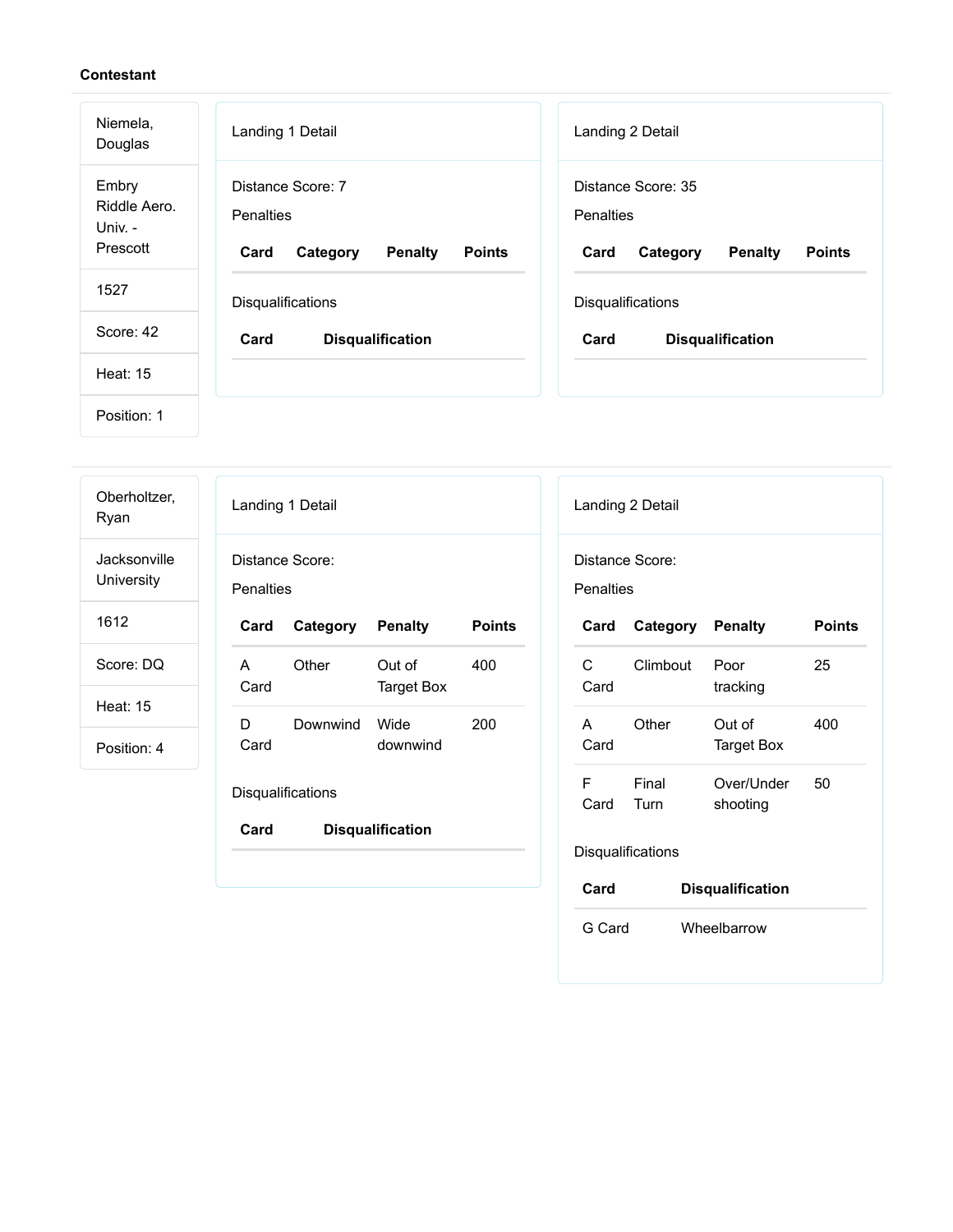Landing 1 Detail Distance Score: 98 **Penalties Card Category Penalty Points** F Card Final Approach to 100' AGL Addition of power after reduction 200 G Card Final Approach below 100' AGL Addition of power after reduction 200 D Card Power Reduction Late power reduction 100 D Card Downwind Wide downwind 200 **Disqualifications Card Disqualification** Landing 2 Detail Distance Score: 110 **Penalties Card Category Penalty Points** F Card Final Approach to 100' AGL Addition of power after reduction 200 G Card Final Approach below 100' AGL Addition of power after reduction 200 D Card Power Reduction Late power reduction 100 D Card Downwind Wide downwind 200 **Disqualifications Card Disqualification** Holmes, Dobbin Jacksonville **University** 1613 Score: 1208 Heat: 1 Position: 2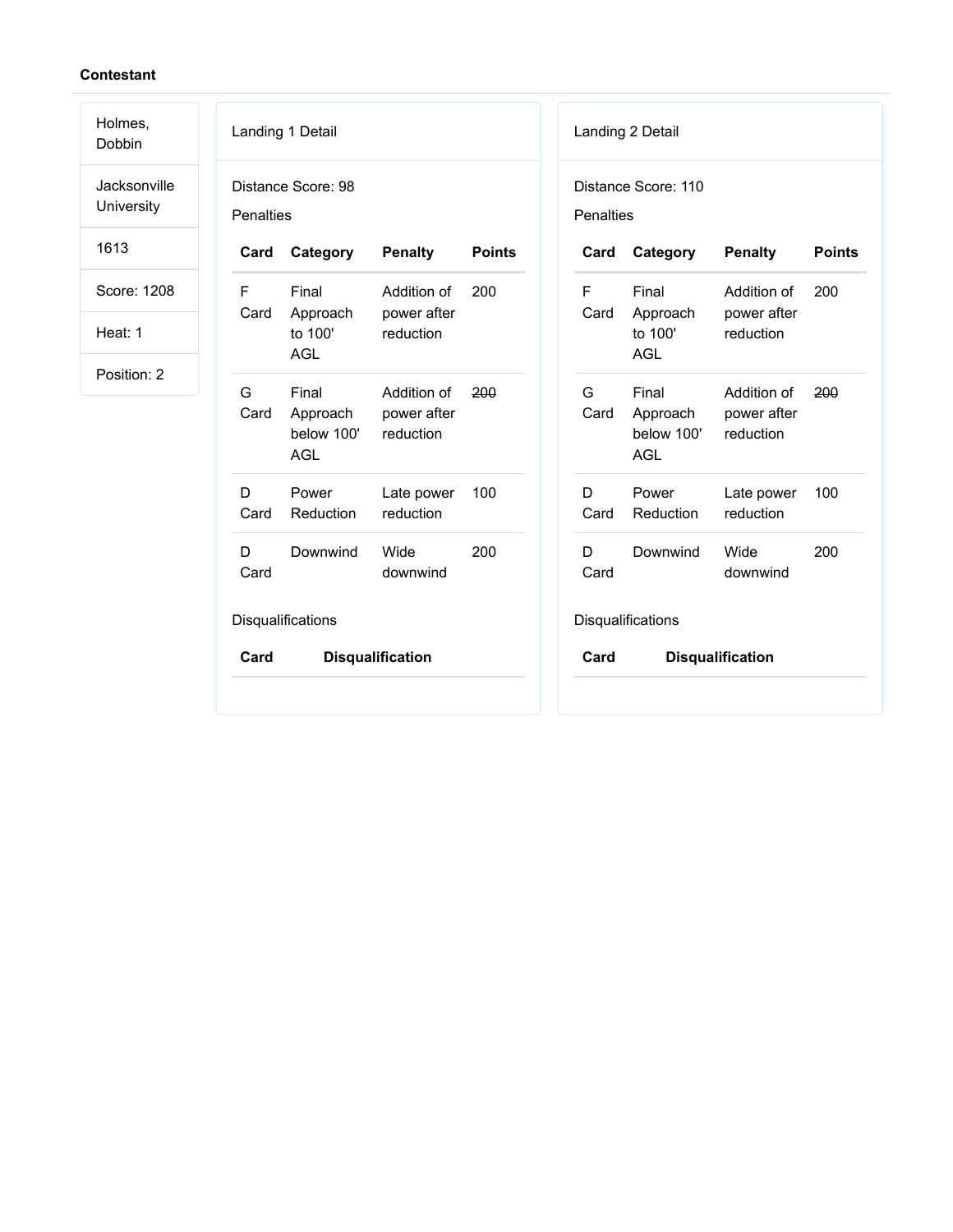Muise, Jeremy

Jacksonville University

1615

Score: 725

Heat: 22

|           | Landing 1 Detail                              |                                            |               |
|-----------|-----------------------------------------------|--------------------------------------------|---------------|
| Penalties | Distance Score:                               |                                            |               |
| Card      | Category                                      | <b>Penalty</b>                             | <b>Points</b> |
| G<br>Card | Final<br>Approach<br>below 100'<br><b>AGL</b> | Addition of<br>power<br>after<br>reduction | 200           |
| A<br>Card | Other                                         | Out of<br><b>Target Box</b>                | 400           |
| F<br>Card | Final<br>Approach<br>to 100'<br>AGL           | Addition of<br>power<br>after<br>reduction | 200           |
| C<br>Card | Climbout                                      | Poor<br>tracking                           | 25            |
|           | Disqualifications                             |                                            |               |
| Card      |                                               | <b>Disqualification</b>                    |               |

| Landing 2 Detail         |                    |                         |               |  |
|--------------------------|--------------------|-------------------------|---------------|--|
| Penalties                | Distance Score: 75 |                         |               |  |
| Card                     | Category Penalty   |                         | <b>Points</b> |  |
| C<br>Card                | Climbout           | Poor<br>tracking        | 25            |  |
| <b>Disqualifications</b> |                    |                         |               |  |
| Card                     |                    | <b>Disqualification</b> |               |  |
|                          |                    |                         |               |  |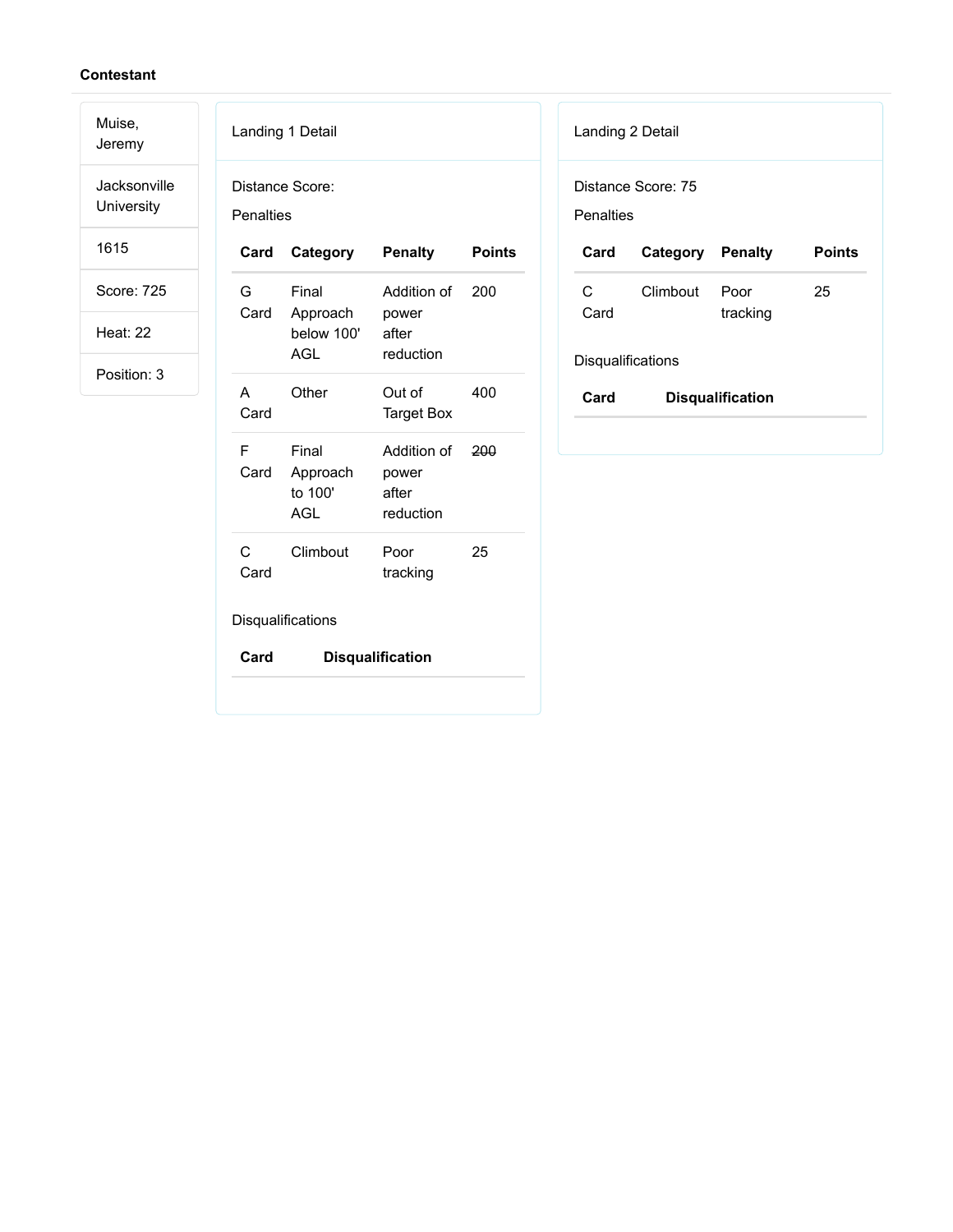Nathalan Jacksonville University

Zmarlicki,

1616

Score: 590

Heat: 8

Position: 2

|            | Landing 1 Detail                       |                                             |               |  |  |
|------------|----------------------------------------|---------------------------------------------|---------------|--|--|
| Penalties  | Distance Score: 40                     |                                             |               |  |  |
| Card       | Category                               | <b>Penalty</b>                              | <b>Points</b> |  |  |
| G.<br>Card | Final<br>Approach<br>below 100'<br>AGL | Addition of 200<br>power after<br>reduction |               |  |  |
| F<br>Card  | Final<br>Approach<br>to 100'<br>AGL    | Addition of<br>power after<br>reduction     | 200           |  |  |
| D<br>Card  | Downwind                               | Wide<br>downwind                            | 200           |  |  |
|            | Disqualifications                      |                                             |               |  |  |
| Card       |                                        | <b>Disqualification</b>                     |               |  |  |

|                                  | Landing 2 Detail |                         |               |  |
|----------------------------------|------------------|-------------------------|---------------|--|
| Distance Score: 100<br>Penalties |                  |                         |               |  |
| Card                             | Category Penalty |                         | <b>Points</b> |  |
| F<br>Card                        | Final<br>Turn    | Over/Under<br>shooting  | 50            |  |
| <b>Disqualifications</b>         |                  |                         |               |  |
| Card                             |                  | <b>Disqualification</b> |               |  |

Seberger, Johannes Kansas State University Polytechnic 1710

Score: 495

Heat: 14

Position: 4

| Landing 1 Detail             |                          |                         |               |  |
|------------------------------|--------------------------|-------------------------|---------------|--|
| Distance Score:<br>Penalties |                          |                         |               |  |
| Card                         | Category                 | <b>Penalty</b>          | <b>Points</b> |  |
| A<br>Card                    | Other                    | Out of<br>Target Box    | 400           |  |
| в<br>Card                    | Landing<br>Roll          | Centerline<br>Deviation | 25            |  |
|                              | <b>Disqualifications</b> |                         |               |  |

| Landing 2 Detail                       |          |                         |               |  |
|----------------------------------------|----------|-------------------------|---------------|--|
| Distance Score: 70<br><b>Penalties</b> |          |                         |               |  |
| Card                                   | Category | Penalty                 | <b>Points</b> |  |
| Disqualifications                      |          |                         |               |  |
| Card                                   |          | <b>Disqualification</b> |               |  |
|                                        |          |                         |               |  |

**Card Disqualification**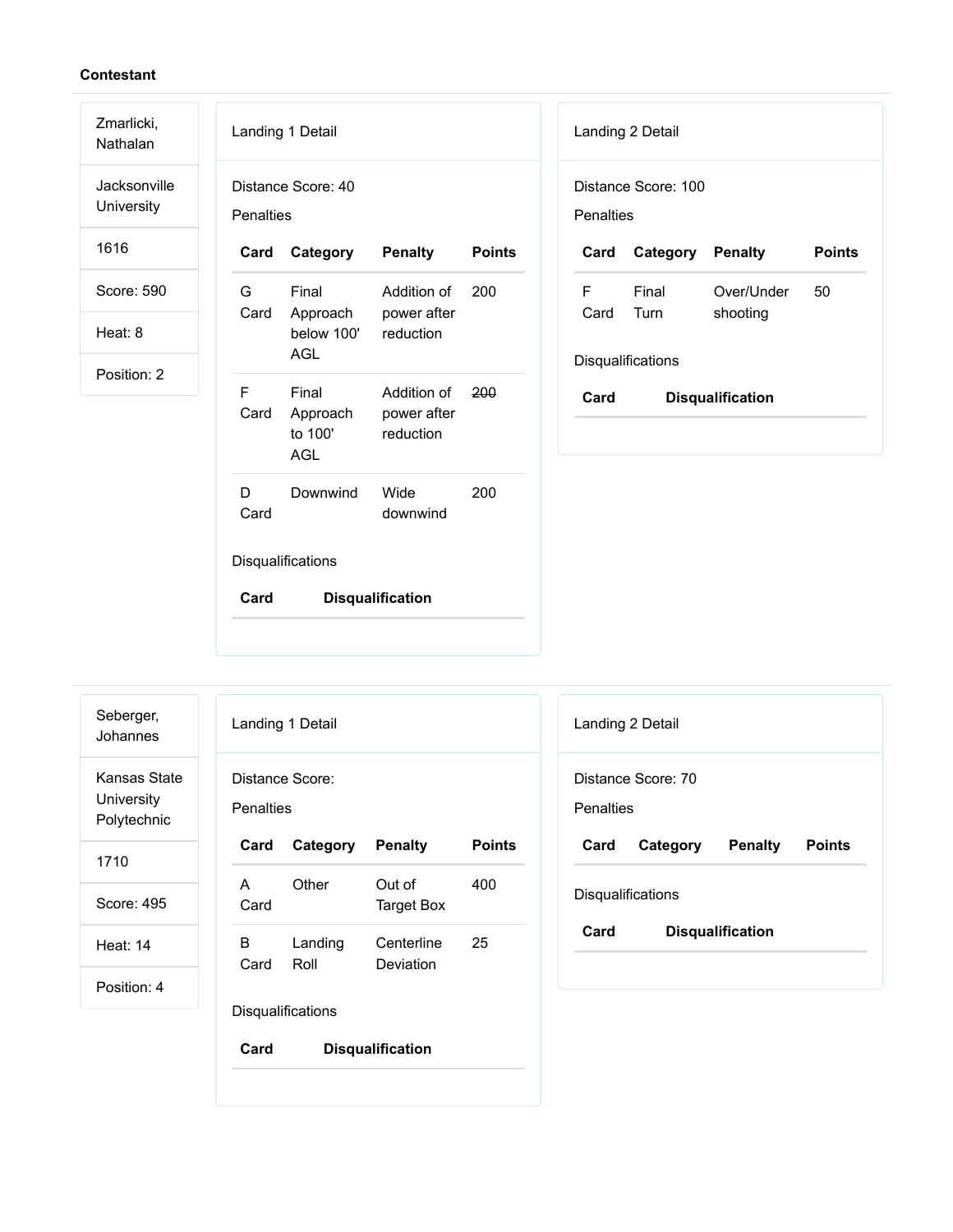| Post,<br><b>Braeden</b>                   | Landing 1 Detail                                    | Landing 2 Detail                                    |
|-------------------------------------------|-----------------------------------------------------|-----------------------------------------------------|
| Kansas State<br>University<br>Polytechnic | Distance Score: 8<br><b>Penalties</b>               | Distance Score: 16<br>Penalties                     |
| 1714                                      | <b>Penalty</b><br><b>Points</b><br>Card<br>Category | <b>Penalty</b><br>Card<br>Category<br><b>Points</b> |
| Score: 24                                 | <b>Disqualifications</b>                            | Disqualifications                                   |
| Heat: 21                                  | <b>Disqualification</b><br>Card                     | Card<br><b>Disqualification</b>                     |
| Position: 1                               |                                                     |                                                     |

| Nango,<br>Toshiki                         | Landing 1 Detail                                        | Landing 2 Detail                                    |
|-------------------------------------------|---------------------------------------------------------|-----------------------------------------------------|
| Kansas State<br>University<br>Polytechnic | Distance Score: 55<br><b>Penalties</b>                  | Distance Score: 85<br>Penalties                     |
| 1715                                      | <b>Penalty</b><br>Category<br><b>Points</b><br>Card     | Category<br><b>Penalty</b><br><b>Points</b><br>Card |
| Score: 490                                | F<br>Final Turn<br>Over/Under<br>50<br>Card<br>shooting | Disqualifications                                   |
| Heat: 7                                   | G<br>Touchdown<br>Landing off<br>100<br>Card<br>runway  | Card<br><b>Disqualification</b>                     |
| Position: 3                               | centerline                                              |                                                     |
|                                           | 200<br>D<br>Downwind<br>Wide<br>Card<br>downwind        |                                                     |
|                                           | Disqualifications                                       |                                                     |
|                                           | Card<br><b>Disqualification</b>                         |                                                     |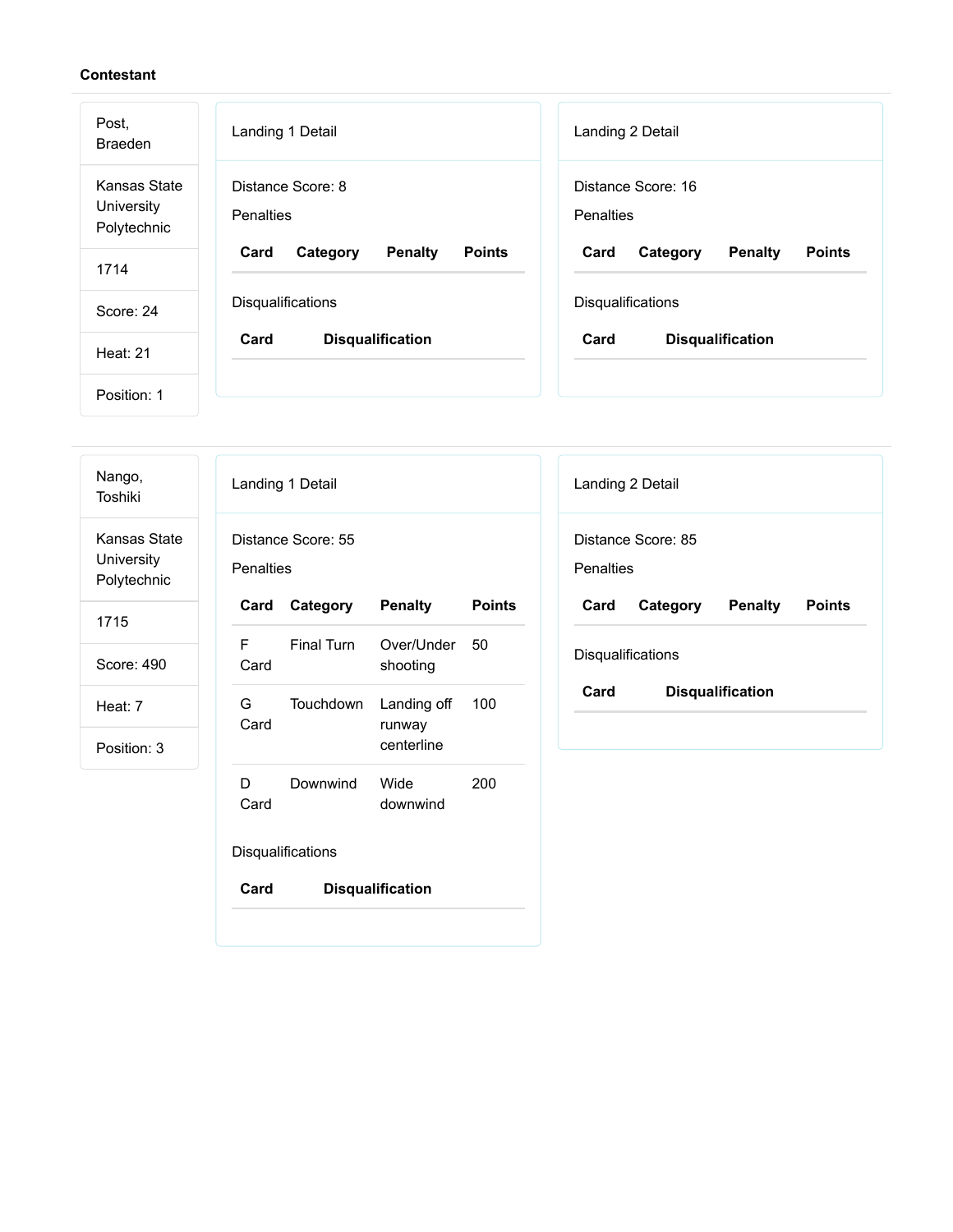| Wrecke,<br>Robert                         | Landing 1 Detail                                    | Landing 2 Detail                                    |
|-------------------------------------------|-----------------------------------------------------|-----------------------------------------------------|
| Kansas State<br>University<br>Polytechnic | Distance Score: 100<br>Penalties                    | Distance Score: 178<br><b>Penalties</b>             |
| 1716                                      | <b>Points</b><br>Card<br><b>Penalty</b><br>Category | <b>Points</b><br>Card<br><b>Penalty</b><br>Category |
| Score: 278                                | Disqualifications                                   | Disqualifications                                   |
| Heat: 28                                  | Card<br><b>Disqualification</b>                     | Card<br><b>Disqualification</b>                     |
| Position: 2                               |                                                     |                                                     |

| Denning,<br>John                          | Landing 1 Detail<br>Landing 2 Detail                                                                       |
|-------------------------------------------|------------------------------------------------------------------------------------------------------------|
| Kansas State<br>University<br>Polytechnic | Distance Score:<br>Distance Score: 118<br><b>Penalties</b><br>Penalties                                    |
| 1717                                      | <b>Points</b><br>Card<br>Card<br>Category<br><b>Penalty</b><br><b>Points</b><br>Category<br><b>Penalty</b> |
|                                           | G<br>Other<br>Out of<br>400<br>Touchdown<br>A<br>Three-point<br>400                                        |
| Score: 918                                | touchdown<br>Card<br>Target Box<br>Card                                                                    |
| Heat: 35                                  | (tricycle<br>gear<br>Disqualifications<br>aircraft                                                         |
| Position: 3                               | ONLY)<br>Card<br><b>Disqualification</b>                                                                   |
|                                           | Disqualifications<br>Card<br><b>Disqualification</b>                                                       |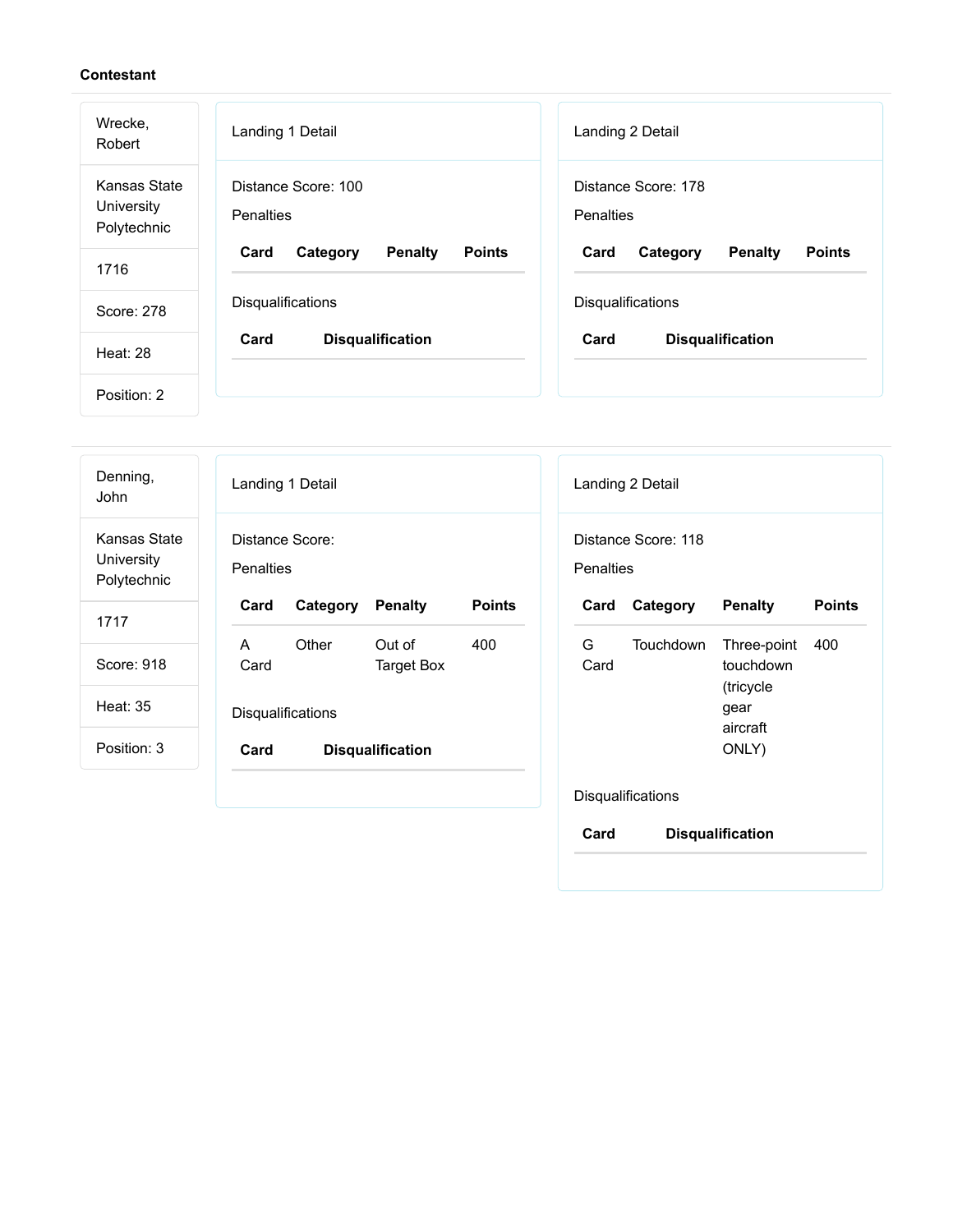| Conrad, joe                     | Landing 1 Detail                                    | Landing 2 Detail                                                 |
|---------------------------------|-----------------------------------------------------|------------------------------------------------------------------|
| <b>Kent State</b><br>University | Distance Score:                                     | Distance Score:                                                  |
| 1811                            | <b>Penalties</b>                                    | Penalties                                                        |
| Score: 700                      | <b>Points</b><br>Card<br>Category<br><b>Penalty</b> | <b>Points</b><br>Card<br><b>Penalty</b><br>Category              |
| <b>Heat: 34</b>                 | Other<br>A<br>Out of<br>400<br>Card<br>Target Box   | Other<br>Did Not<br>0<br>$\mathsf{A}$<br>Card<br>Land            |
| Position: 3                     | Disqualifications                                   | G<br><b>Touchdown</b><br>300<br>Go-around<br>Card<br>(own fault) |
|                                 | Card<br><b>Disqualification</b>                     | <b>Disqualifications</b>                                         |
|                                 |                                                     | Card<br><b>Disqualification</b>                                  |

| Legarth,<br>Samuel              | Landing 1 Detail                                    | Landing 2 Detail                                    |
|---------------------------------|-----------------------------------------------------|-----------------------------------------------------|
| <b>Kent State</b><br>University | Distance Score: 1<br><b>Penalties</b>               | Distance Score: 33<br>Penalties                     |
| 1814                            | Card<br>Category<br><b>Penalty</b><br><b>Points</b> | <b>Points</b><br><b>Penalty</b><br>Card<br>Category |
| Score: 34                       | <b>Disqualifications</b>                            | <b>Disqualifications</b>                            |
| <b>Heat: 13</b>                 | Card<br><b>Disqualification</b>                     | Card<br><b>Disqualification</b>                     |
| Position: 1                     |                                                     |                                                     |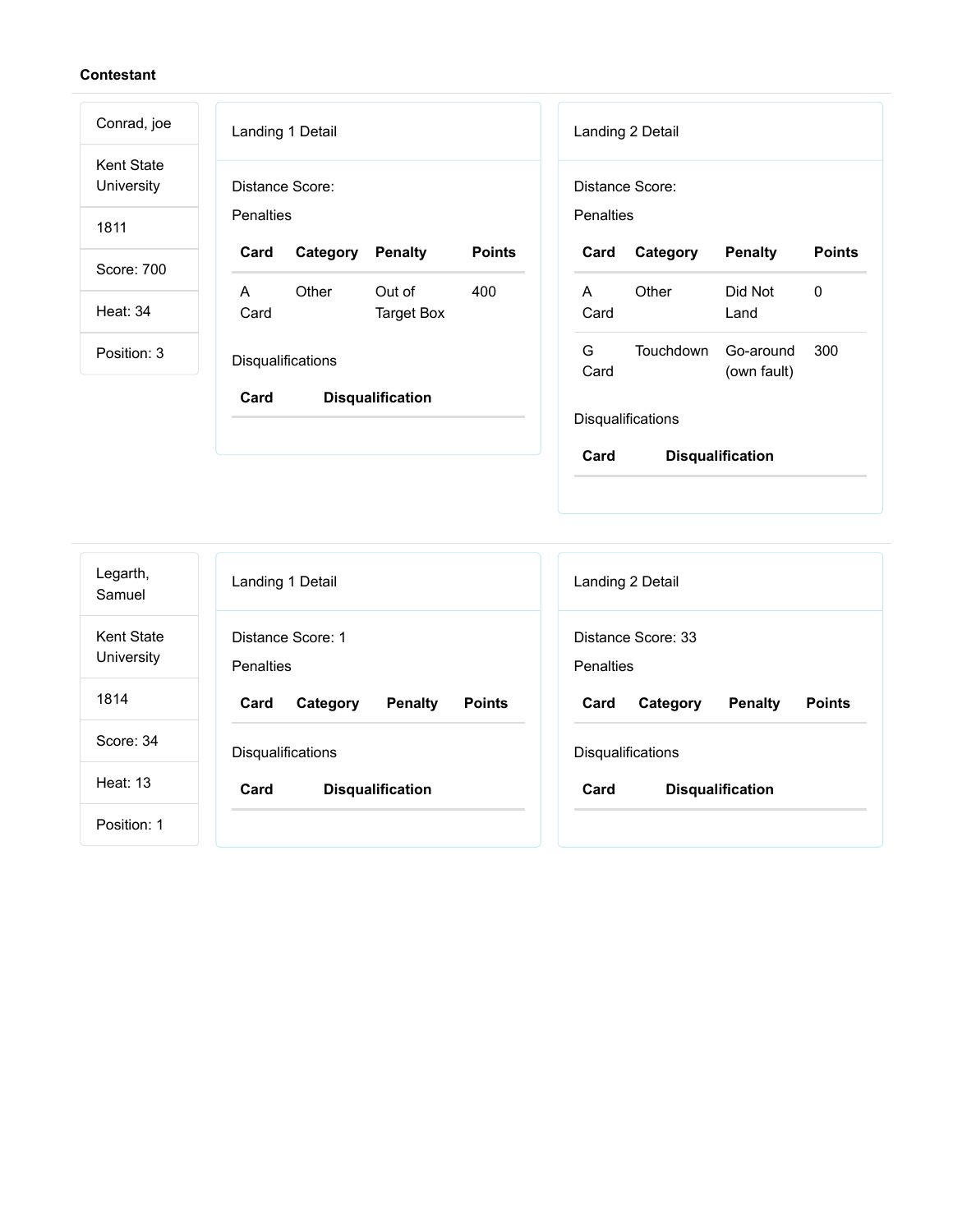| Arata, John              | Landing 1 Detail                                    | Landing 2 Detail                                    |
|--------------------------|-----------------------------------------------------|-----------------------------------------------------|
| Kent State<br>University | Distance Score: 60                                  | Distance Score: 57                                  |
| 1815                     | <b>Penalties</b>                                    | Penalties                                           |
| Score: 117               | <b>Penalty</b><br><b>Points</b><br>Card<br>Category | <b>Penalty</b><br><b>Points</b><br>Card<br>Category |
| Heat: 20                 | <b>Disqualifications</b>                            | <b>Disqualifications</b>                            |
| Position: 4              | Card<br><b>Disqualification</b>                     | Card<br><b>Disqualification</b>                     |

| Csaszar,<br>Holly               | Landing 1 Detail                                    | Landing 2 Detail                                                     |
|---------------------------------|-----------------------------------------------------|----------------------------------------------------------------------|
| <b>Kent State</b><br>University | Distance Score: 83<br><b>Penalties</b>              | Distance Score:<br><b>Penalties</b>                                  |
| 1816                            | Card<br><b>Penalty</b><br><b>Points</b><br>Category | <b>Points</b><br>Category<br>Penalty<br>Card                         |
| Score: 683                      | Disqualifications                                   | Other<br>400<br>Out of<br>A<br>Card<br><b>Target Box</b>             |
| <b>Heat: 27</b>                 | Card<br><b>Disqualification</b>                     | G<br>Final<br>200<br>Addition of                                     |
| Position: 3                     |                                                     | Card<br>Approach<br>power<br>below 100'<br>after<br>AGL<br>reduction |

F Card

Final Approach to 100' AGL

**Card Disqualification**

Disqualifications

Addition of power after reduction

200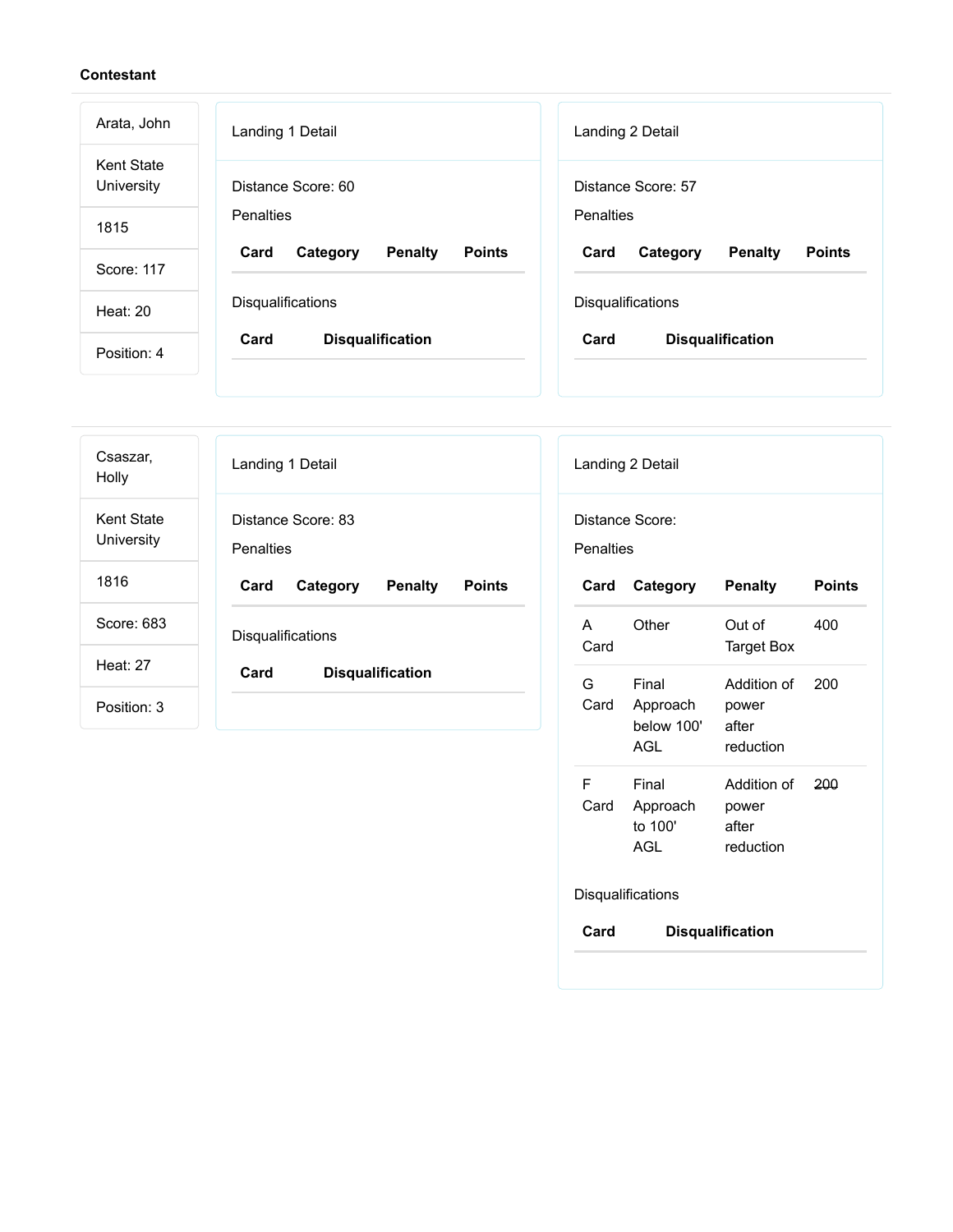| Gioiello,<br>Mario              | Landing 1 Detail                                    | Landing 2 Detail                                    |
|---------------------------------|-----------------------------------------------------|-----------------------------------------------------|
| <b>Kent State</b><br>University | Distance Score: 43<br>Penalties                     | Distance Score: 30<br>Penalties                     |
| 1819                            | Category<br><b>Points</b><br>Card<br><b>Penalty</b> | <b>Points</b><br>Card<br>Category<br><b>Penalty</b> |
| Score: 123                      | F<br>Final<br>Over/Under<br>50                      | Disqualifications                                   |
| Heat: 6                         | Card<br>Turn<br>shooting                            | Card<br><b>Disqualification</b>                     |
| Position: 2                     | Disqualifications                                   |                                                     |
|                                 | Card<br><b>Disqualification</b>                     |                                                     |
| Moore,<br>Daylon                | Landing 1 Detail                                    | Landing 2 Detail                                    |

Distance Score: 6

Disqualifications

**Card Category Penalty Points**

**Card Disqualification**

Penalties

Position: 4

Score: 29

Heat: 5

LeTourneau University - Longview

1910

Distance Score: 23

Disqualifications

**Card Category Penalty Points**

**Card Disqualification**

**Penalties**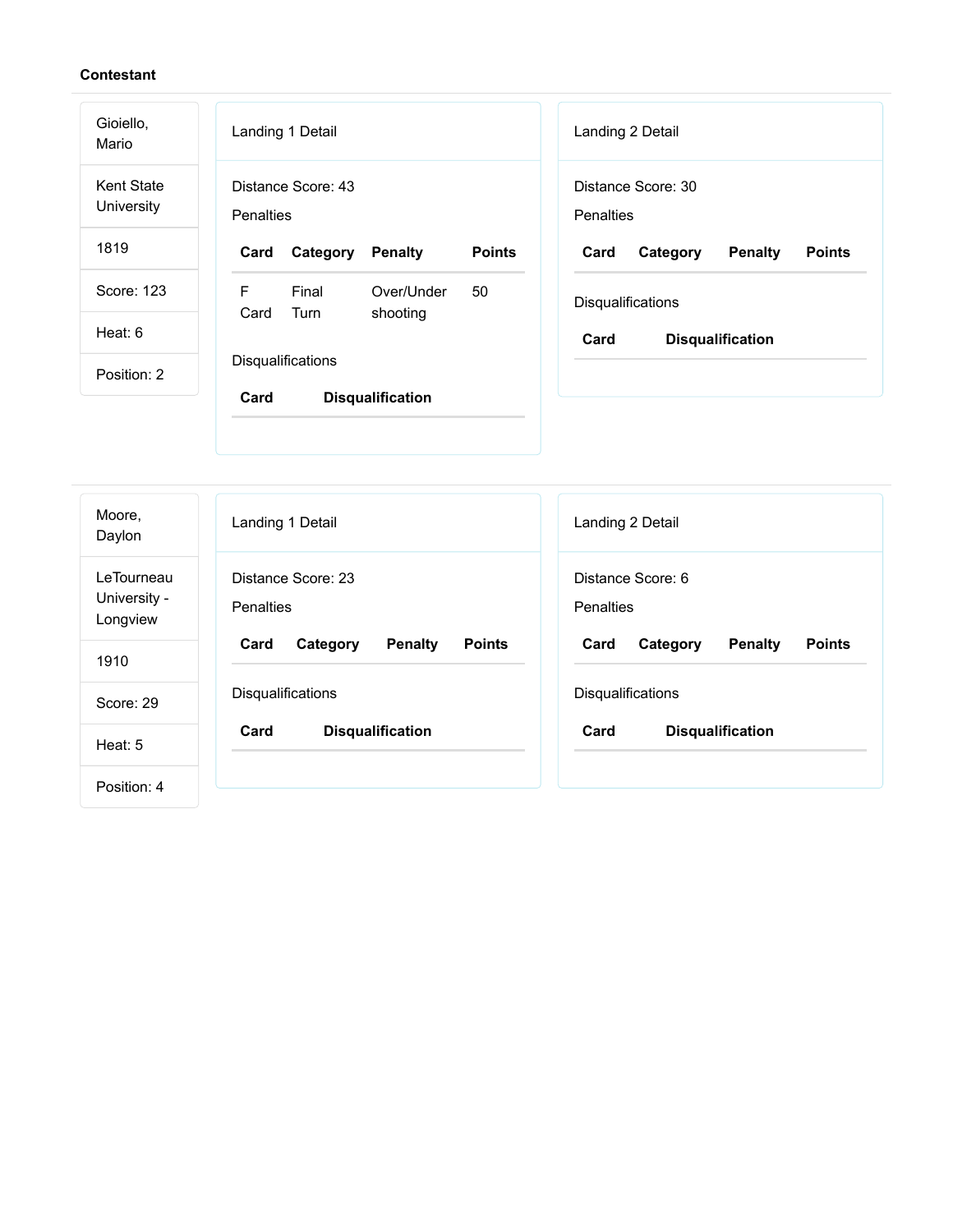| Turner,<br>Joseph                      | Landing 1 Detail                                    | Landing 2 Detail                                    |
|----------------------------------------|-----------------------------------------------------|-----------------------------------------------------|
| LeTourneau<br>University -<br>Longview | Distance Score: 11<br>Penalties                     | Distance Score: 5<br><b>Penalties</b>               |
| 1912                                   | Card<br>Category<br><b>Penalty</b><br><b>Points</b> | <b>Penalty</b><br><b>Points</b><br>Card<br>Category |
| Score: 16                              | Disqualifications                                   | Disqualifications                                   |
| Heat: 33                               | Card<br><b>Disqualification</b>                     | Card<br><b>Disqualification</b>                     |
| Position: 3                            |                                                     |                                                     |

| Awcock,<br>Simon                       | Landing 1 Detail<br>Landing 2 Detail                                                                       |
|----------------------------------------|------------------------------------------------------------------------------------------------------------|
| LeTourneau<br>University -<br>Longview | Distance Score:<br>Distance Score: 11<br><b>Penalties</b><br>Penalties                                     |
| 1914                                   | <b>Points</b><br>Category<br><b>Penalty</b><br>Category<br><b>Penalty</b><br><b>Points</b><br>Card<br>Card |
|                                        | Other<br>Did Not<br>$\mathbf 0$<br>$\mathsf{A}$                                                            |
| Score: 311                             | Disqualifications<br>Card<br>Land                                                                          |
| <b>Heat: 19</b>                        | Card<br><b>Disqualification</b><br>G<br>Touchdown<br>300<br>Go-around<br>Card<br>(own fault)               |
| Position: 2                            |                                                                                                            |
|                                        | Disqualifications                                                                                          |
|                                        | Card<br><b>Disqualification</b>                                                                            |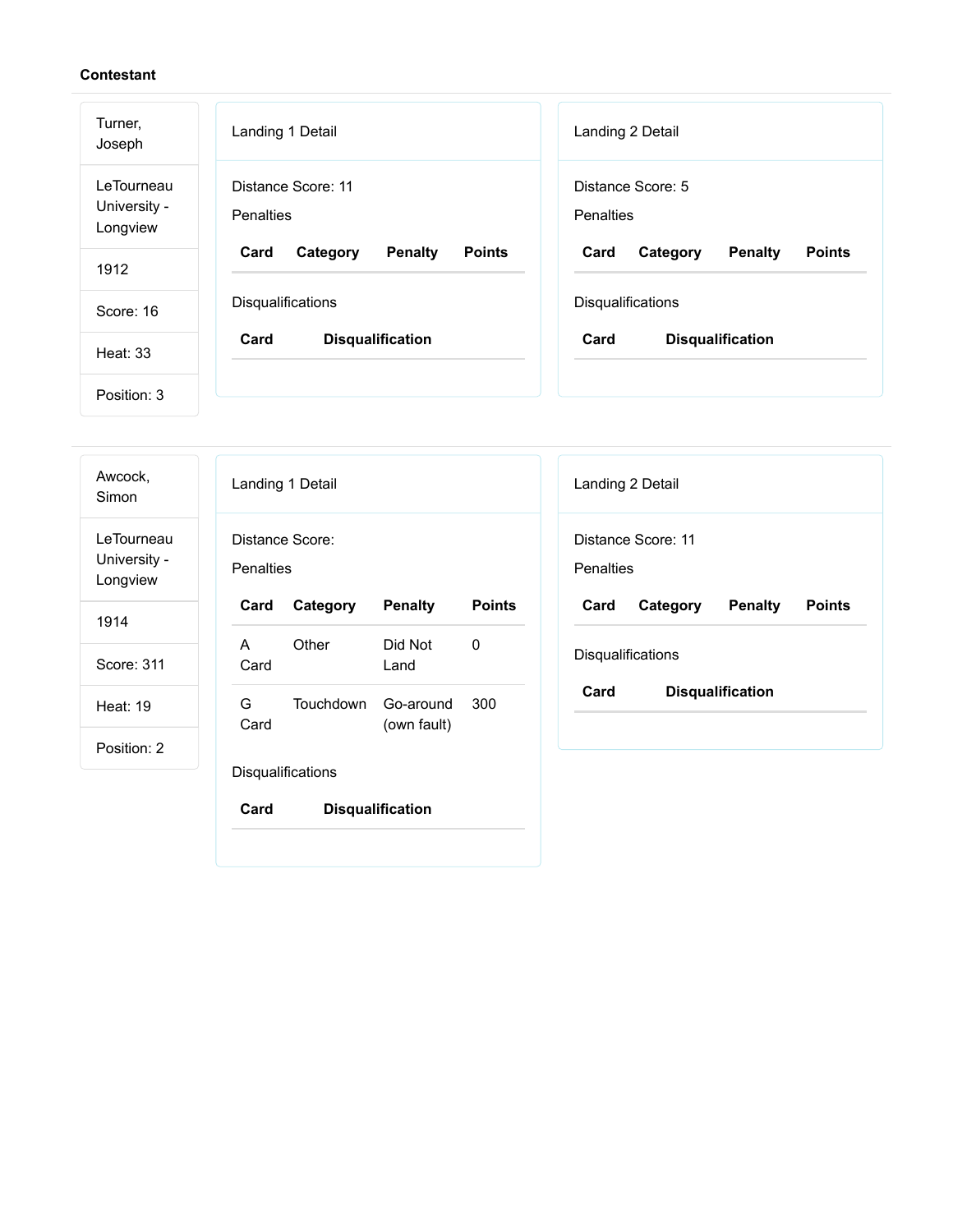| Yannibelli,<br>Keenan                  | Landing 1 Detail                                    | Landing 2 Detail                                    |
|----------------------------------------|-----------------------------------------------------|-----------------------------------------------------|
| LeTourneau<br>University -<br>Longview | Distance Score: 85<br><b>Penalties</b>              | Distance Score: 68<br>Penalties                     |
| 1916                                   | <b>Penalty</b><br>Card<br>Category<br><b>Points</b> | <b>Penalty</b><br>Card<br>Category<br><b>Points</b> |
| Score: 153                             | Disqualifications                                   | Disqualifications                                   |
| Heat: $12$                             | Card<br><b>Disqualification</b>                     | Card<br><b>Disqualification</b>                     |
| Position: 3                            |                                                     |                                                     |

| Petry,<br><b>Brendan</b>               | Landing 1 Detail                                    | Landing 2 Detail                                    |
|----------------------------------------|-----------------------------------------------------|-----------------------------------------------------|
| LeTourneau<br>University -<br>Longview | Distance Score: 30<br>Penalties                     | Distance Score: 1<br><b>Penalties</b>               |
| 1920                                   | <b>Penalty</b><br><b>Points</b><br>Card<br>Category | <b>Penalty</b><br><b>Points</b><br>Card<br>Category |
| Score: 31                              | <b>Disqualifications</b>                            | <b>Disqualifications</b>                            |
| Heat: 26                               | Card<br><b>Disqualification</b>                     | Card<br><b>Disqualification</b>                     |
| Position: 1                            |                                                     |                                                     |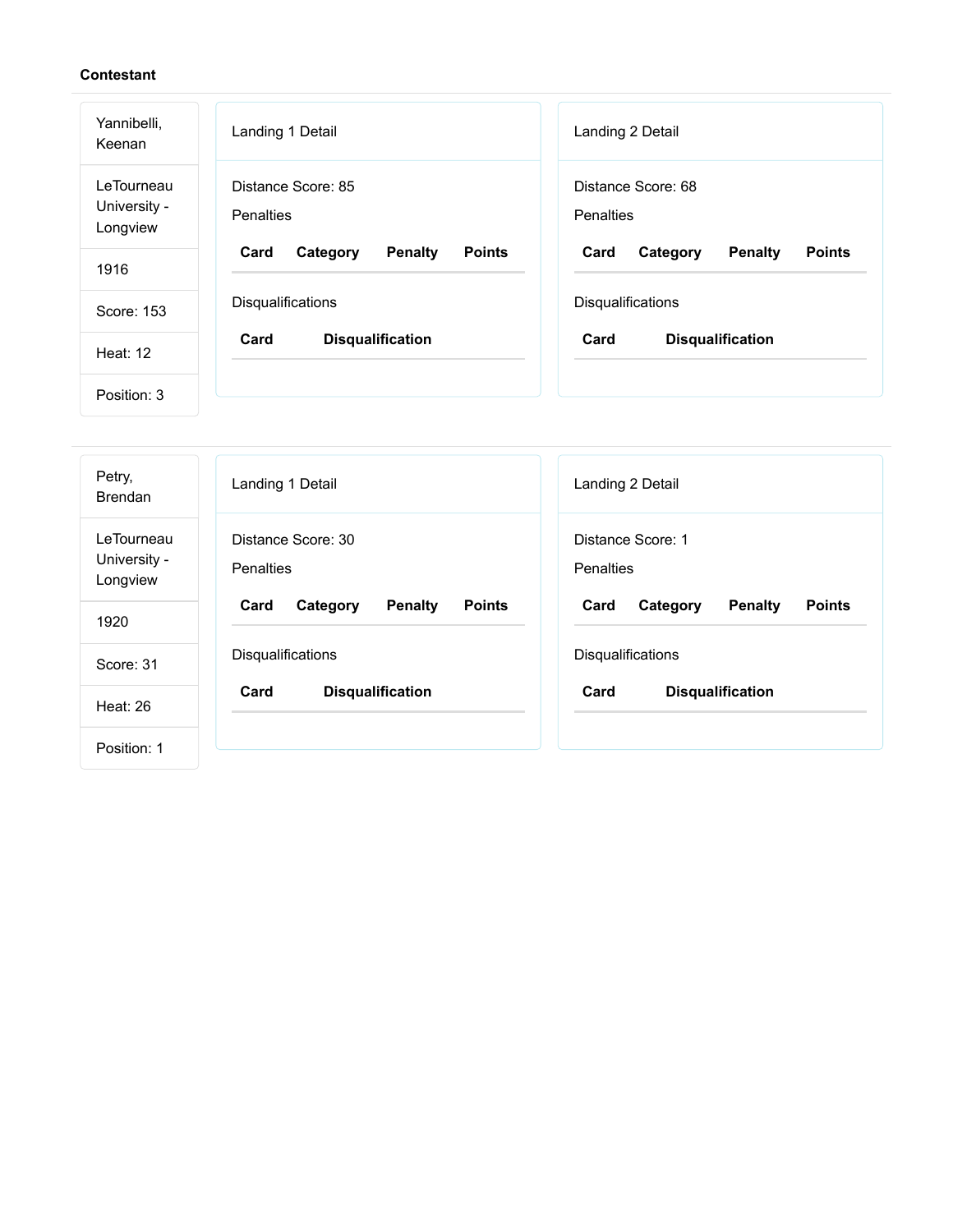| Schwark,<br>Makaylah       | Landing 1 Detail                                    | Landing 2 Detail                                         |
|----------------------------|-----------------------------------------------------|----------------------------------------------------------|
| Lewis<br><b>University</b> | Distance Score: 160<br><b>Penalties</b>             | Distance Score:<br><b>Penalties</b>                      |
| 2011                       | Card<br>Category<br><b>Penalty</b><br><b>Points</b> | <b>Points</b><br>Card<br>Category<br><b>Penalty</b>      |
| Score: 585                 | <b>Disqualifications</b>                            | Other<br>Out of<br>400<br>A<br>Card<br><b>Target Box</b> |
| Heat: 7                    | Card<br><b>Disqualification</b>                     | B<br>25<br>Landing<br>Centerline                         |
| Position: 2                |                                                     | Roll<br><b>Deviation</b><br>Card                         |
|                            |                                                     | Disqualifications                                        |
|                            |                                                     | Card<br><b>Disqualification</b>                          |

| Mueller,<br>steven             | Landing 1 Detail<br>Landing 2 Detail                                             |                                              |
|--------------------------------|----------------------------------------------------------------------------------|----------------------------------------------|
| Lewis<br>University            | Distance Score:<br>Distance Score:<br><b>Penalties</b><br><b>Penalties</b>       |                                              |
| 2014                           | Category<br><b>Penalty</b><br><b>Points</b><br>Card<br>Card                      | Category<br><b>Penalty</b><br><b>Points</b>  |
| Score: 925                     | Other<br>Out of<br>400<br>C<br>A<br>Card<br><b>Target Box</b><br>Card            | 25<br>Climbout<br>Poor<br>tracking           |
| <b>Heat: 28</b><br>Position: 3 | F<br>G<br>Final<br>Addition of<br>200<br>Card<br>Card<br>Approach<br>power after | Touchdown<br>300<br>Go-around<br>(own fault) |
|                                | to 100'<br>reduction<br>Other<br>A<br>AGL<br>Card                                | Did Not<br>0<br>Land                         |
|                                | Disqualifications<br>Disqualifications                                           |                                              |
|                                | <b>Disqualification</b><br>Card<br>Card                                          | <b>Disqualification</b>                      |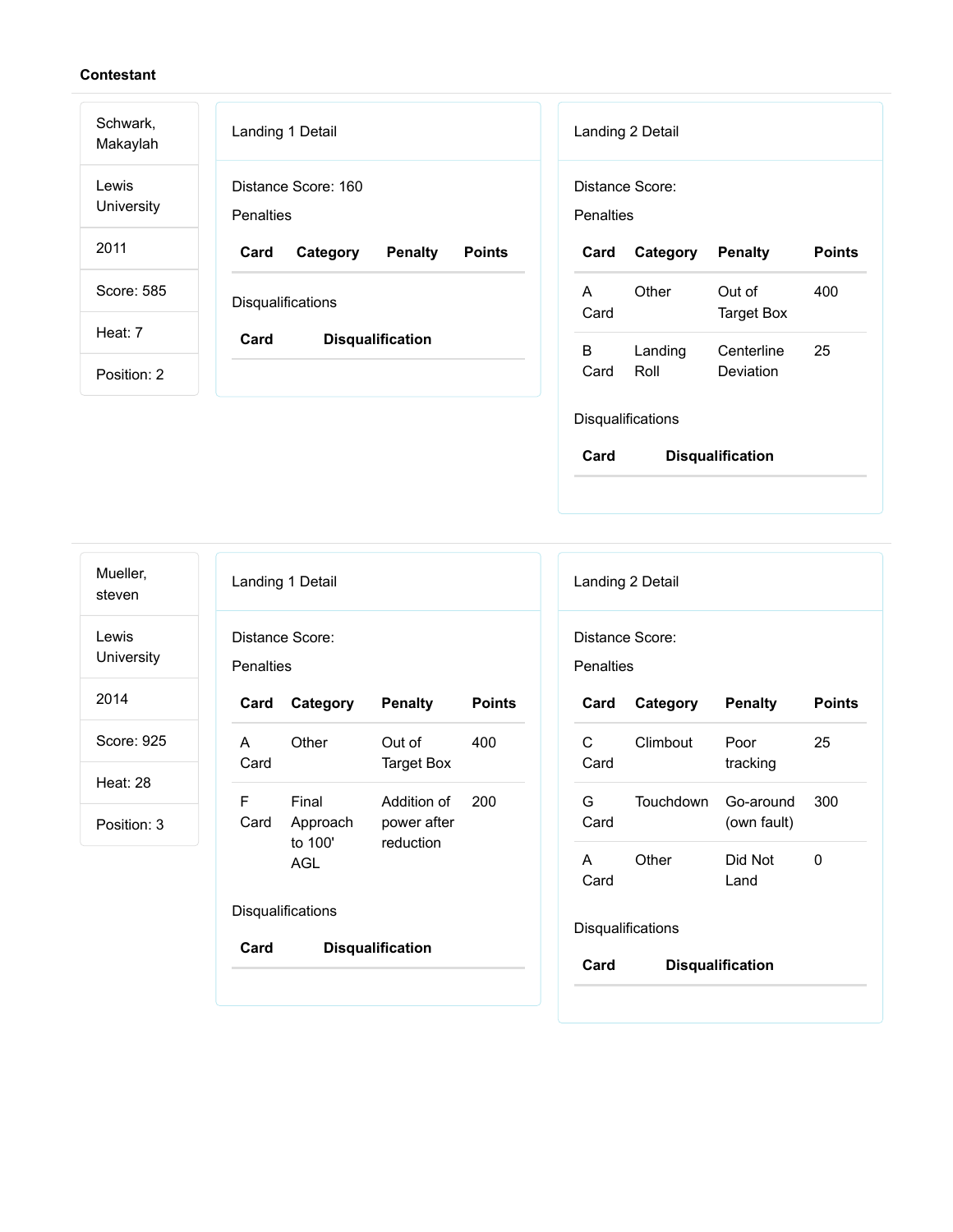| Kellly, Alex        | Landing 1 Detail                |                                 | Landing 2 Detail  |                    |                                        |               |
|---------------------|---------------------------------|---------------------------------|-------------------|--------------------|----------------------------------------|---------------|
| Lewis<br>University | Distance Score:                 |                                 |                   | Distance Score: 60 |                                        |               |
| 2015                | Penalties                       |                                 | Penalties         |                    |                                        |               |
| Score: 760          | Category<br>Card                | <b>Penalty</b><br><b>Points</b> | Card              | Category           | <b>Penalty</b>                         | <b>Points</b> |
|                     | G<br>Touchdown                  | Go-around<br>300                | G                 | Touchdown          | Three-point                            | 400           |
| <b>Heat: 21</b>     | Card                            | (own fault)                     | Card              |                    | touchdown                              |               |
| Position: 4         | Other<br>A<br>Card              | $\mathbf{0}$<br>Did Not<br>Land |                   |                    | (tricycle<br>gear<br>aircraft<br>ONLY) |               |
|                     | Disqualifications               |                                 |                   |                    |                                        |               |
|                     | <b>Disqualification</b><br>Card |                                 | Disqualifications |                    |                                        |               |
|                     |                                 |                                 | Card              |                    | <b>Disqualification</b>                |               |
|                     |                                 |                                 |                   |                    |                                        |               |

| Stange,   |
|-----------|
| Sebastian |

Lewis University

2020

Score: DQ

Heat: 35

|             | Landing 1 Detail  |                                                                    |               |
|-------------|-------------------|--------------------------------------------------------------------|---------------|
|             | Distance Score:   |                                                                    |               |
| Penalties   |                   |                                                                    |               |
| Card        | Category          | <b>Penalty</b>                                                     | <b>Points</b> |
| F<br>Card   | <b>Final Turn</b> | Over/Under<br>shooting                                             | 50            |
| A<br>Card   | Other             | Out of<br>Target Box                                               | 400           |
| G i<br>Card | Touchdown         | Three-point<br>touchdown<br>(tricycle<br>gear<br>aircraft<br>ONLY) | 400           |
|             | Disqualifications |                                                                    |               |
| Card        |                   | <b>Disqualification</b>                                            |               |

|                              | Landing 2 Detail             |                         |               |
|------------------------------|------------------------------|-------------------------|---------------|
| Distance Score:<br>Penalties |                              |                         |               |
|                              | <b>Card Category Penalty</b> |                         | <b>Points</b> |
| A<br>Card                    | Other                        | Out of<br>Target Box    | 400           |
| F<br>Card                    | Final<br>Turn                | Over/Under<br>shooting  | 50            |
|                              | Disqualifications            |                         |               |
| Card                         |                              | <b>Disqualification</b> |               |
| G Card                       |                              | Nosewheel first         |               |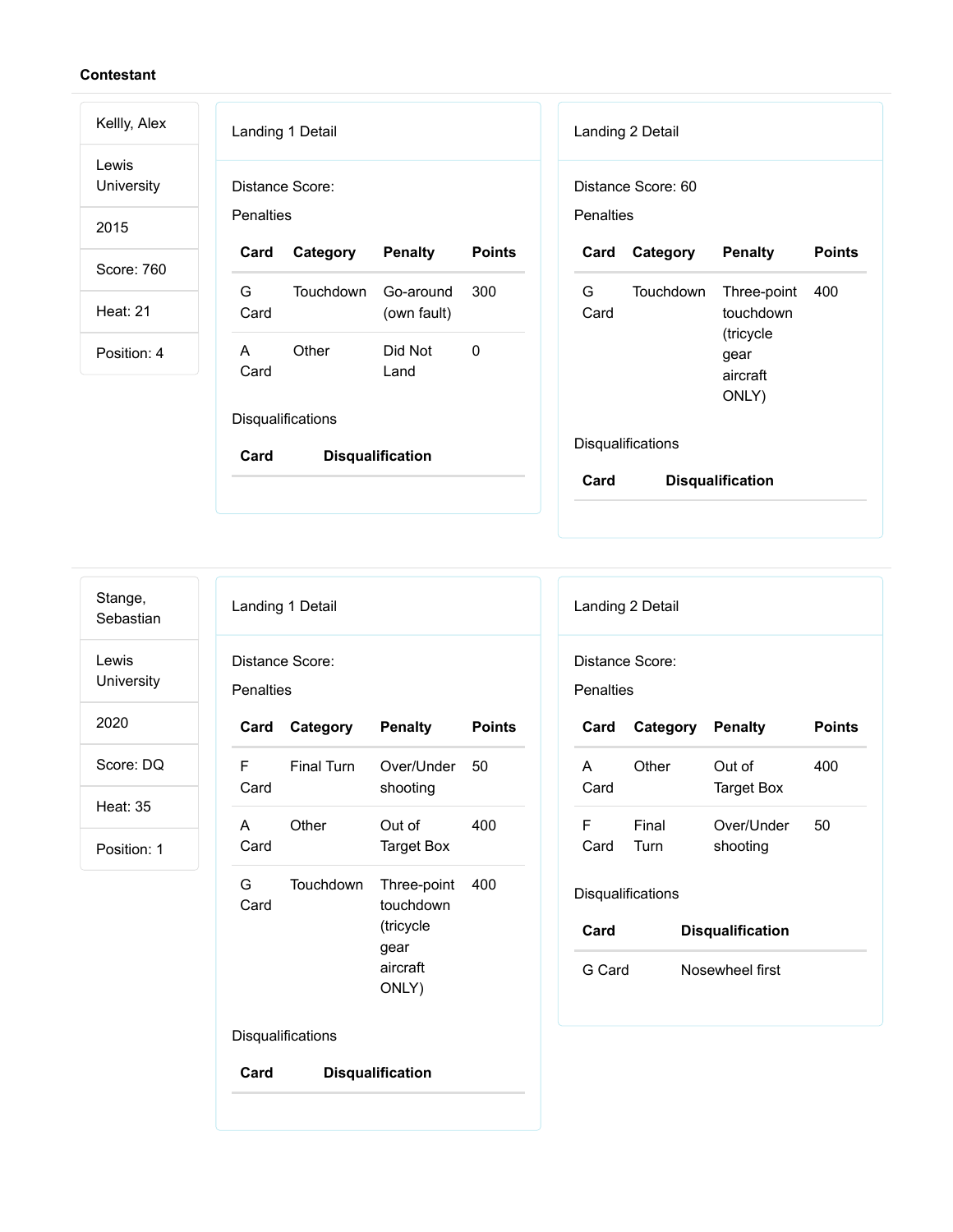| Ernsting,<br>Matthew | Landing 1 Detail                    |                                 |           | Landing 2 Detail  |                         |               |
|----------------------|-------------------------------------|---------------------------------|-----------|-------------------|-------------------------|---------------|
| Lewis<br>University  | Distance Score:<br><b>Penalties</b> |                                 | Penalties | Distance Score:   |                         |               |
| 2021                 | Category<br>Card                    | <b>Points</b><br><b>Penalty</b> | Card      | Category          | <b>Penalty</b>          | <b>Points</b> |
| Score: DQ            | Other<br>A                          | Out of<br>400                   | A         | Other             | Out of                  | 400           |
| <b>Heat: 14</b>      | Card                                | <b>Target Box</b>               | Card      |                   | <b>Target Box</b>       |               |
| Position: 1          | Disqualifications                   |                                 |           | Disqualifications |                         |               |
|                      | Card                                | <b>Disqualification</b>         | Card      |                   | <b>Disqualification</b> |               |
|                      | G Card<br>Wheelbarrow               |                                 | G Card    |                   | Wheelbarrow             |               |

Bae, Taegoon

Liberty **University** 

2113

Score: 783

Heat: 24

|                  | Landing 1 Detail         |                        |               |
|------------------|--------------------------|------------------------|---------------|
| <b>Penalties</b> | Distance Score: 133      |                        |               |
| Card             | <b>Category Penalty</b>  |                        | <b>Points</b> |
| F.<br>Card       | Final<br>Turn            | Over/Under<br>shooting | 50            |
|                  |                          |                        |               |
|                  | <b>Disqualifications</b> |                        |               |

|                  | Distance Score:                                |                                                |               |
|------------------|------------------------------------------------|------------------------------------------------|---------------|
| <b>Penalties</b> |                                                |                                                |               |
| Card             | Category                                       | <b>Penalty</b>                                 | <b>Points</b> |
| G                | Final<br>Card Approach<br>below 100'<br>AGL    | Addition of 200<br>power<br>after<br>reduction |               |
| A<br>Card        | Other                                          | Out of<br><b>Target Box</b>                    | 400           |
| F                | Final<br>Card Approach power<br>to 100'<br>AGL | Addition of<br>after<br>reduction              | 200           |
|                  | Disqualifications                              |                                                |               |
| Card             |                                                | <b>Disqualification</b>                        |               |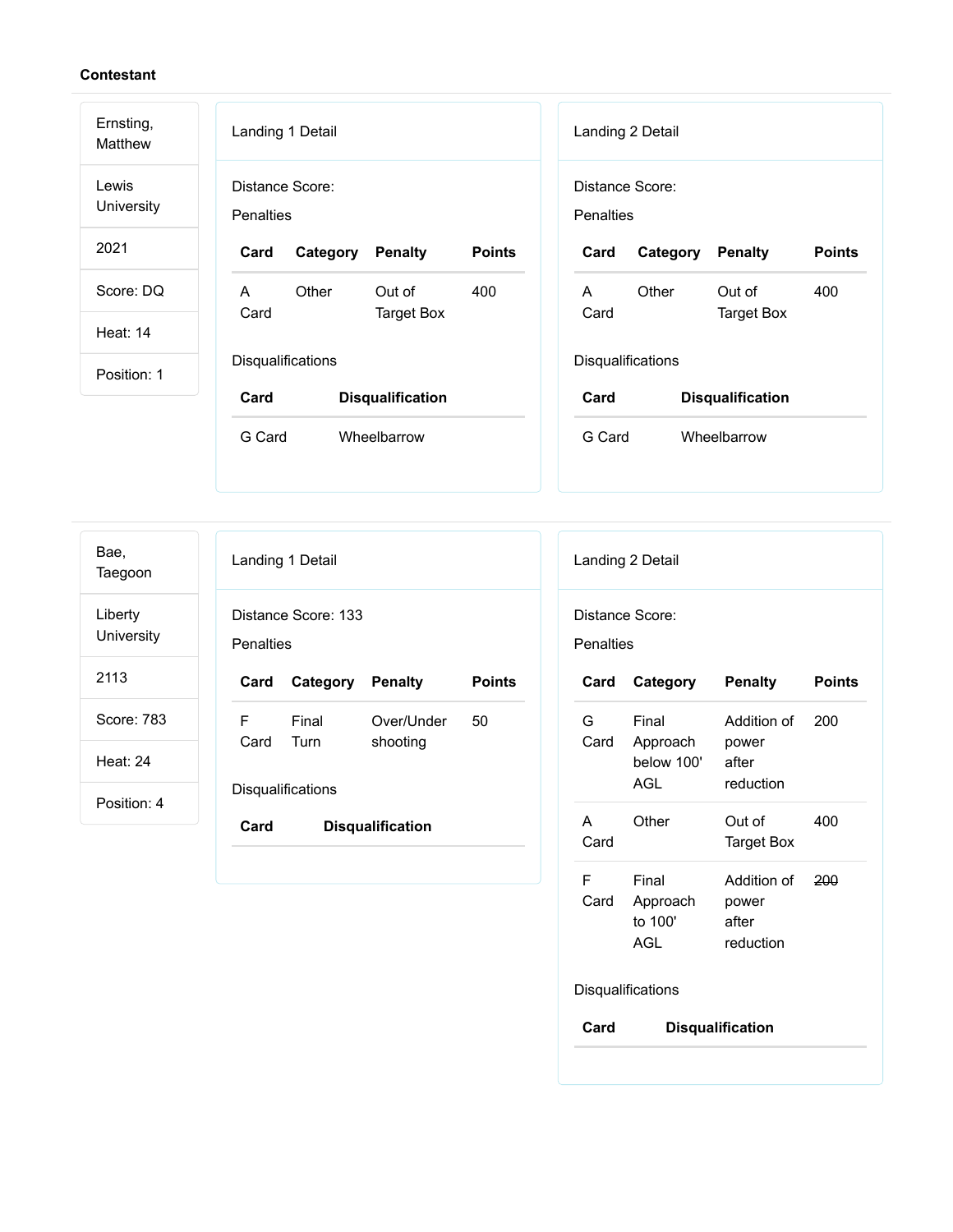Hollo,

Matthew Liberty University

2114

Score: 750

Heat: 17

Position: 3

|                  | Landing 1 Detail  |                          |               |
|------------------|-------------------|--------------------------|---------------|
| <b>Penalties</b> | Distance Score:   |                          |               |
| Card             | Category          | <b>Penalty</b>           | <b>Points</b> |
| G<br>Card        | Touchdown         | Go-around<br>(own fault) | 300           |
| A<br>Card        | Other             | Did Not<br>Land          | 0             |
| F<br>Card        | <b>Final Turn</b> | Over/Under<br>shooting   | 50            |
|                  | Disqualifications |                          |               |
| Card             |                   | <b>Disqualification</b>  |               |

|                                     | Landing 2 Detail  |                         |               |
|-------------------------------------|-------------------|-------------------------|---------------|
| Distance Score:<br><b>Penalties</b> |                   |                         |               |
| Card                                | Category Penalty  |                         | <b>Points</b> |
| A<br>Card                           | Other             | Out of<br>Target Box    | 400           |
|                                     | Disqualifications |                         |               |
| Card                                |                   | <b>Disqualification</b> |               |

Sanchez, James

Liberty

University

2117

Score: DQ

Heat: 10

Position: 2

| Landing 1 Detail             |          |                 |        |  |  |  |
|------------------------------|----------|-----------------|--------|--|--|--|
| Distance Score:<br>Penalties |          |                 |        |  |  |  |
| Card                         | Category | <b>Penalty</b>  | Points |  |  |  |
|                              |          |                 |        |  |  |  |
| A<br>Card                    | Other    | Did Not<br>Land | 0      |  |  |  |

Disqualifications

**Card Disqualification**

F Card Descent to a dangerously low altitude before adding power

|                                 | Landing 2 Detail |                      |               |  |  |  |  |  |
|---------------------------------|------------------|----------------------|---------------|--|--|--|--|--|
| Distance Score:<br>Penalties    |                  |                      |               |  |  |  |  |  |
| Card                            | Category Penalty |                      | <b>Points</b> |  |  |  |  |  |
| A<br>Card                       | Other            | Out of<br>Target Box | 400           |  |  |  |  |  |
| Disqualifications               |                  |                      |               |  |  |  |  |  |
| Card<br><b>Disqualification</b> |                  |                      |               |  |  |  |  |  |
|                                 |                  |                      |               |  |  |  |  |  |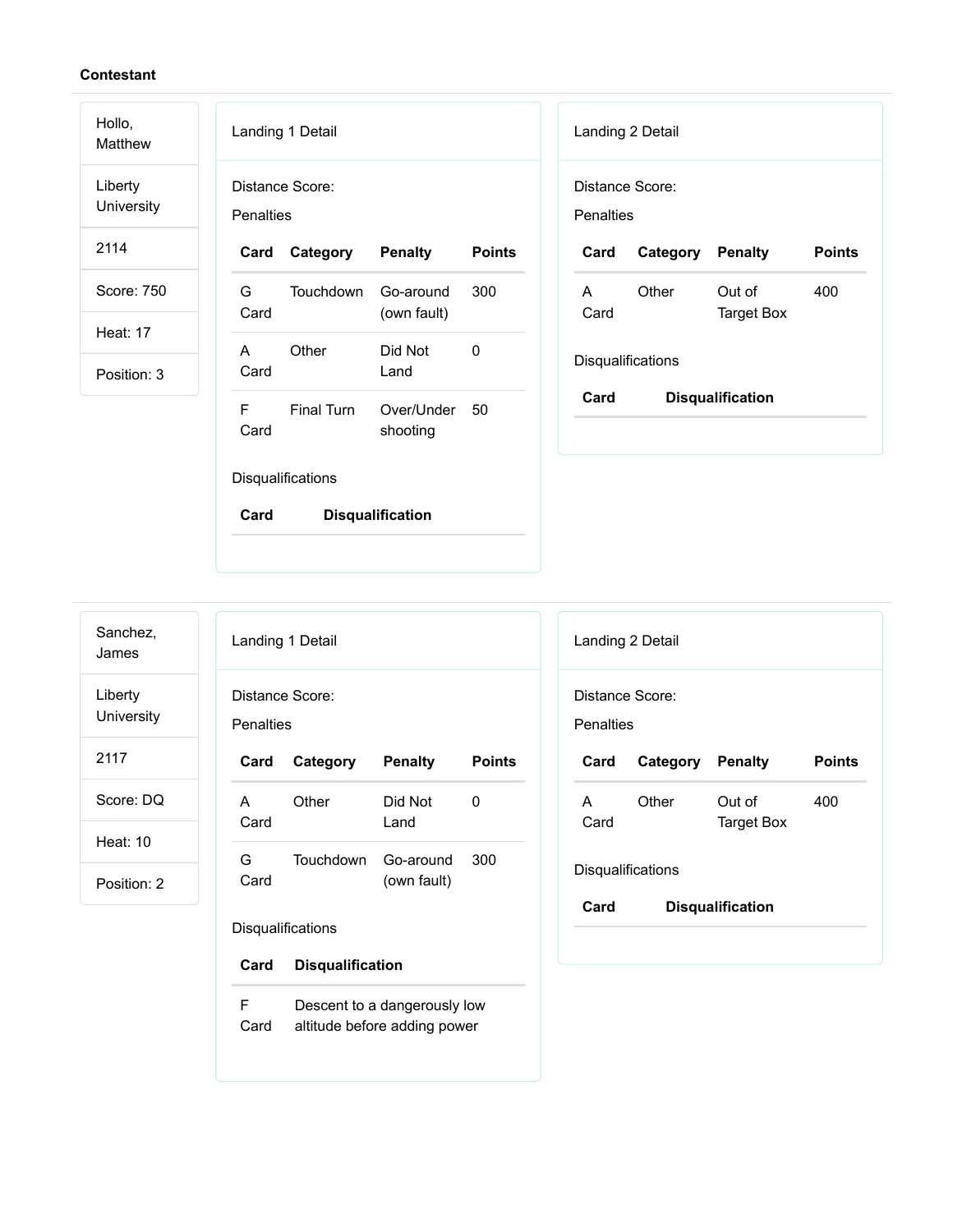| Coldren,<br>Alex      | Landing 1 Detail                                    | Landing 2 Detail                                      |
|-----------------------|-----------------------------------------------------|-------------------------------------------------------|
| Liberty<br>University | Distance Score: 55<br>Penalties                     | Distance Score: 80<br><b>Penalties</b>                |
| 2118                  | <b>Points</b><br>Card<br><b>Penalty</b><br>Category | <b>Points</b><br><b>Penalty</b><br>Card<br>Category   |
| Score: 160            | <b>Disqualifications</b>                            | В<br>25<br>Landing<br>Centerline<br>Roll<br>Deviation |
| Heat: $3$             | Card<br><b>Disqualification</b>                     | Card                                                  |
| Position: 1           |                                                     | Disqualifications                                     |
|                       |                                                     | Card<br><b>Disqualification</b>                       |

| Rogers,<br>Robert              |                  | Landing 1 Detail         |                          |               |   |                  | Landing 2 Detail                 |
|--------------------------------|------------------|--------------------------|--------------------------|---------------|---|------------------|----------------------------------|
| Liberty<br>University          | <b>Penalties</b> | Distance Score:          |                          |               |   | <b>Penalties</b> | Distance Score:                  |
| 2122                           | Card             | Category                 | <b>Penalty</b>           | <b>Points</b> |   | Card             | Category                         |
| Score: 700                     | G<br>Card        | <b>Touchdown</b>         | Go-around<br>(own fault) | 300           | A | Card             | Other                            |
| <b>Heat: 31</b><br>Position: 3 | A<br>Card        | Other                    | Did Not<br>Land          | 0             |   | Card             | <b>Disqualifications</b><br>Disg |
|                                |                  | <b>Disqualifications</b> |                          |               |   |                  |                                  |
|                                | Card             |                          | <b>Disqualification</b>  |               |   |                  |                                  |
|                                |                  |                          |                          |               |   |                  |                                  |

| Landing 2 Detail             |                         |                         |               |  |  |  |
|------------------------------|-------------------------|-------------------------|---------------|--|--|--|
| Distance Score:<br>Penalties |                         |                         |               |  |  |  |
| Card                         | <b>Category Penalty</b> |                         | <b>Points</b> |  |  |  |
| A<br>Card                    | Other                   | Out of<br>Target Box    | 400           |  |  |  |
| Disqualifications            |                         |                         |               |  |  |  |
| Card                         |                         | <b>Disqualification</b> |               |  |  |  |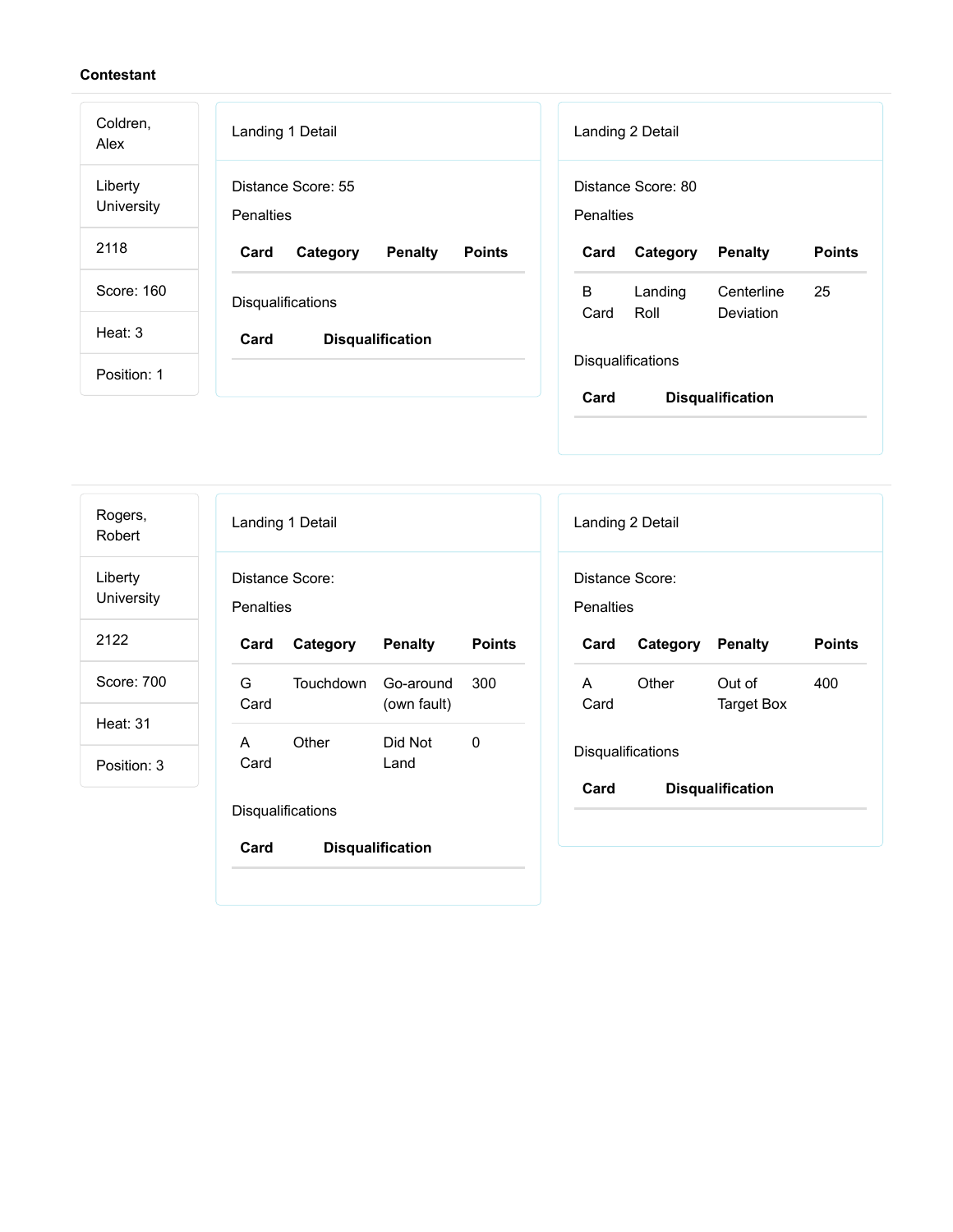| DeLoach,<br>Cade               | Landing 1 Detail                                          | Landing 2 Detail                                                     |
|--------------------------------|-----------------------------------------------------------|----------------------------------------------------------------------|
| Lousiana<br>Tech<br>University | Distance Score:<br>Penalties                              | Distance Score:<br><b>Penalties</b>                                  |
| 2212                           | <b>Points</b><br>Category<br><b>Penalty</b><br>Card       | <b>Points</b><br>Category<br><b>Penalty</b><br>Card                  |
| Score: DQ                      | Other<br>Out of<br>400<br>A<br>Card<br><b>Target Box</b>  | $\mathsf F$<br>Final<br>Over/Under<br>50<br>Card<br>Turn<br>shooting |
| <b>Heat: 35</b>                | G<br>Touchdown<br>Three-point<br>400<br>touchdown<br>Card | Other<br>Out of<br>400<br>A<br><b>Target Box</b><br>Card             |
| Position: 4                    | (tricycle<br>gear<br>aircraft                             | Disqualifications                                                    |
|                                | ONLY)                                                     | Card<br><b>Disqualification</b>                                      |
|                                | Disqualifications                                         | G Card<br>Wheelbarrow                                                |
|                                | <b>Disqualification</b><br>Card                           |                                                                      |
|                                |                                                           |                                                                      |

| Lewis,<br>Russell              | Landing 1 Detail<br>Landing 2 Detail                               |                                                     |
|--------------------------------|--------------------------------------------------------------------|-----------------------------------------------------|
| Lousiana<br>Tech<br>University | Distance Score: 30<br>Distance Score: 60<br>Penalties<br>Penalties |                                                     |
| 2214                           | Card<br>Category<br><b>Penalty</b><br><b>Points</b><br>Card        | <b>Points</b><br>Category<br><b>Penalty</b>         |
| Score: 540                     | G<br>G<br>Touchdown<br>Ballooning<br>50<br>Card<br>Card            | <b>Touchdown</b><br>400<br>Three-point<br>touchdown |
| <b>Heat: 21</b>                | Disqualifications                                                  | (tricycle<br>gear<br>aircraft                       |
| Position: 3                    | Card<br><b>Disqualification</b>                                    | ONLY)                                               |
|                                | Disqualifications                                                  |                                                     |
|                                | Card                                                               | <b>Disqualification</b>                             |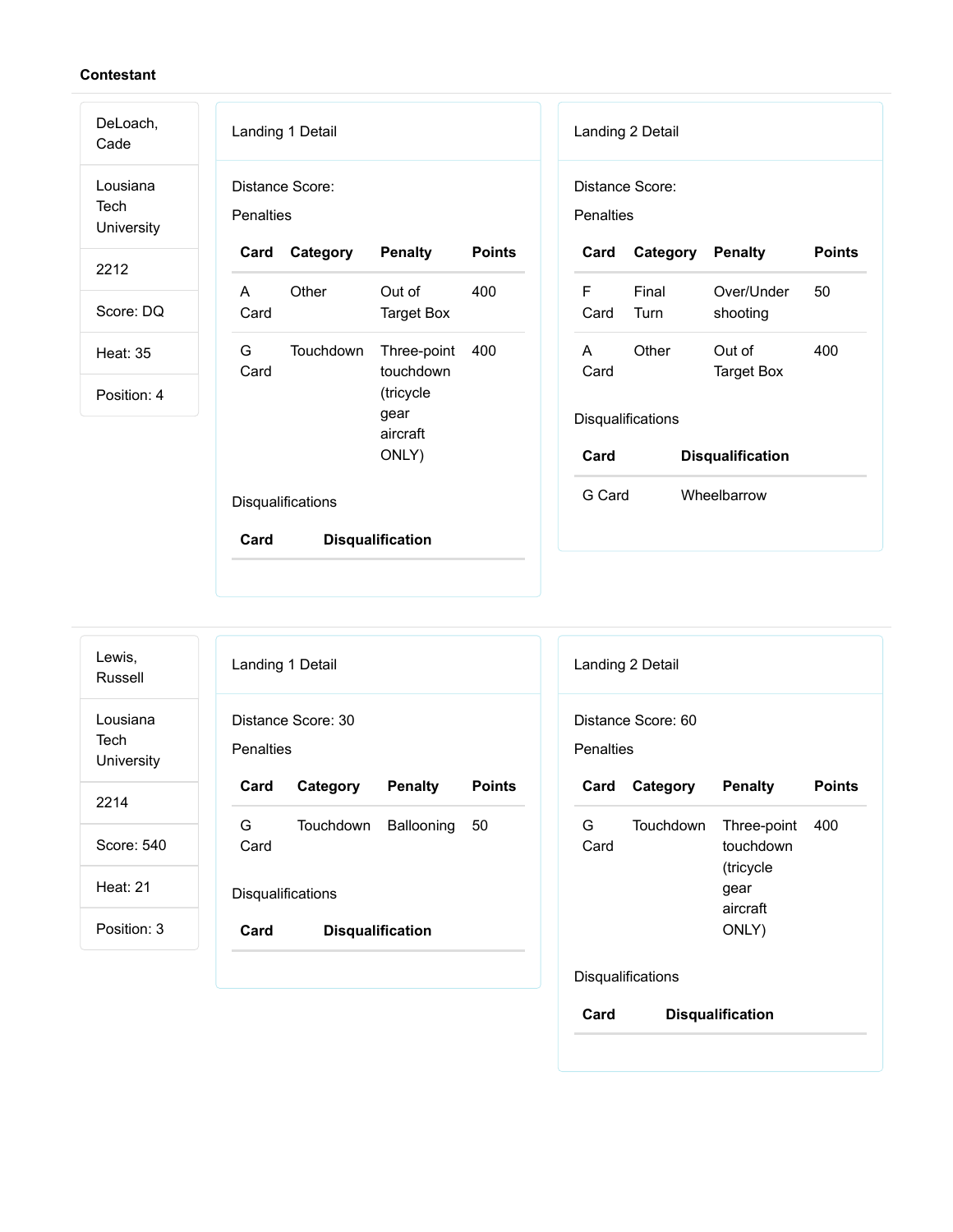Martin, Holden

Lousiana Tech **University** 

2215

Score: 1400

Heat: 7

| <b>Penalties</b> | Distance Score:                               |                                                                        |               |
|------------------|-----------------------------------------------|------------------------------------------------------------------------|---------------|
| Card             | Category                                      | <b>Penalty</b>                                                         | <b>Points</b> |
| A<br>Card        | Other                                         | Out of<br><b>Target Box</b>                                            | 400           |
| F<br>Card        | Final<br>Approach<br>to 100'<br><b>AGL</b>    | Addition of<br>power after<br>reduction                                | 200           |
| G<br>Card        | Final<br>Approach<br>below 100'<br><b>AGL</b> | Addition of<br>power after<br>reduction                                | 200           |
| G<br>Card        | Touchdown                                     | Three-<br>point<br>touchdown<br>(tricycle<br>gear<br>aircraft<br>ONLY) | 400           |
|                  | Disqualifications                             |                                                                        |               |
| Card             |                                               | <b>Disqualification</b>                                                |               |

|                                 | Landing 2 Detail |                      |        |  |  |  |  |
|---------------------------------|------------------|----------------------|--------|--|--|--|--|
| Distance Score:<br>Penalties    |                  |                      |        |  |  |  |  |
| Card                            | Category Penalty |                      | Points |  |  |  |  |
| A<br>Card                       | Other            | Out of<br>Target Box | 400    |  |  |  |  |
| <b>Disqualifications</b>        |                  |                      |        |  |  |  |  |
| Card<br><b>Disqualification</b> |                  |                      |        |  |  |  |  |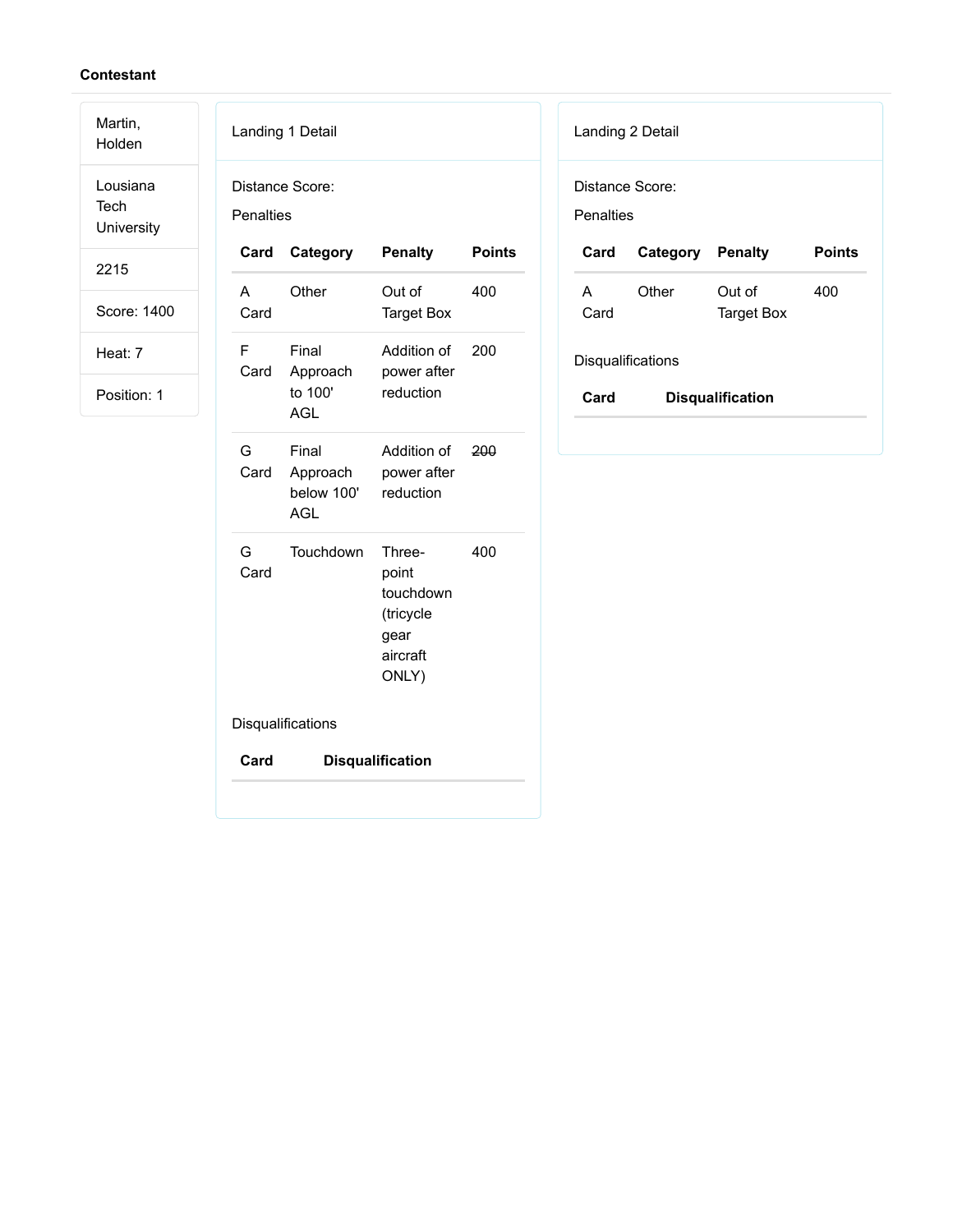| hanks,<br>zachary              | Landing 1 Detail<br>Landing 2 Detail                                                      |               |
|--------------------------------|-------------------------------------------------------------------------------------------|---------------|
| Lousiana<br>Tech<br>University | Distance Score:<br>Distance Score:<br><b>Penalties</b><br>Penalties                       |               |
| 2219                           | <b>Points</b><br>Card<br><b>Penalty</b><br>Card<br><b>Penalty</b><br>Category<br>Category | <b>Points</b> |
|                                | C<br>Other<br>Out of<br>400<br>Climbout<br>A<br>Poor                                      | 25            |
| Score: DQ                      | Card<br>Card<br><b>Target Box</b><br>tracking                                             |               |
| Heat: 28                       | Other<br>A<br>Out of                                                                      | 400           |
|                                | Disqualifications<br>Card<br><b>Target Box</b>                                            |               |
| Position: 4                    | Card<br><b>Disqualification</b>                                                           |               |
|                                | Disqualifications                                                                         |               |
|                                | Card<br><b>Disqualification</b>                                                           |               |

| Coker, Cody                    |                                     | Landing 1 Detail  |                                     |               |  |
|--------------------------------|-------------------------------------|-------------------|-------------------------------------|---------------|--|
| Lousiana<br>Tech<br>University | Distance Score:<br><b>Penalties</b> |                   |                                     |               |  |
| 2220                           | Card                                | Category          | <b>Penalty</b>                      | <b>Points</b> |  |
| Score: 925                     | A<br>Card                           | Other             | Out of<br>Target Box                | 400           |  |
| Heat: $14$                     | G                                   |                   |                                     |               |  |
| Position: 2                    | Card                                | Touchdown         | Landing off<br>runway<br>centerline | 100           |  |
|                                |                                     | Disqualifications |                                     |               |  |
|                                | Card                                |                   | <b>Disqualification</b>             |               |  |

|                                 | Landing 2 Detail |                         |               |  |  |  |
|---------------------------------|------------------|-------------------------|---------------|--|--|--|
| Distance Score:<br>Penalties    |                  |                         |               |  |  |  |
| Card                            | Category Penalty |                         | <b>Points</b> |  |  |  |
| A<br>Card                       | Other            | Out of<br>Target Box    | 400           |  |  |  |
| B.<br>Card                      | Landing<br>Roll  | Centerline<br>Deviation | 25            |  |  |  |
| Disqualifications               |                  |                         |               |  |  |  |
| Card<br><b>Disqualification</b> |                  |                         |               |  |  |  |

G Card Wheelbarrow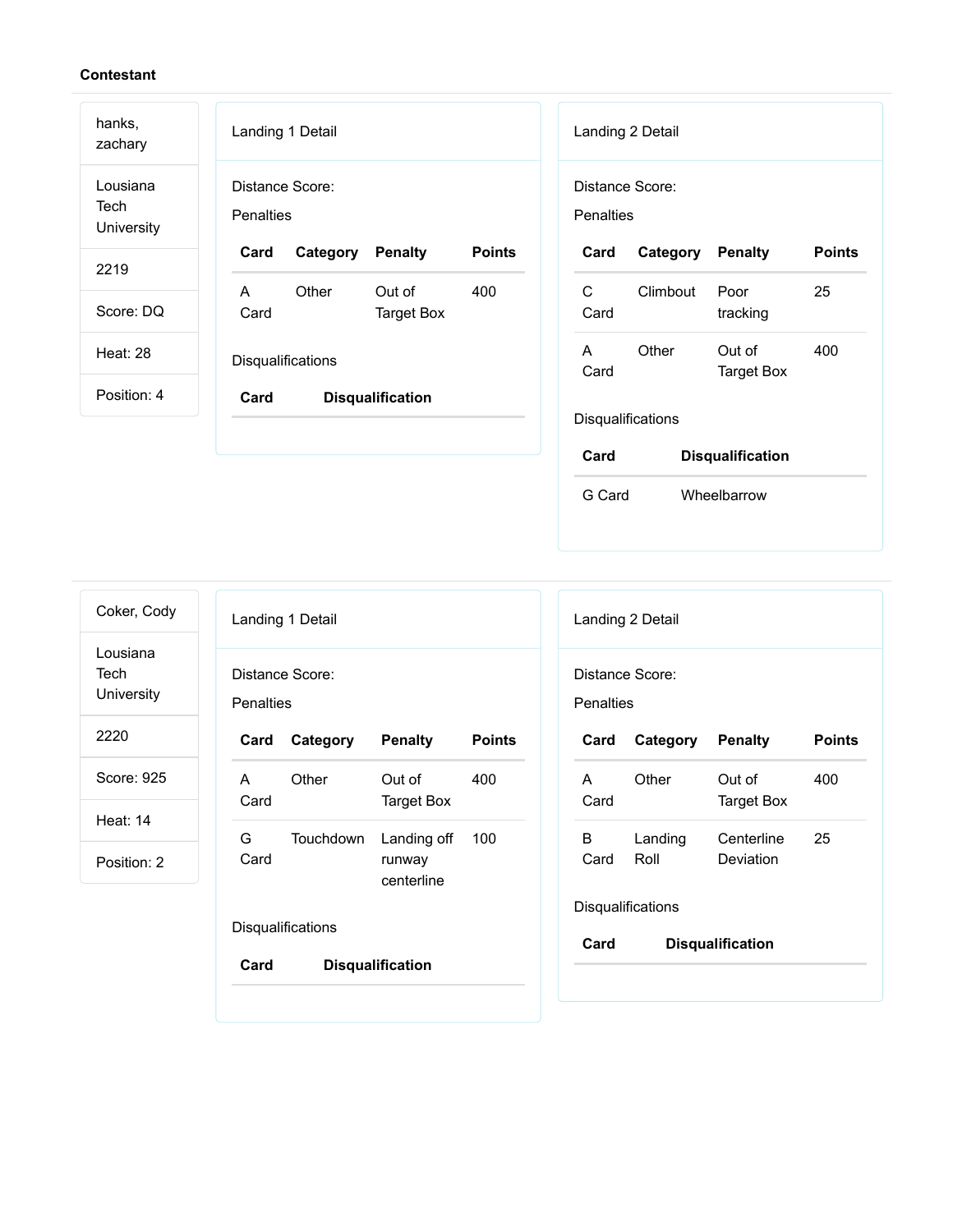McMinn, Michael Metropolitan

State Univ. of Denver

2315

Score: DQ

Heat: 17

| Landing 1 Detail                |                                               |                                                              |               |  |
|---------------------------------|-----------------------------------------------|--------------------------------------------------------------|---------------|--|
| Distance Score: 62<br>Penalties |                                               |                                                              |               |  |
| Card                            | Category                                      | <b>Penalty</b>                                               | <b>Points</b> |  |
| G<br>Card                       | Final<br>Approach<br>below 100'<br><b>AGL</b> | Addition of 200<br>power<br>after<br>reduction               |               |  |
| G<br>Card                       | Touchdown                                     | Landing<br>off runway<br>centerline                          | 100           |  |
| F<br>Card                       | Final<br>Approach to<br>100' AGL              | Addition of<br>power<br>after<br>reduction                   | 200           |  |
| Disqualifications               |                                               |                                                              |               |  |
| Card                            | <b>Disqualification</b>                       |                                                              |               |  |
| F<br>Card                       |                                               | Descent to a dangerously low<br>altitude before adding power |               |  |

| Landing 2 Detail                       |                          |  |  |  |
|----------------------------------------|--------------------------|--|--|--|
| Distance Score: 47<br><b>Penalties</b> |                          |  |  |  |
|                                        |                          |  |  |  |
| Card                                   | Category Penalty Points  |  |  |  |
|                                        | <b>Disqualifications</b> |  |  |  |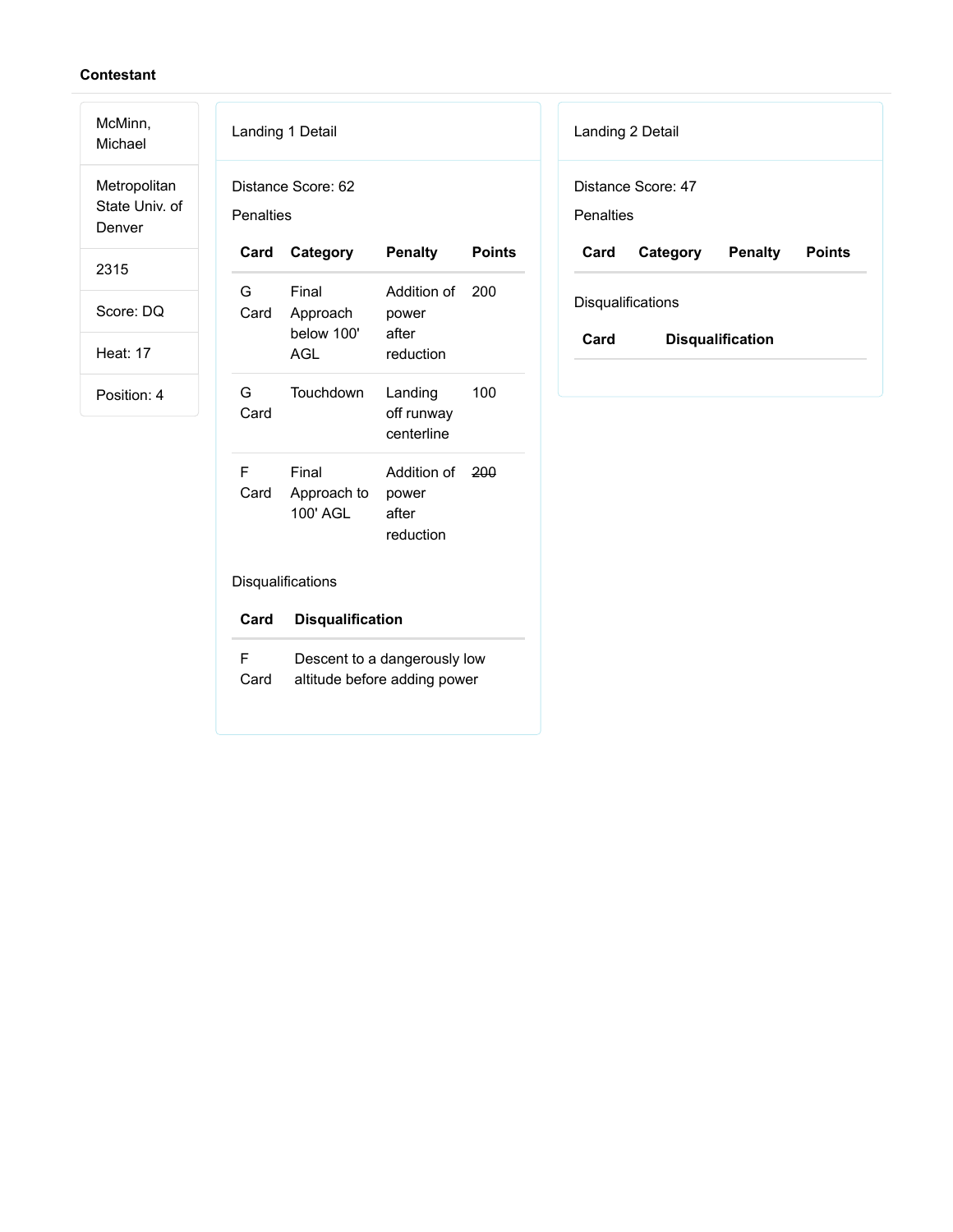Metropolitan State Univ. of Denver

Fozzard, Eli

2316

Score: 430

Heat: 10

Position: 1

| Landing 1 Detail |                              |           |                          |        |
|------------------|------------------------------|-----------|--------------------------|--------|
|                  | Distance Score:<br>Penalties |           |                          |        |
|                  | Card                         | Category  | <b>Penalty</b>           | Points |
|                  | A<br>Card                    | Other     | Did Not<br>Land          | n      |
|                  | G<br>Card                    | Touchdown | Go-around<br>(own fault) | 300    |
|                  | <b>Disqualifications</b>     |           |                          |        |

**Card Disqualification**

| Landing 2 Detail                |                     |         |               |
|---------------------------------|---------------------|---------|---------------|
|                                 | Distance Score: 130 |         |               |
| Penalties                       |                     |         |               |
| Card                            | Category            | Penalty | <b>Points</b> |
| Disqualifications               |                     |         |               |
| Card<br><b>Disqualification</b> |                     |         |               |

Walter, Jason

Metropolitan State Univ. of Denver

2317

Score: 710

Heat: 24

Position: 3

| Landing 1 Detail             |           |                          |        |  |
|------------------------------|-----------|--------------------------|--------|--|
| Distance Score:<br>Penalties |           |                          |        |  |
| Card                         | Category  | <b>Penalty</b>           | Points |  |
| A<br>Card                    | Other     | Did Not<br>Land          | 0      |  |
| G.<br>Card                   | Touchdown | Go-around<br>(own fault) | 300    |  |
| <b>Disqualifications</b>     |           |                          |        |  |

**Card Disqualification**

| Landing 2 Detail                        |                                               |                                            |               |  |
|-----------------------------------------|-----------------------------------------------|--------------------------------------------|---------------|--|
| Distance Score: 110<br><b>Penalties</b> |                                               |                                            |               |  |
| Card                                    | Category                                      | <b>Penalty</b>                             | <b>Points</b> |  |
| G<br>Card                               | Final<br>Approach<br>below 100'<br><b>AGL</b> | Addition<br>of power<br>after<br>reduction | 200           |  |
| G.<br>Card                              | Touchdown                                     | Bouncing                                   | 100           |  |
| F<br>Card                               | Final<br>Approach to of power<br>100' AGL     | Addition<br>after<br>reduction             | 200           |  |
| Disqualifications                       |                                               |                                            |               |  |
| Card                                    | <b>Disqualification</b>                       |                                            |               |  |
|                                         |                                               |                                            |               |  |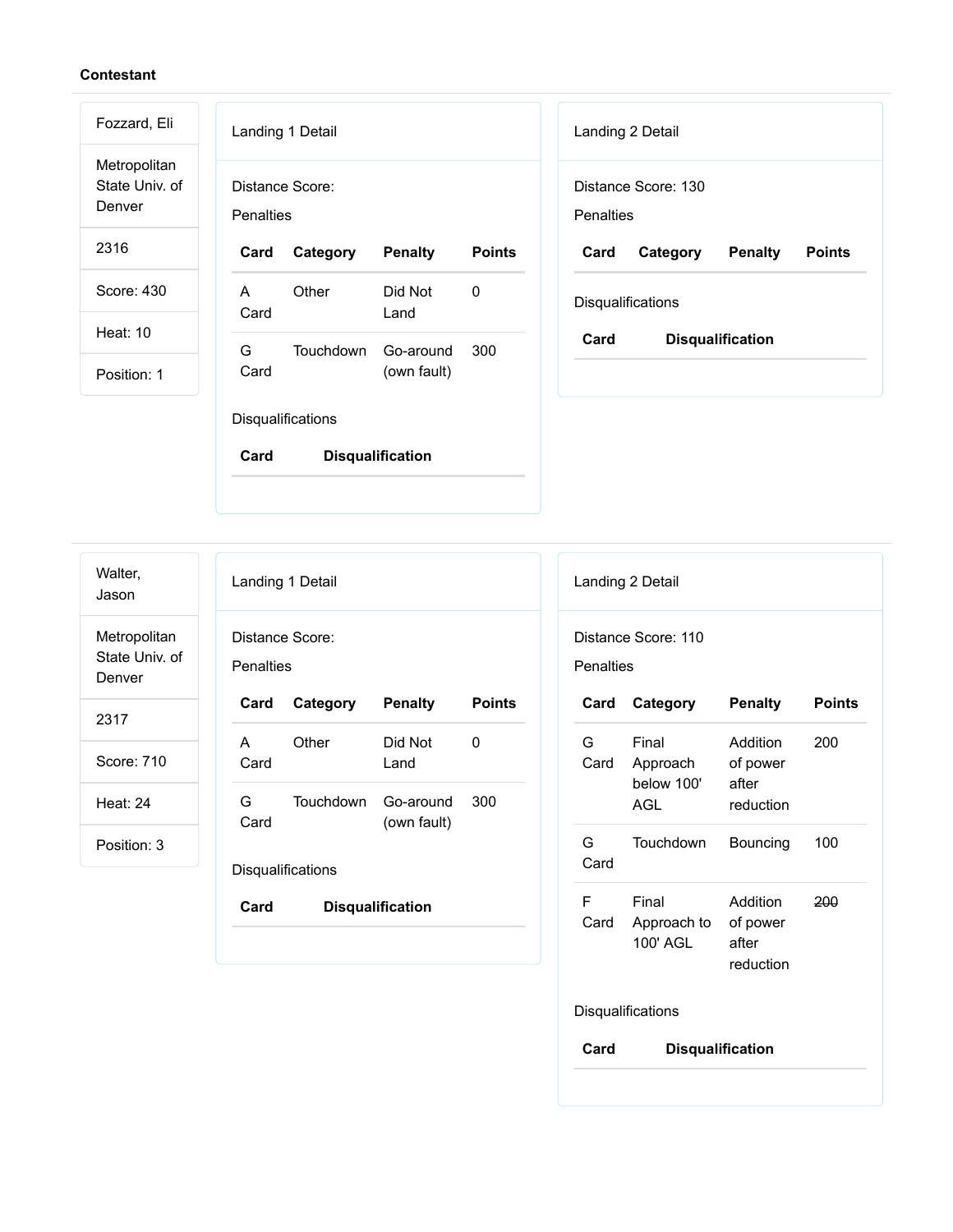| Beal, Dylan                              | Landing 1 Detail                                    | Landing 2 Detail                                    |  |
|------------------------------------------|-----------------------------------------------------|-----------------------------------------------------|--|
| Metropolitan<br>State Univ. of<br>Denver | Distance Score: 95<br>Penalties                     | Distance Score: 110<br>Penalties                    |  |
| 2319                                     | <b>Penalty</b><br><b>Points</b><br>Card<br>Category | <b>Points</b><br>Card<br><b>Penalty</b><br>Category |  |
| Score: 205                               | <b>Disqualifications</b>                            | <b>Disqualifications</b>                            |  |
| Heat: 31                                 | Card<br><b>Disqualification</b>                     | Card<br><b>Disqualification</b>                     |  |
| Position: 2                              |                                                     |                                                     |  |

| Johnson,<br>Mitchell                     | Landing 1 Detail<br>Landing 2 Detail                                                                        |                                    |
|------------------------------------------|-------------------------------------------------------------------------------------------------------------|------------------------------------|
| Metropolitan<br>State Univ. of<br>Denver | Distance Score:<br>Distance Score:<br><b>Penalties</b><br>Penalties                                         |                                    |
| 2321                                     | <b>Points</b><br>Category<br><b>Penalty</b><br>Category<br>Card<br>Card                                     | <b>Penalty</b><br><b>Points</b>    |
| Score: 1250                              | F<br><b>Final Turn</b><br>Other<br>Over/Under<br>50<br>A<br>Card<br>shooting<br>Card                        | Out of<br>400<br><b>Target Box</b> |
| Heat: 3                                  | 400<br>Other<br>Out of<br>A<br>Disqualifications<br>Card<br><b>Target Box</b>                               |                                    |
| Position: 2                              | Card<br>G<br>Touchdown<br>Three-point<br>400<br>Card<br>touchdown<br>(tricycle<br>gear<br>aircraft<br>ONLY) | <b>Disqualification</b>            |
|                                          | Disqualifications                                                                                           |                                    |
|                                          | Card<br><b>Disqualification</b>                                                                             |                                    |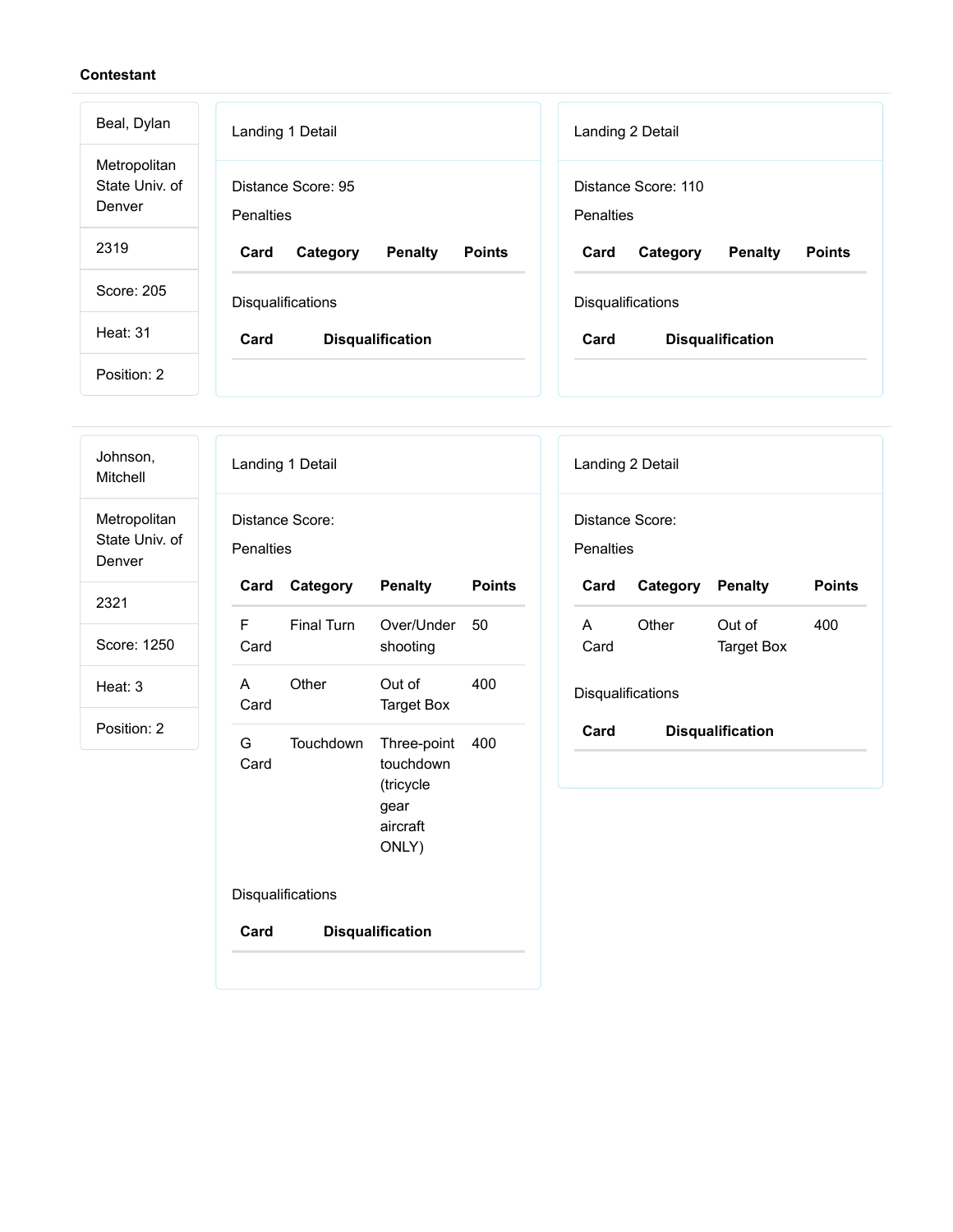| Bragg, David                          | Landing 1 Detail                                          | Landing 2 Detail                                              |
|---------------------------------------|-----------------------------------------------------------|---------------------------------------------------------------|
| Minnesota<br>State Univ. -<br>Mankato | Distance Score:<br><b>Penalties</b>                       | Distance Score: 180<br>Penalties                              |
| 2410                                  | Category<br><b>Penalty</b><br><b>Points</b><br>Card       | <b>Points</b><br>Category<br><b>Penalty</b><br>Card           |
| Score: 580                            | G<br>Touchdown<br>300<br>Go-around<br>Card<br>(own fault) | G<br><b>Touchdown</b><br>Landing off<br>100<br>Card<br>runway |
| <b>Heat: 14</b>                       | Other<br>Did Not<br>A<br>0                                | centerline                                                    |
| Position: 3                           | Card<br>Land                                              | Disqualifications                                             |
|                                       | Disqualifications                                         | Card<br><b>Disqualification</b>                               |
|                                       | Card<br><b>Disqualification</b>                           |                                                               |

Voit, Alyssa

Minnesota State Univ. - Mankato

2412

Score: 1100

Heat: 35

Position: 2

| Landing 1 Detail             |           |                                                                    |               |  |
|------------------------------|-----------|--------------------------------------------------------------------|---------------|--|
| Distance Score:<br>Penalties |           |                                                                    |               |  |
| Card                         | Category  | <b>Penalty</b>                                                     | <b>Points</b> |  |
| A<br>Card                    | Other     | Out of<br>Target Box                                               | 400           |  |
| G –<br>Card                  | Touchdown | Three-point<br>touchdown<br>(tricycle<br>gear<br>aircraft<br>ONLY) | 400           |  |
| Disqualifications            |           |                                                                    |               |  |
| Card                         |           | <b>Disqualification</b>                                            |               |  |

| Landing 2 Detail                                                 |           |                          |     |  |
|------------------------------------------------------------------|-----------|--------------------------|-----|--|
| Distance Score:                                                  |           |                          |     |  |
| Penalties<br><b>Points</b><br>Card<br>Category<br><b>Penalty</b> |           |                          |     |  |
| G.<br>Card                                                       | Touchdown | Go-around<br>(own fault) | 300 |  |
| A<br>Card                                                        | Other     | Did Not<br>Land          | O   |  |
| <b>Disqualifications</b>                                         |           |                          |     |  |
| Card                                                             |           | <b>Disqualification</b>  |     |  |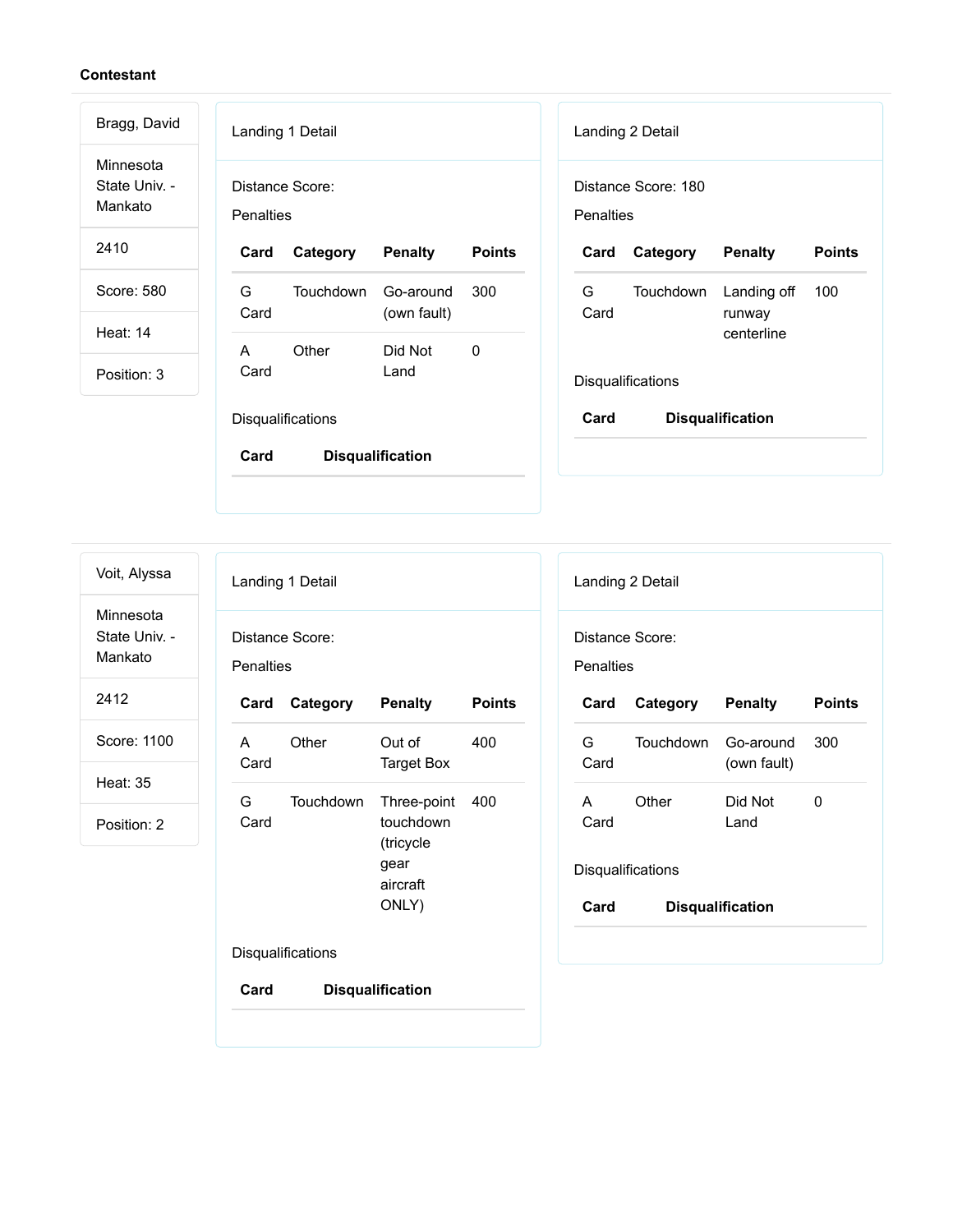Minnesota State Univ. - Mankato

Voit, Andrew

2417

Score: 370

Heat: 7

Position: 4

| Landing 1 Detail                |           |                          |               |  |
|---------------------------------|-----------|--------------------------|---------------|--|
| Distance Score:                 |           |                          |               |  |
| Penalties                       |           |                          |               |  |
| Card                            | Category  | <b>Penalty</b>           | <b>Points</b> |  |
| A<br>Card                       | Other     | Did Not<br>Land          | O             |  |
| G.<br>Card                      | Touchdown | Go-around<br>(own fault) | 300           |  |
| C<br>Card                       | Climbout  | Poor<br>tracking         | 25            |  |
| <b>Disqualifications</b>        |           |                          |               |  |
| <b>Disqualification</b><br>Card |           |                          |               |  |

| Landing 2 Detail                       |                 |                         |               |  |
|----------------------------------------|-----------------|-------------------------|---------------|--|
| Distance Score: 20<br><b>Penalties</b> |                 |                         |               |  |
| Card                                   | Category        | <b>Penalty</b>          | <b>Points</b> |  |
| в.<br>Card                             | Landing<br>Roll | Centerline<br>Deviation | 25            |  |
| Disqualifications                      |                 |                         |               |  |
| Card<br><b>Disqualification</b>        |                 |                         |               |  |
|                                        |                 |                         |               |  |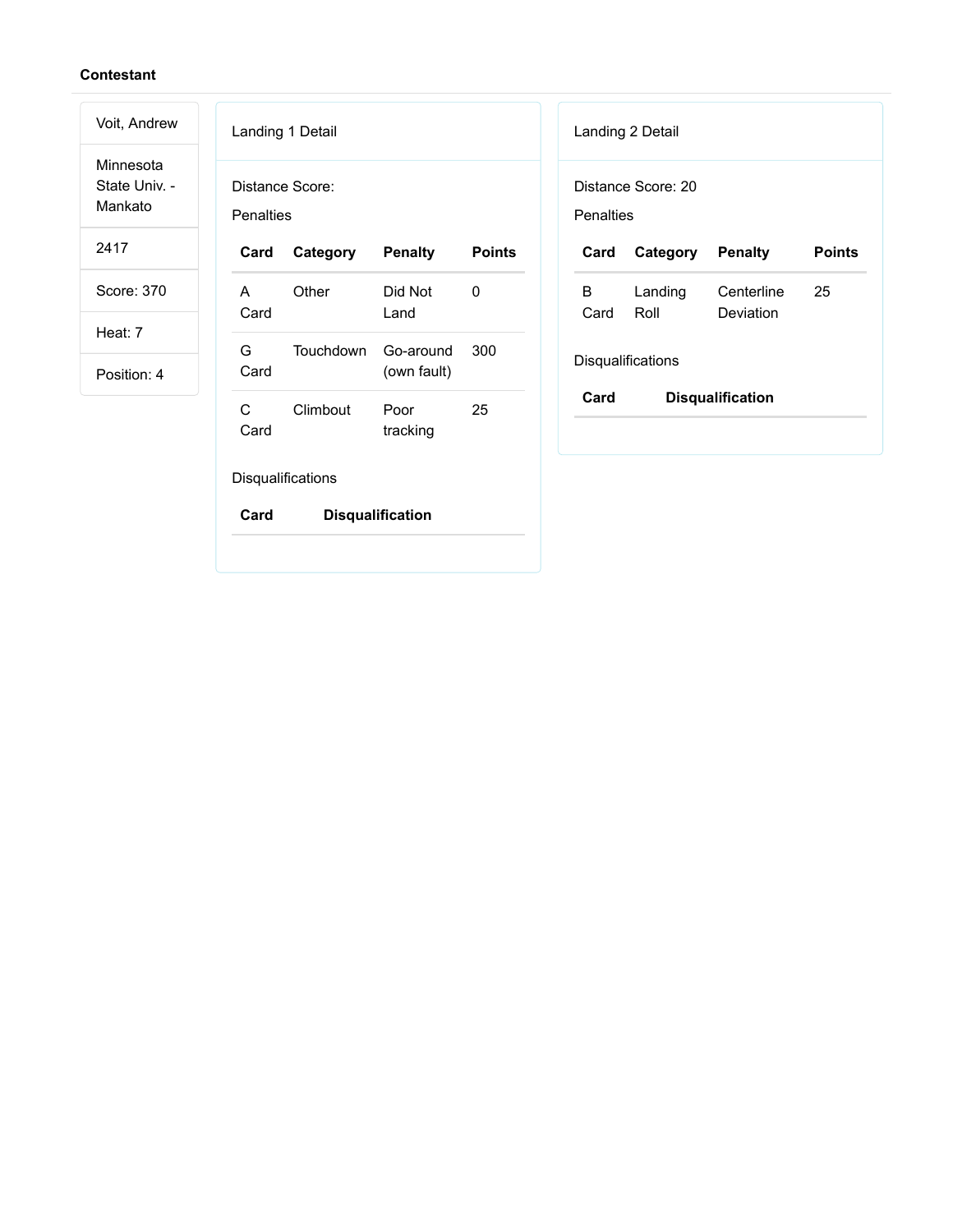| Klepinger,<br><b>Nicholas</b>         | Landing 1 Detail<br>Landing 2 Detail                                                      |               |
|---------------------------------------|-------------------------------------------------------------------------------------------|---------------|
| Minnesota<br>State Univ. -<br>Mankato | Distance Score: 55<br>Distance Score: 3<br>Penalties<br><b>Penalties</b>                  |               |
| 2420                                  | <b>Points</b><br>Card<br><b>Penalty</b><br><b>Penalty</b><br>Category<br>Card<br>Category | <b>Points</b> |
|                                       | F<br>F<br>Final<br>Final Turn<br>Over/Under<br>50<br>Over/Under                           | 50            |
| Score: 358                            | Turn<br>Card<br>Card<br>shooting<br>shooting                                              |               |
| <b>Heat: 21</b>                       | F<br>Final<br>Addition of<br>Disqualifications                                            | 200           |
|                                       | Card<br>power after<br>Approach                                                           |               |
| Position: 2                           | to 100'<br>reduction<br>Card<br><b>Disqualification</b><br>AGL                            |               |
|                                       |                                                                                           |               |
|                                       | G<br>Final<br>Addition of                                                                 | 200           |
|                                       | Card<br>Approach<br>power after<br>below<br>reduction                                     |               |

Disqualifications

**Card Disqualification**

100' AGL

| Hauck,<br><b>Nicholas</b>             | Landing 1 Detail<br>Landing 2 Detail                |                                                          |  |
|---------------------------------------|-----------------------------------------------------|----------------------------------------------------------|--|
| Minnesota<br>State Univ. -<br>Mankato | Distance Score: 168<br><b>Penalties</b>             | Distance Score:<br><b>Penalties</b>                      |  |
| 2421                                  | Card<br><b>Penalty</b><br><b>Points</b><br>Category | <b>Points</b><br>Card<br>Category<br><b>Penalty</b>      |  |
| Score: 568                            | Disqualifications                                   | Other<br>Out of<br>400<br>A<br>Card<br><b>Target Box</b> |  |
| Heat: 28                              | Card<br><b>Disqualification</b>                     | Disqualifications                                        |  |
| Position: 1                           |                                                     | Card<br><b>Disqualification</b>                          |  |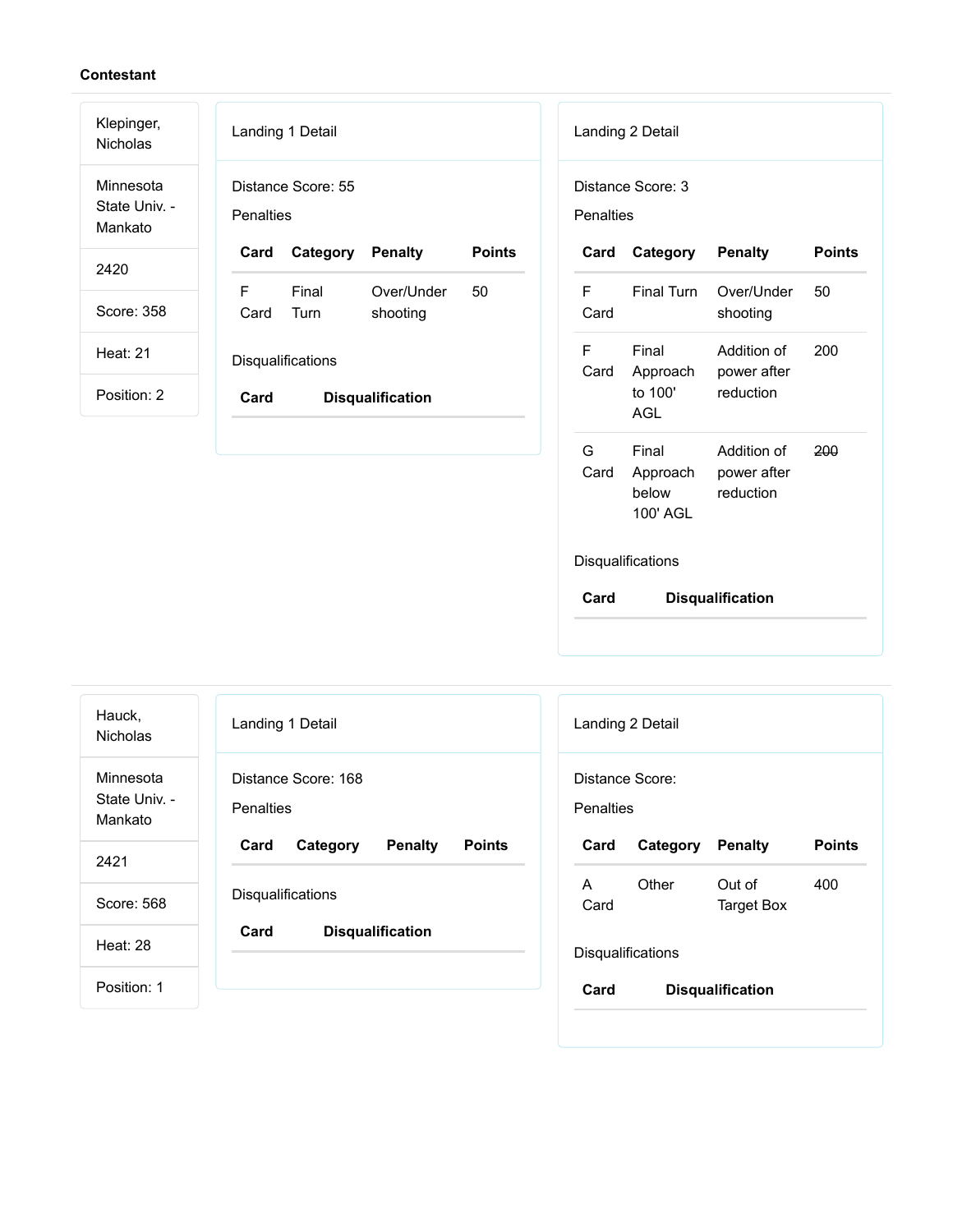| Sills, AJ                       | Landing 1 Detail                                    | Landing 2 Detail                                           |
|---------------------------------|-----------------------------------------------------|------------------------------------------------------------|
| Oklahoma<br>State<br>University | Distance Score: 100<br>Penalties                    | Distance Score: 27<br><b>Penalties</b>                     |
| 2510                            | Card<br><b>Points</b><br>Category<br><b>Penalty</b> | <b>Points</b><br>Card<br>Category<br><b>Penalty</b>        |
| Score: 177                      | Disqualifications                                   | F<br>Final<br>Over/Under<br>50<br>Card<br>Turn<br>shooting |
| <b>Heat: 19</b>                 | Card<br><b>Disqualification</b>                     |                                                            |
| Position: 1                     |                                                     | Disqualifications<br>Card                                  |
|                                 |                                                     | <b>Disqualification</b>                                    |

| Robinson,<br>Evan               | Landing 1 Detail                                    | Landing                      |
|---------------------------------|-----------------------------------------------------|------------------------------|
| Oklahoma<br>State<br>University | Distance Score: 6<br><b>Penalties</b>               | Distance<br><b>Penalties</b> |
| 2511                            | Card<br><b>Penalty</b><br>Category<br><b>Points</b> | Card                         |
| Score: 270                      | Disqualifications                                   | F<br>Card                    |
| <b>Heat: 33</b>                 | Card<br><b>Disqualification</b>                     |                              |
| Position: 2                     |                                                     | C.<br>Card                   |
|                                 |                                                     |                              |

| Landing 2 Detail                |                                                 |                                         |               |  |  |
|---------------------------------|-------------------------------------------------|-----------------------------------------|---------------|--|--|
|                                 | Distance Score: 39<br>Penalties                 |                                         |               |  |  |
| Card                            | Category                                        | <b>Penalty</b>                          | <b>Points</b> |  |  |
| F                               | Final<br>Card Approach<br>to 100'<br><b>AGL</b> | Addition of<br>power after<br>reduction | 200           |  |  |
| C<br>Card                       | Climbout                                        | Poor<br>tracking                        | 25            |  |  |
| <b>Disqualifications</b>        |                                                 |                                         |               |  |  |
| Card<br><b>Disqualification</b> |                                                 |                                         |               |  |  |
|                                 |                                                 |                                         |               |  |  |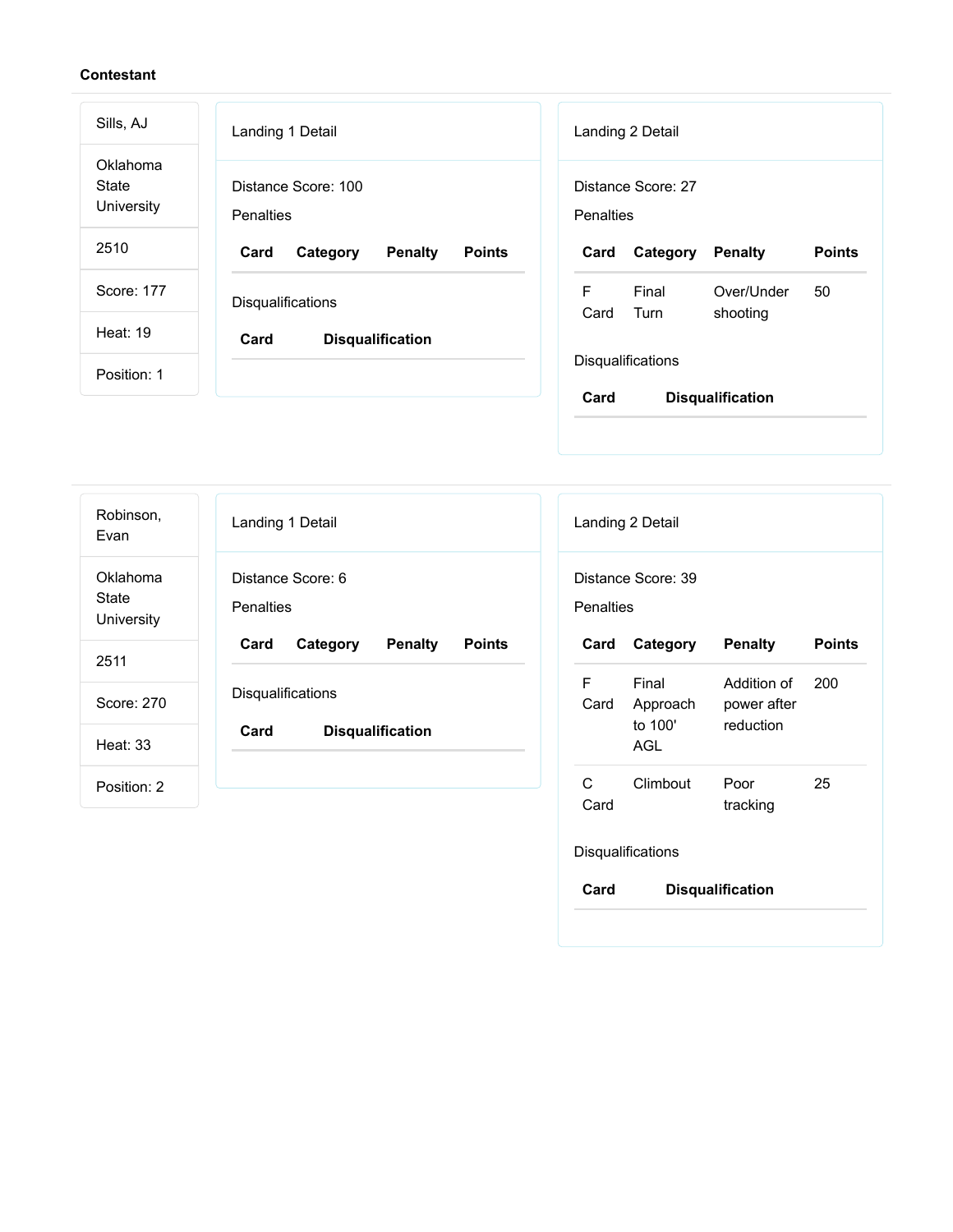Oklahoma State University

Austin, Ryan

2513

Score: 628

Heat: 12

Position: 4

|             | Landing 1 Detail        |                                                                    |               |
|-------------|-------------------------|--------------------------------------------------------------------|---------------|
| Penalties   | Distance Score: 40      |                                                                    |               |
| Card        | <b>Category Penalty</b> |                                                                    | <b>Points</b> |
| G i<br>Card | Touchdown               | Bouncing                                                           | 100           |
| G<br>Card   | Touchdown               | Three-point<br>touchdown<br>(tricycle<br>gear<br>aircraft<br>ONLY) | 400           |
| E.<br>Card  | Base Leg                | Irregular<br>pattern                                               | 25            |
|             | Disqualifications       |                                                                    |               |
| Card        |                         | <b>Disqualification</b>                                            |               |

| Landing 2 Detail         |                    |                         |               |
|--------------------------|--------------------|-------------------------|---------------|
| Penalties                | Distance Score: 38 |                         |               |
| Card                     | Category Penalty   |                         | <b>Points</b> |
| C<br>Card                | Climbout           | Poor<br>tracking        | 25            |
| <b>Disqualifications</b> |                    |                         |               |
| Card                     |                    | <b>Disqualification</b> |               |

Landing 1 Detail Distance Score: 6 **Penalties Card Category Penalty Points** F Card Turn Final Over/Under shooting 50 Disqualifications **Card Disqualification** Adams, Branden Oklahoma State University 2516 Score: 81 Heat: 26 Position: 2

| Landing 2 Detail  |                    |                         |               |
|-------------------|--------------------|-------------------------|---------------|
| Penalties         | Distance Score: 25 |                         |               |
| Card              | Category           | Penalty                 | <b>Points</b> |
| Disqualifications |                    |                         |               |
| Card              |                    | <b>Disqualification</b> |               |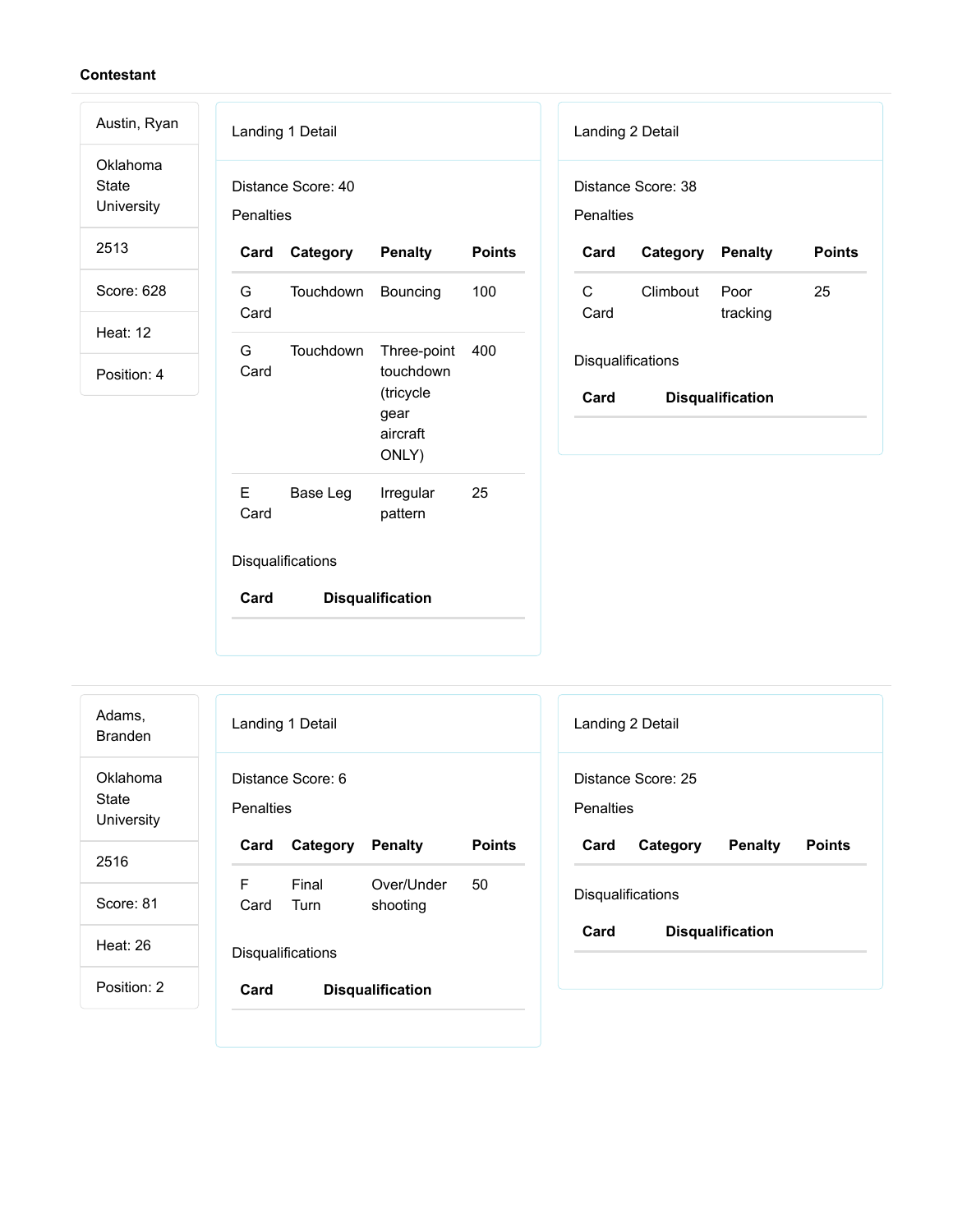| Nelson,<br>Pearse               | Landing 1 Detail<br>Landing 2 Detail                                                                                    |
|---------------------------------|-------------------------------------------------------------------------------------------------------------------------|
| Oklahoma<br>State<br>University | Distance Score: 83<br>Distance Score: 52<br><b>Penalties</b><br><b>Penalties</b>                                        |
| 2522                            | <b>Points</b><br><b>Points</b><br>Card<br>Category<br><b>Penalty</b><br><b>Penalty</b><br>Card<br>Category              |
| Score: 335                      | G<br>G<br>Touchdown<br>Landing off<br>100<br><b>Touchdown</b><br>Landing off<br>100<br>Card<br>Card<br>runway<br>runway |
| Heat: 5                         | centerline<br>centerline                                                                                                |
| Position: 3                     | <b>Disqualifications</b><br><b>Disqualifications</b>                                                                    |
|                                 | Card<br>Card<br><b>Disqualification</b><br><b>Disqualification</b>                                                      |
|                                 |                                                                                                                         |

Landing 1 Detail Distance Score: **Penalties Card Category Penalty Points** A Card Other Did Not Land 0 G Card Touchdown Go-around (own fault) 300 C Card Climbout Poor tracking 25 **Disqualifications Card Disqualification** Landing 2 Detail Distance Score: **Penalties Card Category Penalty Points** C Card Climbout Poor tracking 25 A Card Other Out of Target Box 400 **Disqualifications Card Disqualification** Richarz, Autumn Polk State College 2611 Score: 750 Heat: 25 Position: 2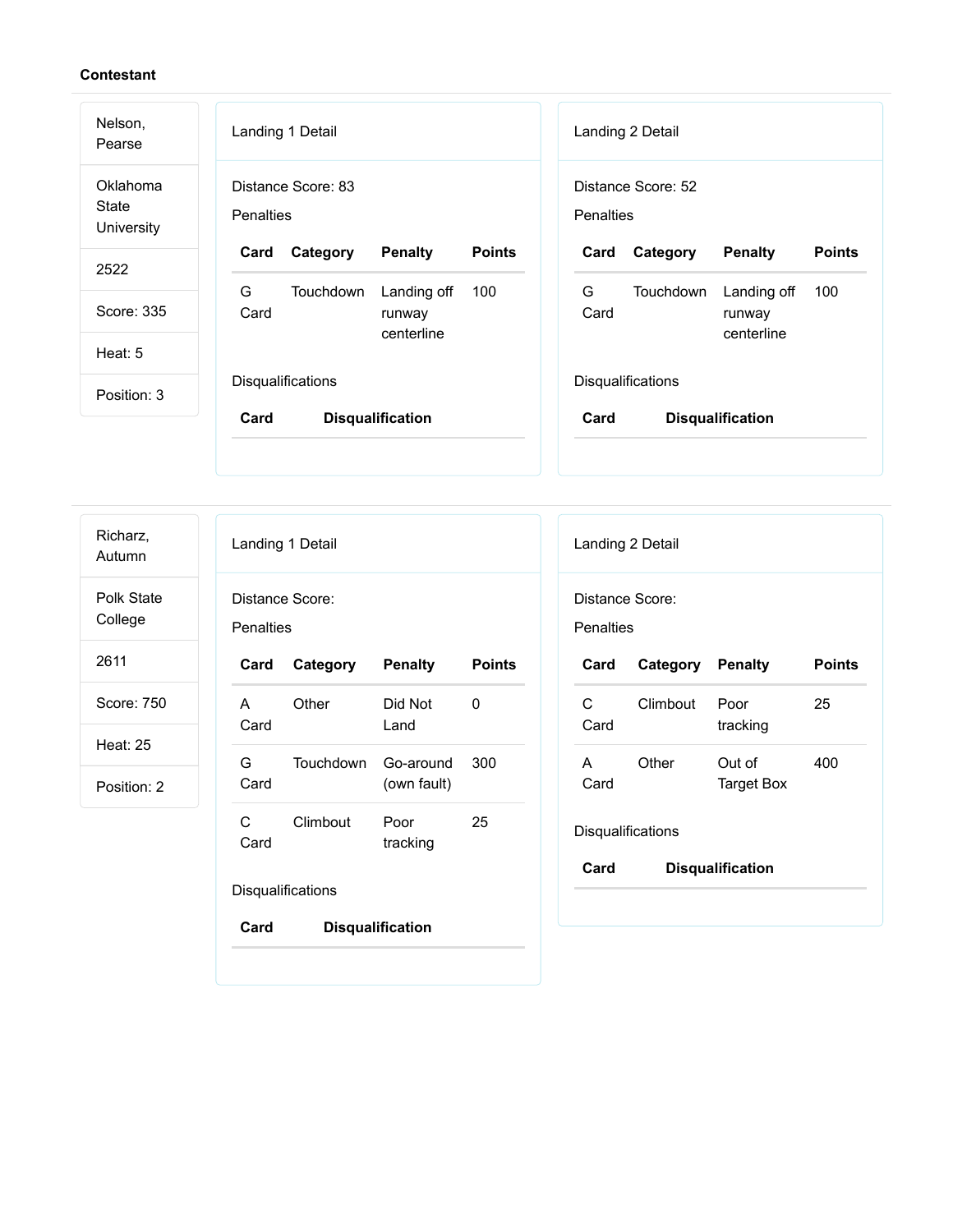| Jaffray,<br>Chance    | Landing 1 Detail                                    | Landing 2 Detail                                           |
|-----------------------|-----------------------------------------------------|------------------------------------------------------------|
| Polk State<br>College | Distance Score: 178<br><b>Penalties</b>             | Distance Score:<br><b>Penalties</b>                        |
| 2613                  | Card<br><b>Penalty</b><br><b>Points</b><br>Category | <b>Points</b><br>Category<br><b>Penalty</b><br>Card        |
| Score: 628            | Disqualifications                                   | F<br>Final<br>Over/Under<br>50<br>Card<br>Turn<br>shooting |
| Heat: 32              | Card<br><b>Disqualification</b>                     | $\mathsf{A}$<br>Other<br>400<br>Out of                     |
| Position: 3           |                                                     | Card<br><b>Target Box</b>                                  |
|                       |                                                     | Disqualifications                                          |

Pavlik, Michael

Polk State

College

2614

Score: 838

Heat: 18

Position: 3

| Landing 1 Detail                    |                   |                          |               |
|-------------------------------------|-------------------|--------------------------|---------------|
| Distance Score:<br><b>Penalties</b> |                   |                          |               |
| Card                                | Category          | <b>Penalty</b>           | <b>Points</b> |
| A<br>Card                           | Other             | Did Not<br>Land          | O             |
| G.<br>Card                          | Touchdown         | Go-around<br>(own fault) | 300           |
| C<br>Card                           | Climbout          | Poor<br>tracking         | 25            |
| D<br>Card                           | Downwind          | Wide<br>downwind         | 200           |
|                                     | Disqualifications |                          |               |

**Card Disqualification**

| Landing 2 Detail         |                    |                         |               |
|--------------------------|--------------------|-------------------------|---------------|
| Penalties                | Distance Score: 88 |                         |               |
| Card                     | Category Penalty   |                         | <b>Points</b> |
| C<br>Card                | Climbout           | Poor<br>tracking        | 25            |
| D<br>Card                | Downwind           | Wide<br>downwind        | 200           |
| <b>Disqualifications</b> |                    |                         |               |
| Card                     |                    | <b>Disqualification</b> |               |

**Card Disqualification**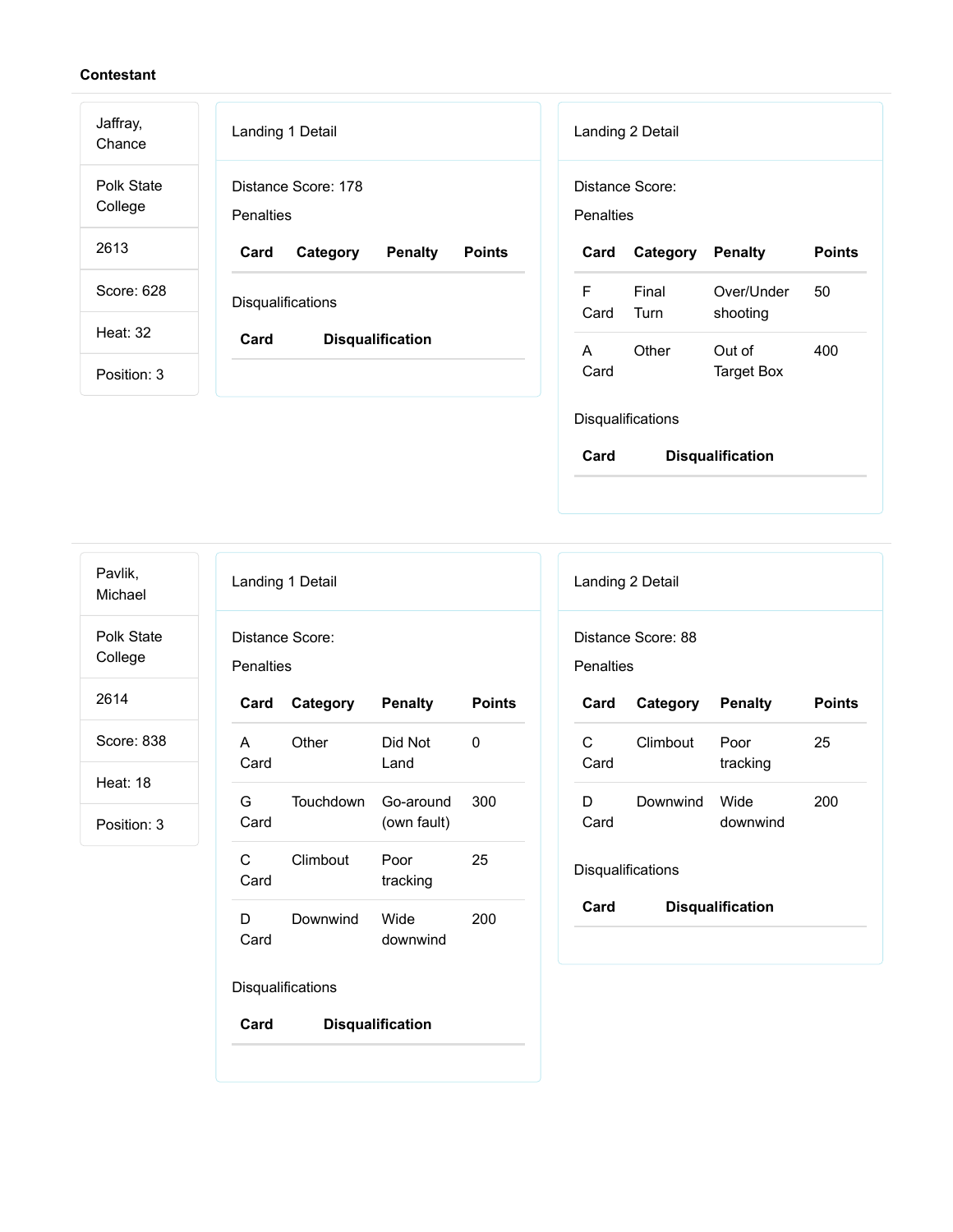Quichocho, Adrian

Polk State College

2616

Score: 1250

Heat: 11

Position: 4

| Landing 1 Detail     |                                            |                                         |               |
|----------------------|--------------------------------------------|-----------------------------------------|---------------|
| <b>Penalties</b>     | Distance Score:                            |                                         |               |
| Card                 | Category                                   | <b>Penalty</b>                          | <b>Points</b> |
| A<br>Card            | Other                                      | Out of<br><b>Target Box</b>             | 400           |
| G<br>Card            | Final<br>Approach<br>below 100'<br>AGL     | Addition of<br>power after<br>reduction | 200           |
| F<br>Card            | Final<br>Approach<br>to 100'<br><b>AGL</b> | Addition of<br>power after<br>reduction | 200           |
| $\mathsf{C}$<br>Card | Climbout                                   | Poor<br>tracking                        | 25            |
| D<br>Card            | Downwind                                   | Wide<br>downwind                        | 200           |
|                      | Disqualifications                          |                                         |               |
| Card                 |                                            | <b>Disqualification</b>                 |               |

| Landing 2 Detail |  |
|------------------|--|
|------------------|--|

Distance Score:

Penalties

| Card      | <b>Category Penalty</b> |                             | Points |
|-----------|-------------------------|-----------------------------|--------|
| А<br>Card | Other                   | Out of<br><b>Target Box</b> | 400    |
| C<br>Card | Climbout                | Poor<br>tracking            | 25     |

# Disqualifications

| Card | <b>Disqualification</b> |
|------|-------------------------|
|------|-------------------------|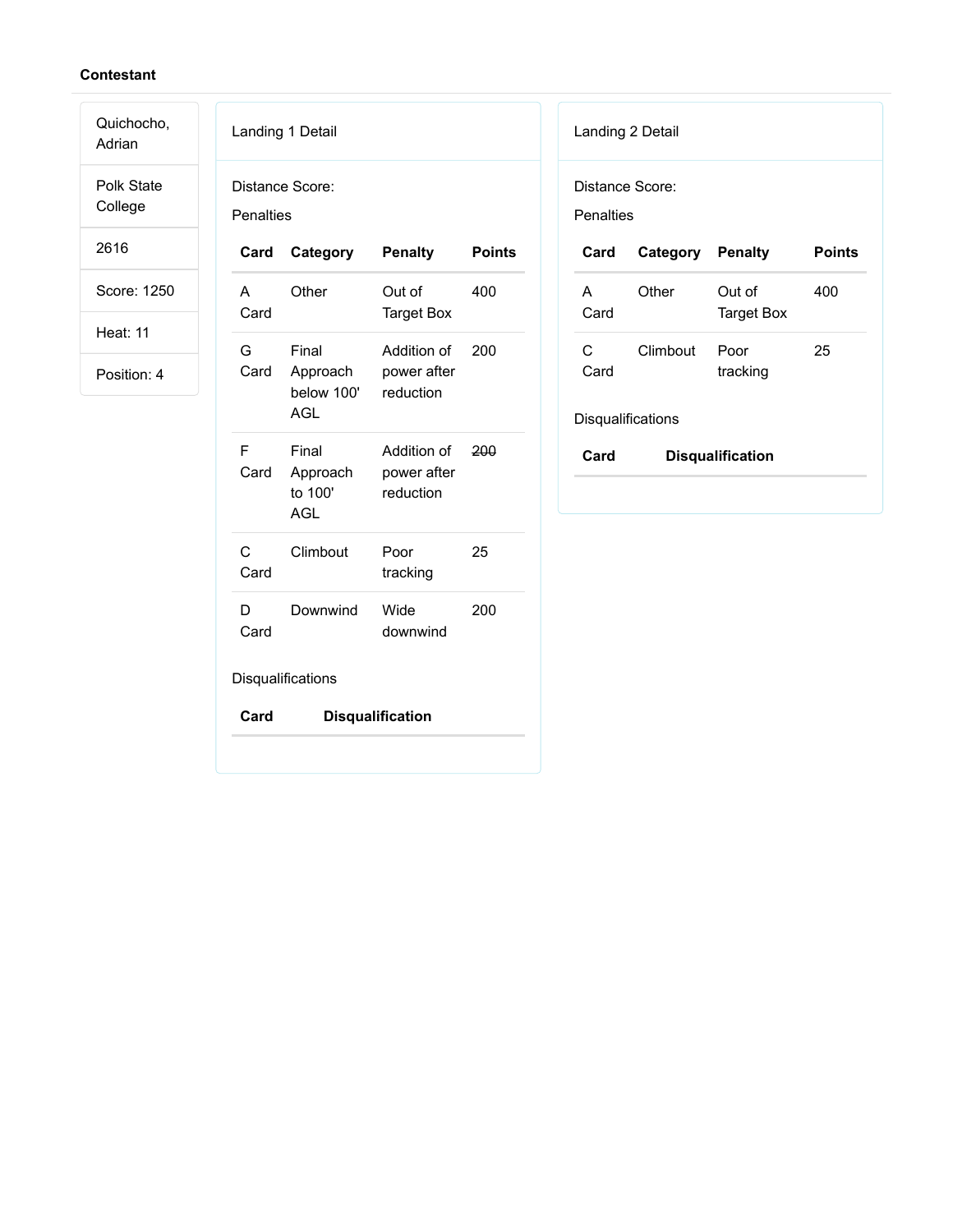Polk State College

Main, Ryan

2617

Score: 725

Heat: 4

Position: 3

| Landing 1 Detail                    |           |                          |               |
|-------------------------------------|-----------|--------------------------|---------------|
| Distance Score:<br><b>Penalties</b> |           |                          |               |
| Card                                | Category  | <b>Penalty</b>           | <b>Points</b> |
| А<br>Card                           | Other     | Did Not<br>Land          | O             |
| G.<br>Card                          | Touchdown | Go-around<br>(own fault) | 300           |
| C<br>Card                           | Climbout  | Poor<br>tracking         | 25            |
| Disqualifications                   |           |                          |               |
| Card                                |           | <b>Disqualification</b>  |               |

| Landing 2 Detail                |                  |                      |               |  |  |
|---------------------------------|------------------|----------------------|---------------|--|--|
| Distance Score:                 |                  |                      |               |  |  |
| Penalties                       |                  |                      |               |  |  |
| Card                            | Category Penalty |                      | <b>Points</b> |  |  |
| A<br>Card                       | Other            | Out of<br>Target Box | 400           |  |  |
| <b>Disqualifications</b>        |                  |                      |               |  |  |
| Card<br><b>Disqualification</b> |                  |                      |               |  |  |

Hart, Joshua

Purdue

**University** 

2710

Score: 771

Heat: 26

Position: 3

|            | Landing 1 Detail         |                                  |               |
|------------|--------------------------|----------------------------------|---------------|
| Penalties  | Distance Score: 121      |                                  |               |
| Card       | Category                 | <b>Penalty</b>                   | <b>Points</b> |
| F.<br>Card | Final Turn               | Over/Under 50<br>shooting        |               |
| G.<br>Card | Touchdown                | Power left<br>on at<br>touchdown | 200           |
|            | <b>Disqualifications</b> |                                  |               |

**Card Disqualification**

|                                 | Landing 2 Detail         |                      |               |  |  |
|---------------------------------|--------------------------|----------------------|---------------|--|--|
| Distance Score:<br>Penalties    |                          |                      |               |  |  |
| Card                            | Category Penalty         |                      | <b>Points</b> |  |  |
| A<br>Card                       | Other                    | Out of<br>Target Box | 400           |  |  |
|                                 | <b>Disqualifications</b> |                      |               |  |  |
| Card<br><b>Disqualification</b> |                          |                      |               |  |  |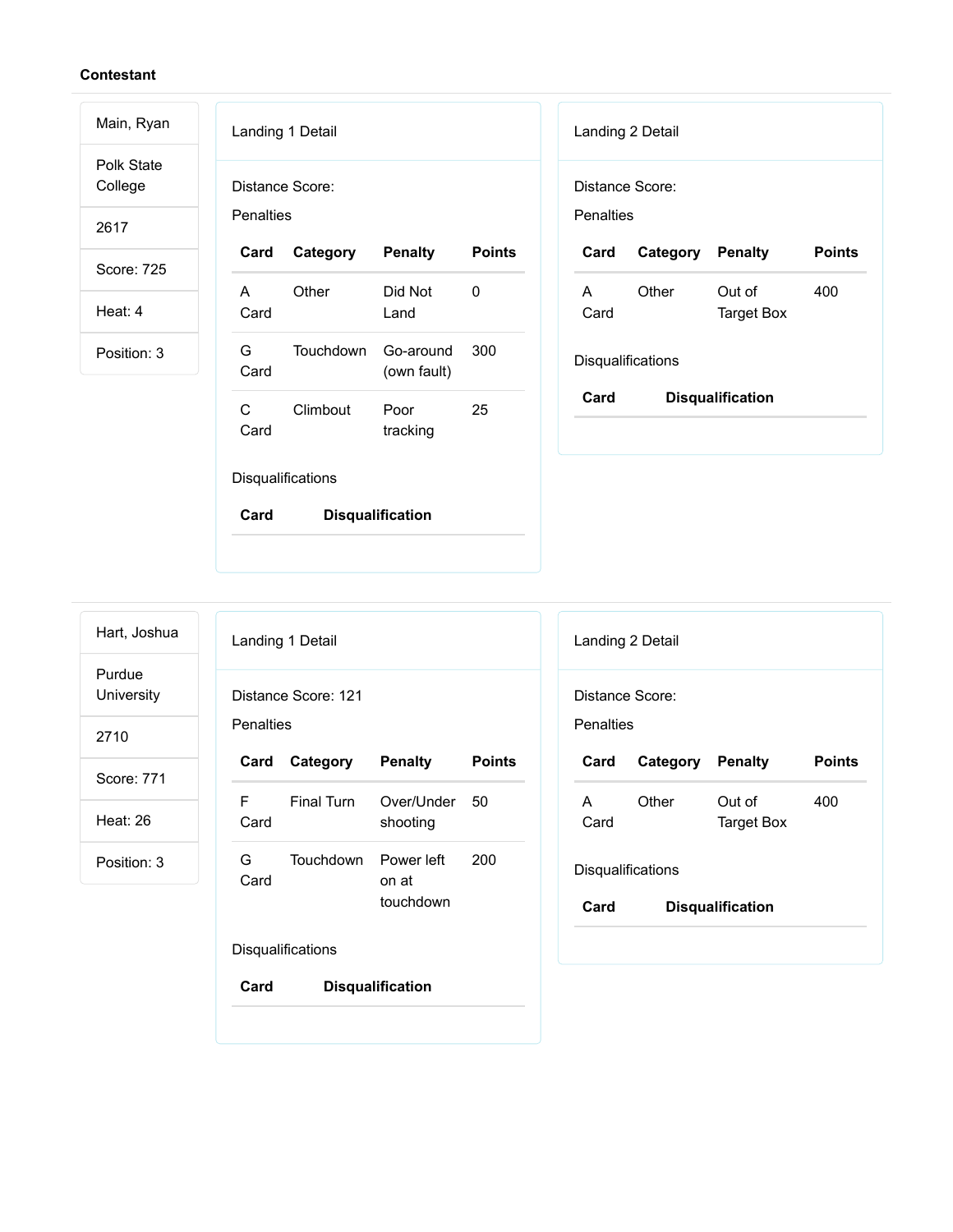| Tang, David          | Landing 1 Detail                                    | Landing 2 Detail                                        |
|----------------------|-----------------------------------------------------|---------------------------------------------------------|
| Purdue<br>University | Distance Score: 150                                 | Distance Score: 130                                     |
| 2711                 | <b>Penalties</b>                                    | Penalties                                               |
| Score: 430           | Card<br><b>Penalty</b><br><b>Points</b><br>Category | <b>Points</b><br>Category<br><b>Penalty</b><br>Card     |
| Heat: 12             | Disqualifications                                   | F<br>Final Turn<br>Over/Under<br>50<br>Card<br>shooting |
| Position: 1          | Card<br><b>Disqualification</b>                     | G<br>Touchdown<br>Landing in<br>100<br>Card<br>a crab   |
|                      |                                                     | Disqualifications                                       |

**Card Disqualification**

Landing 1 Detail Distance Score: **Penalties Card Category Penalty Points** A Card Other Out of Target Box 400 **Disqualifications Card Disqualification** Landing 2 Detail Distance Score: 38 **Penalties Card Category Penalty Points Disqualifications Card Disqualification** Doyle, Nathan Purdue University 2714 Score: 438 Heat: 19 Position: 4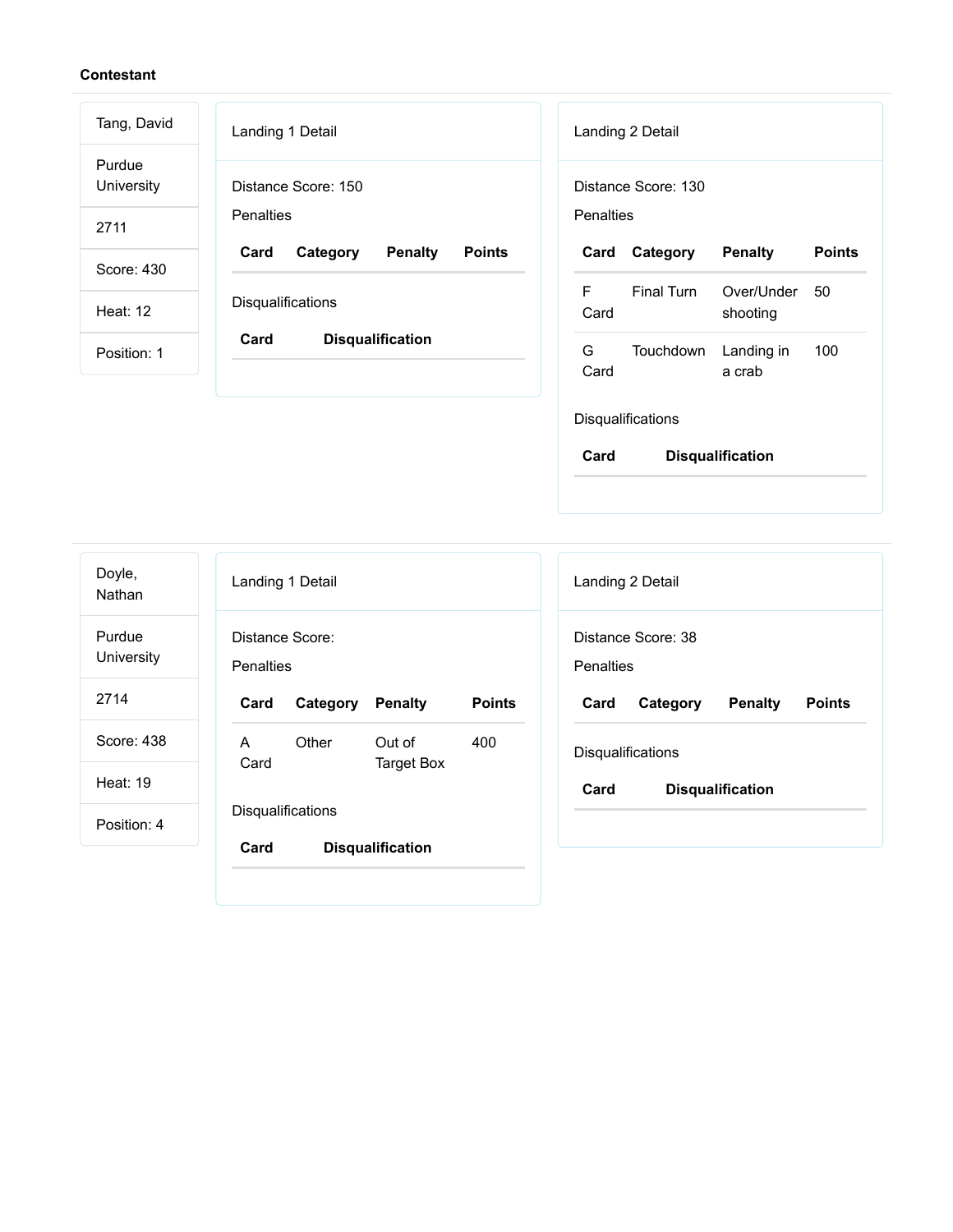| Krippel,<br>Keagan   | Landing 1 Detail                                    | Landing 2 Detail                                         |
|----------------------|-----------------------------------------------------|----------------------------------------------------------|
| Purdue<br>University | Distance Score: 82<br><b>Penalties</b>              | Distance Score:<br><b>Penalties</b>                      |
| 2716                 | <b>Penalty</b><br>Card<br>Category<br><b>Points</b> | <b>Points</b><br>Card<br>Category<br><b>Penalty</b>      |
| Score: 482           | Disqualifications                                   | Other<br>Out of<br>400<br>A<br>Card<br><b>Target Box</b> |
| Heat: $5$            | Card<br><b>Disqualification</b>                     |                                                          |
| Position: 2          |                                                     | <b>Disqualifications</b>                                 |
|                      |                                                     | Card<br><b>Disqualification</b>                          |

| Akarte,<br>Akshay                      | Landing 1 Detail                                    | Landing 2 Detail                                    |
|----------------------------------------|-----------------------------------------------------|-----------------------------------------------------|
| San Jose<br><b>State</b><br>University | Distance Score: 9<br>Penalties                      | Distance Score: 42<br><b>Penalties</b>              |
| 2811                                   | Card<br><b>Penalty</b><br><b>Points</b><br>Category | <b>Penalty</b><br><b>Points</b><br>Card<br>Category |
| Score: 51                              | Disqualifications                                   | Disqualifications                                   |
| <b>Heat: 34</b>                        | Card<br><b>Disqualification</b>                     | Card<br><b>Disqualification</b>                     |
| Position: 1                            |                                                     |                                                     |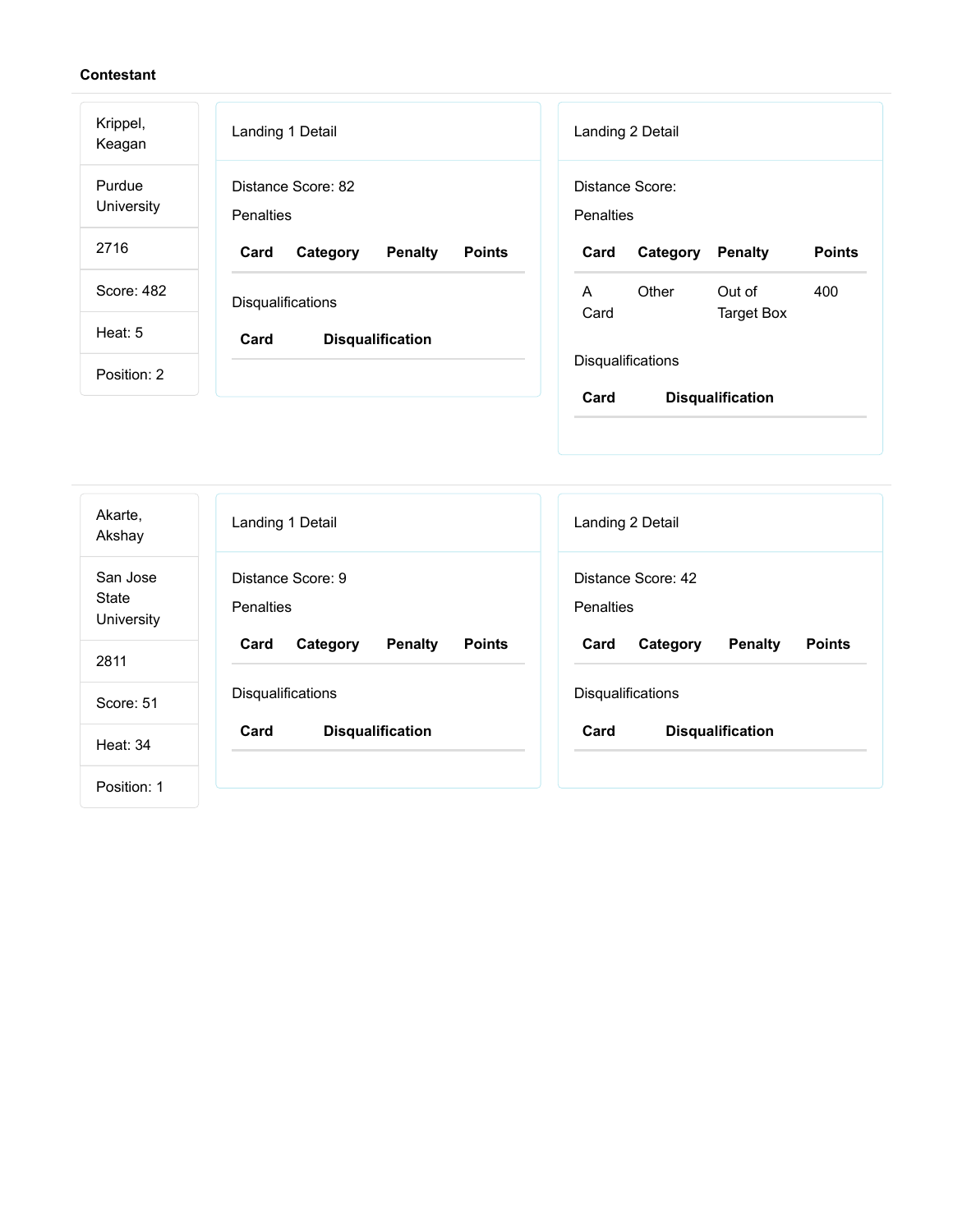| Landing 1 Detail                                          | Landing 2 Detail                                         |
|-----------------------------------------------------------|----------------------------------------------------------|
| Distance Score: 42<br><b>Penalties</b>                    | Distance Score:<br>Penalties                             |
| <b>Penalty</b><br>Category<br><b>Points</b><br>Card       | Category<br><b>Penalty</b><br><b>Points</b><br>Card      |
| G<br>Touchdown<br>Three-point<br>400<br>Card<br>touchdown | Other<br>400<br>Out of<br>A<br>Card<br><b>Target Box</b> |
| gear                                                      | G<br><b>Touchdown</b><br>Three-point<br>400<br>touchdown |
| ONLY)                                                     | Card<br>(tricycle<br>gear                                |
| Disqualifications                                         | aircraft<br>ONLY)                                        |
| Card<br><b>Disqualification</b>                           | Disqualifications                                        |
|                                                           | Card<br><b>Disqualification</b>                          |
|                                                           | (tricycle<br>aircraft                                    |

| Liu, Kevin                      |                                     | Landing 1 Detail  |                         |               | Landing 2 Detail                    |           |                             |               |
|---------------------------------|-------------------------------------|-------------------|-------------------------|---------------|-------------------------------------|-----------|-----------------------------|---------------|
| San Jose<br>State<br>University | Distance Score:<br><b>Penalties</b> |                   |                         |               | Distance Score:<br><b>Penalties</b> |           |                             |               |
| 2818                            | Card                                | Category          | <b>Penalty</b>          | <b>Points</b> | Card                                | Category  | <b>Penalty</b>              | <b>Points</b> |
| Score: 725                      | A<br>Card                           | Other             | Did Not<br>Land         | 0             | A<br>Card                           | Other     | Out of<br><b>Target Box</b> | 400           |
| <b>Heat: 13</b>                 | G                                   | Touchdown         | Go-around               | 300           | C                                   | Crosswind | Irregular                   | 25            |
| Position: 4                     | Card                                |                   | (own fault)             |               | Card                                |           | pattern                     |               |
|                                 |                                     | Disqualifications |                         |               | Disqualifications                   |           |                             |               |
|                                 | Card                                |                   | <b>Disqualification</b> |               | Card                                |           | <b>Disqualification</b>     |               |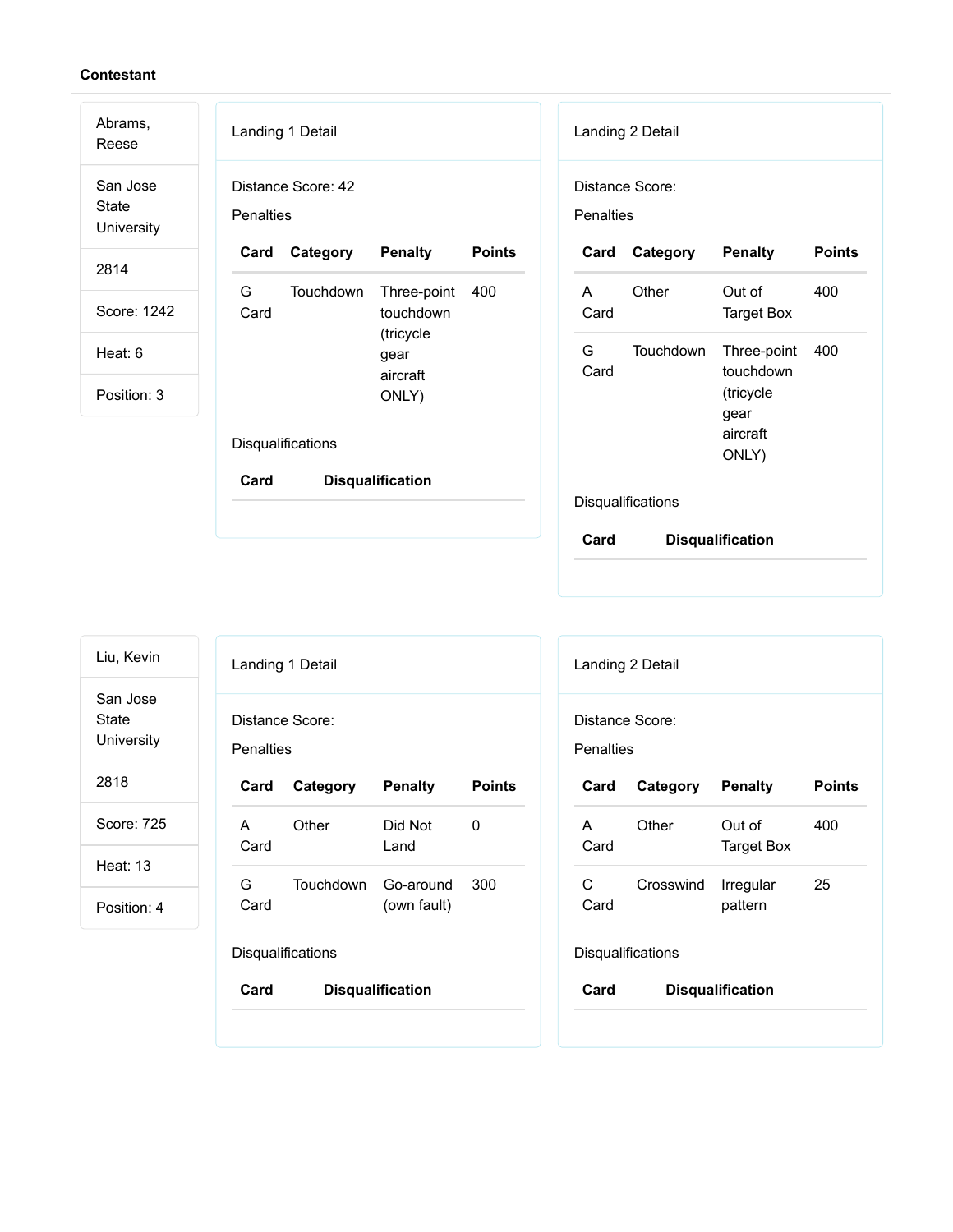| Simbirsky,<br><b>Boris</b>             | Landing 1 Detail<br>Landing 2 Detail                                                                       |
|----------------------------------------|------------------------------------------------------------------------------------------------------------|
| San Jose<br><b>State</b><br>University | Distance Score:<br>Distance Score: 19<br>Penalties<br><b>Penalties</b>                                     |
| 2819                                   | <b>Points</b><br>Card<br>Category<br><b>Penalty</b><br>Card<br><b>Penalty</b><br><b>Points</b><br>Category |
|                                        | Other<br>Out of<br>A<br>400                                                                                |
| Score: 419                             | Disqualifications<br>Card<br><b>Target Box</b>                                                             |
| Heat: $20$                             | Card<br><b>Disqualification</b><br>Disqualifications                                                       |
| Position: 1                            | Card<br><b>Disqualification</b>                                                                            |
|                                        |                                                                                                            |

| Scholz,<br>Richard<br>(Sam) |                  | Landing 1 Detail         |                         |               |
|-----------------------------|------------------|--------------------------|-------------------------|---------------|
| San Jose<br><b>State</b>    | <b>Penalties</b> | Distance Score: 32       |                         |               |
| University                  | Card             | Category                 | <b>Penalty</b>          | <b>Points</b> |
| 2822                        | B.<br>Card       | Landing<br>Roll          | Centerline<br>Deviation | 25            |
| Score: 236                  | F.               |                          | Final Turn Over/Under   | 50            |
| Heat: $27$                  | Card             |                          | shooting                |               |
| Position: 2                 |                  | <b>Disqualifications</b> |                         |               |
|                             | Card             |                          | <b>Disqualification</b> |               |
|                             |                  |                          |                         |               |

|                                 | Landing 2 Detail   |                        |               |  |  |
|---------------------------------|--------------------|------------------------|---------------|--|--|
| Penalties                       | Distance Score: 79 |                        |               |  |  |
| Card                            | Category Penalty   |                        | <b>Points</b> |  |  |
| F<br>Card Turn                  | Final              | Over/Under<br>shooting | 50            |  |  |
|                                 | Disqualifications  |                        |               |  |  |
| Card<br><b>Disqualification</b> |                    |                        |               |  |  |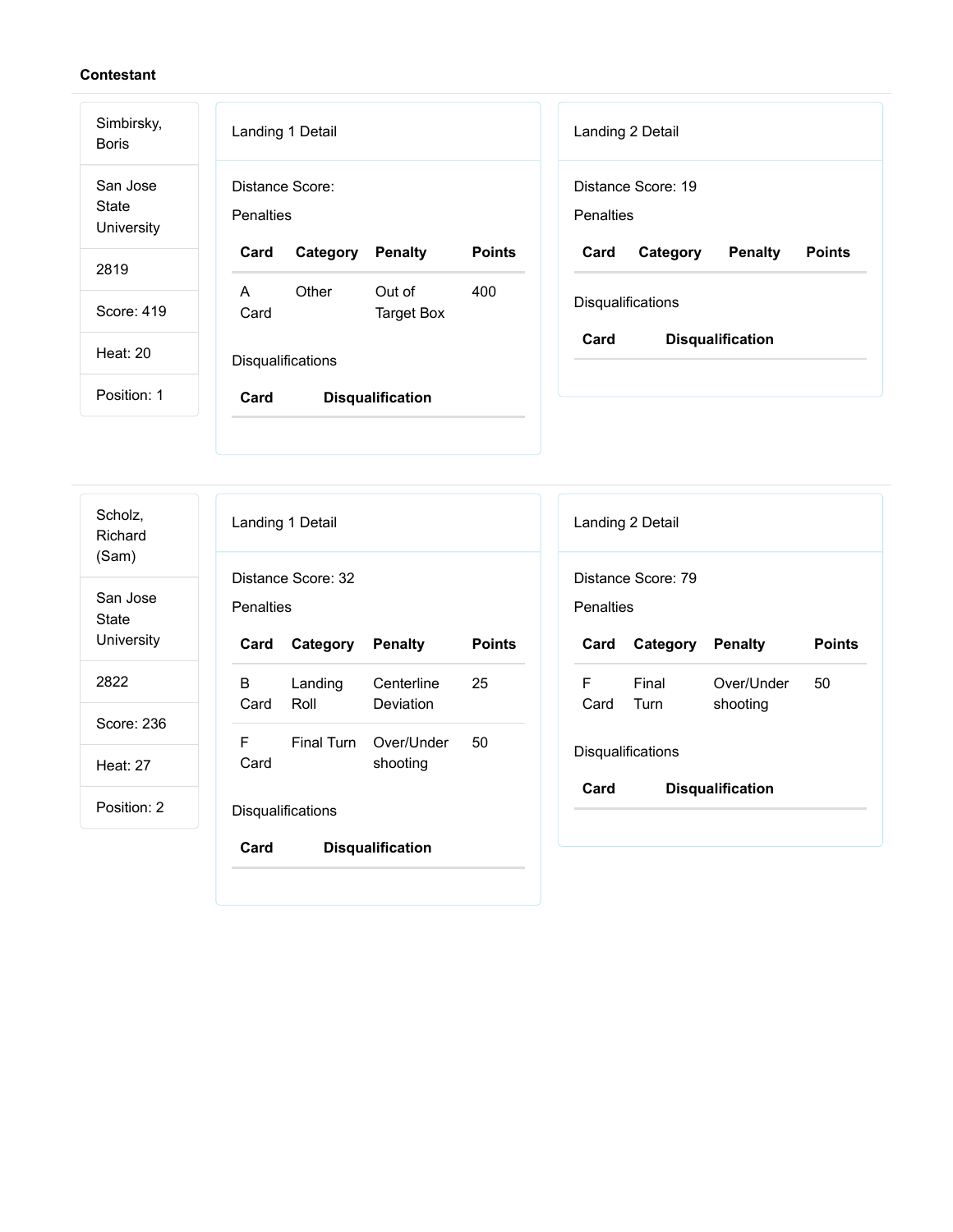| Bradshaw,<br>Walter                           | Landing 1 Detail |                   |                         |               | Landing 2 Detail |                   |                         |               |
|-----------------------------------------------|------------------|-------------------|-------------------------|---------------|------------------|-------------------|-------------------------|---------------|
| Southeastern<br>Oklahoma<br><b>State Univ</b> | <b>Penalties</b> | Distance Score:   |                         |               | Penalties        | Distance Score:   |                         |               |
| 2911                                          | Card             | Category          | <b>Penalty</b>          | <b>Points</b> | Card             | Category          | <b>Penalty</b>          | <b>Points</b> |
|                                               | A                | Other             | Out of                  | 400           | A                | Other             | Out of                  | 400           |
| Score: 800                                    | Card             |                   | <b>Target Box</b>       |               | Card             |                   | <b>Target Box</b>       |               |
| Heat: 16                                      |                  | Disqualifications |                         |               |                  | Disqualifications |                         |               |
| Position: 1                                   | Card             |                   | <b>Disqualification</b> |               | Card             |                   | <b>Disqualification</b> |               |
|                                               |                  |                   |                         |               |                  |                   |                         |               |

| Craycraft,<br>Alex                     | Landing 1 Detail                                    | Landing 2 Detail                             |  |
|----------------------------------------|-----------------------------------------------------|----------------------------------------------|--|
| Southeastern<br>Oklahoma<br>State Univ | Distance Score: 62<br><b>Penalties</b>              | Distance Score: 55<br><b>Penalties</b>       |  |
| 2912                                   | <b>Points</b><br><b>Penalty</b><br>Card<br>Category | Card<br>Penalty<br><b>Points</b><br>Category |  |
| Score: 117                             | Disqualifications                                   | Disqualifications                            |  |
| <b>Heat: 23</b>                        | Card<br><b>Disqualification</b>                     | Card<br><b>Disqualification</b>              |  |
| Position: 2                            |                                                     |                                              |  |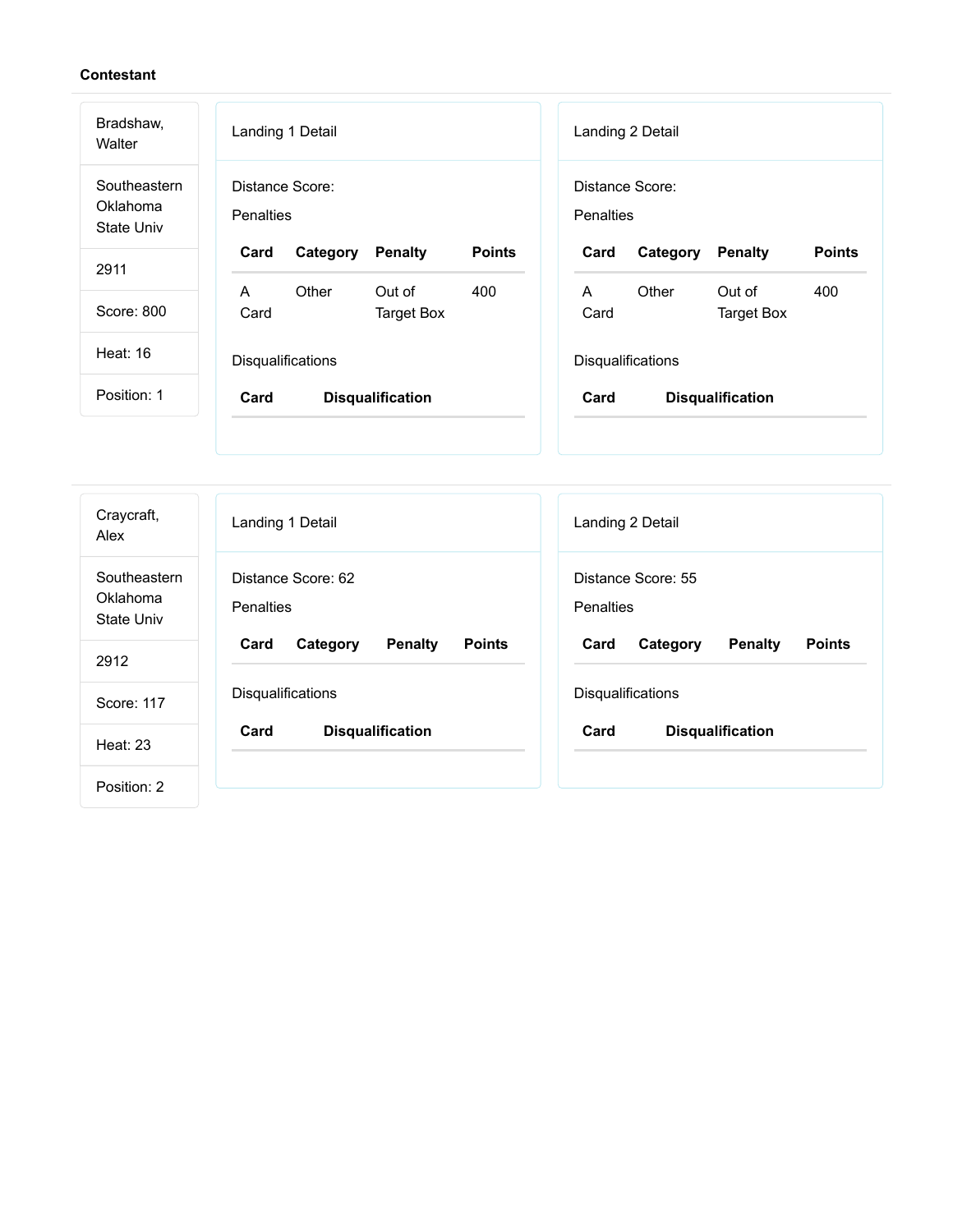| park,<br>Jinseong                             | Landing 1 Detail                                    | Landing 2 Detail                                                 |  |  |
|-----------------------------------------------|-----------------------------------------------------|------------------------------------------------------------------|--|--|
| Southeastern<br>Oklahoma<br><b>State Univ</b> | Distance Score: 52<br>Penalties                     | Distance Score:<br><b>Penalties</b>                              |  |  |
| 2915                                          | <b>Points</b><br>Card<br>Category<br><b>Penalty</b> | <b>Points</b><br>Category<br><b>Penalty</b><br>Card              |  |  |
|                                               | B<br>25<br>Landing<br>Centerline                    | Other<br>400<br>Out of<br>A                                      |  |  |
| Score: 877                                    | Roll<br>Deviation<br>Card                           | Card<br><b>Target Box</b>                                        |  |  |
| Heat: 9                                       | Disqualifications                                   | G<br><b>Touchdown</b><br>Three-point<br>400<br>touchdown<br>Card |  |  |
| Position: 4                                   | Card<br><b>Disqualification</b>                     | (tricycle                                                        |  |  |
|                                               |                                                     | gear<br>aircraft<br>ONLY)                                        |  |  |

# Disqualifications

| Lyons, Kyle                            | Landing 2 Detail<br>Landing 1 Detail                                                                       |
|----------------------------------------|------------------------------------------------------------------------------------------------------------|
| Southeastern<br>Oklahoma<br>State Univ | Distance Score: 45<br>Distance Score: 43<br><b>Penalties</b><br><b>Penalties</b>                           |
| 2919                                   | <b>Points</b><br><b>Penalty</b><br><b>Points</b><br>Category<br><b>Penalty</b><br>Card<br>Category<br>Card |
| Score: 138                             | F<br>Final<br>Over/Under<br>50<br><b>Disqualifications</b><br>Turn<br>Card<br>shooting                     |
| Heat: 30                               | Card<br><b>Disqualification</b>                                                                            |
| Position: 1                            | <b>Disqualifications</b><br>Card                                                                           |
|                                        | <b>Disqualification</b>                                                                                    |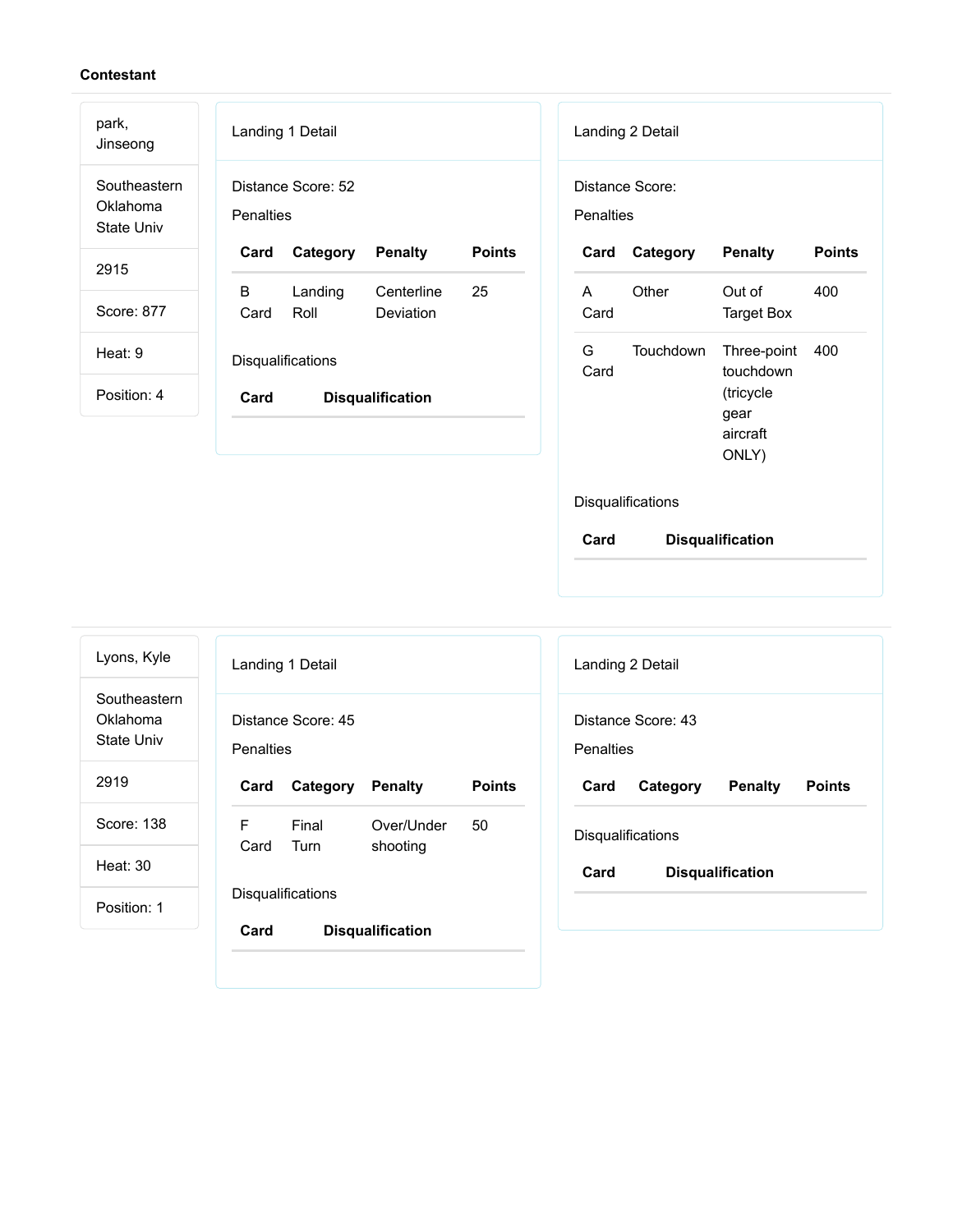| Nichols,<br>Justin                     | Landing 1 Detail                                    | Landing 2 Detail                                    |  |
|----------------------------------------|-----------------------------------------------------|-----------------------------------------------------|--|
| Southeastern<br>Oklahoma<br>State Univ | Distance Score: 47<br>Penalties                     | Distance Score: 10<br><b>Penalties</b>              |  |
| 2920                                   | <b>Penalty</b><br>Card<br>Category<br><b>Points</b> | <b>Penalty</b><br>Card<br>Category<br><b>Points</b> |  |
| Score: 57                              | Disqualifications                                   | Disqualifications                                   |  |
| Heat: 2                                | Card<br><b>Disqualification</b>                     | Card<br><b>Disqualification</b>                     |  |
| Position: 3                            |                                                     |                                                     |  |

| Snodgrass,<br>Dayne                       | Landing 1 Detail                                    | Landing 2 Detail                                    |  |
|-------------------------------------------|-----------------------------------------------------|-----------------------------------------------------|--|
| Southern<br><b>Illinois</b><br>University | Distance Score: 25<br><b>Penalties</b>              | Distance Score: 36<br>Penalties                     |  |
| 3010                                      | <b>Points</b><br>Card<br>Category<br><b>Penalty</b> | <b>Penalty</b><br><b>Points</b><br>Card<br>Category |  |
| Score: 61                                 | <b>Disqualifications</b>                            | <b>Disqualifications</b>                            |  |
| Heat: 6                                   | Card<br><b>Disqualification</b>                     | Card<br><b>Disqualification</b>                     |  |
| Position: 1                               |                                                     |                                                     |  |

| Morris,<br>Benjamin                       | Landing 1 Detail                                    | Landing 2 Detail                                    |  |
|-------------------------------------------|-----------------------------------------------------|-----------------------------------------------------|--|
| Southern<br><b>Illinois</b><br>University | Distance Score: 47<br><b>Penalties</b>              | Distance Score: 50<br>Penalties                     |  |
| 3012                                      | <b>Penalty</b><br>Card<br>Category<br><b>Points</b> | Card<br><b>Penalty</b><br><b>Points</b><br>Category |  |
| Score: 97                                 | Disqualifications                                   | Disqualifications                                   |  |
| <b>Heat: 27</b>                           | Card<br><b>Disqualification</b>                     | Card<br><b>Disqualification</b>                     |  |
| Position: 1                               |                                                     |                                                     |  |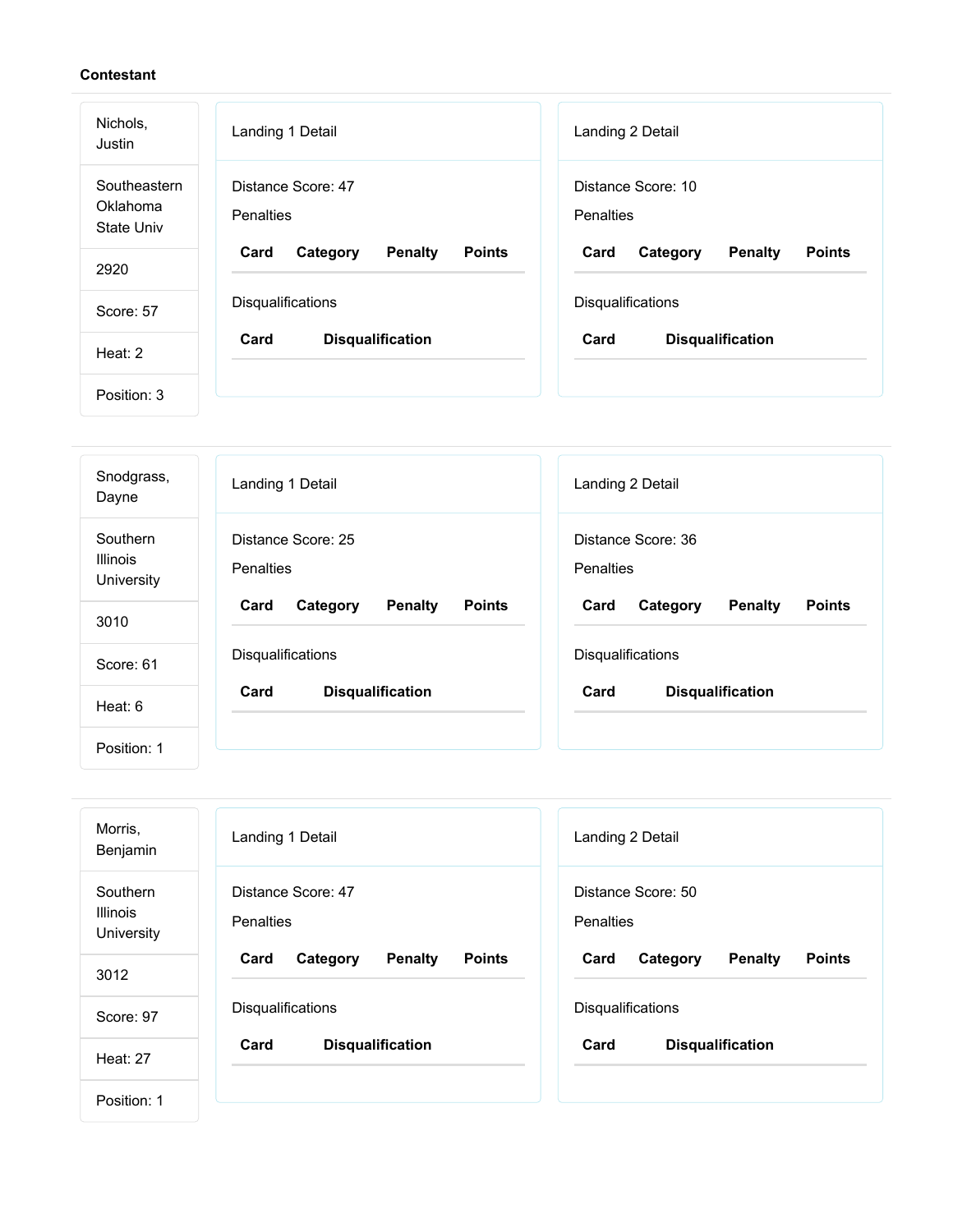| Crider,<br>Derrick                        | Landing 1 Detail                                                    | Landing 2 Detail                                    |  |
|-------------------------------------------|---------------------------------------------------------------------|-----------------------------------------------------|--|
| Southern<br><b>Illinois</b><br>University | Distance Score:<br>Penalties                                        | Distance Score: 10<br>Penalties                     |  |
| 3014                                      | Category<br><b>Penalty</b><br><b>Points</b><br>Card                 | Category<br><b>Penalty</b><br>Card<br><b>Points</b> |  |
| Score: 410                                | Other<br>Out of<br>400<br>$\mathsf{A}$<br>Card<br><b>Target Box</b> | Disqualifications                                   |  |
| <b>Heat: 13</b>                           | Disqualifications                                                   | Card<br><b>Disqualification</b>                     |  |
| Position: 2                               | Card<br><b>Disqualification</b>                                     |                                                     |  |
|                                           |                                                                     |                                                     |  |
| Edgar,                                    | Landing 1 Detail                                                    | Landing 2 Detail                                    |  |

| Edgar,<br>Thomas                          | Landing 1 Detail                                    | Landing 2 Detail                                    |  |
|-------------------------------------------|-----------------------------------------------------|-----------------------------------------------------|--|
| Southern<br><b>Illinois</b><br>University | Distance Score: 85<br><b>Penalties</b>              | Distance Score: 53<br><b>Penalties</b>              |  |
| 3015                                      | <b>Penalty</b><br><b>Points</b><br>Card<br>Category | <b>Penalty</b><br>Card<br>Category<br><b>Points</b> |  |
| Score: 138                                | Disqualifications                                   | Disqualifications                                   |  |
| Heat: 34                                  | <b>Disqualification</b><br>Card                     | <b>Disqualification</b><br>Card                     |  |
| Position: 2                               |                                                     |                                                     |  |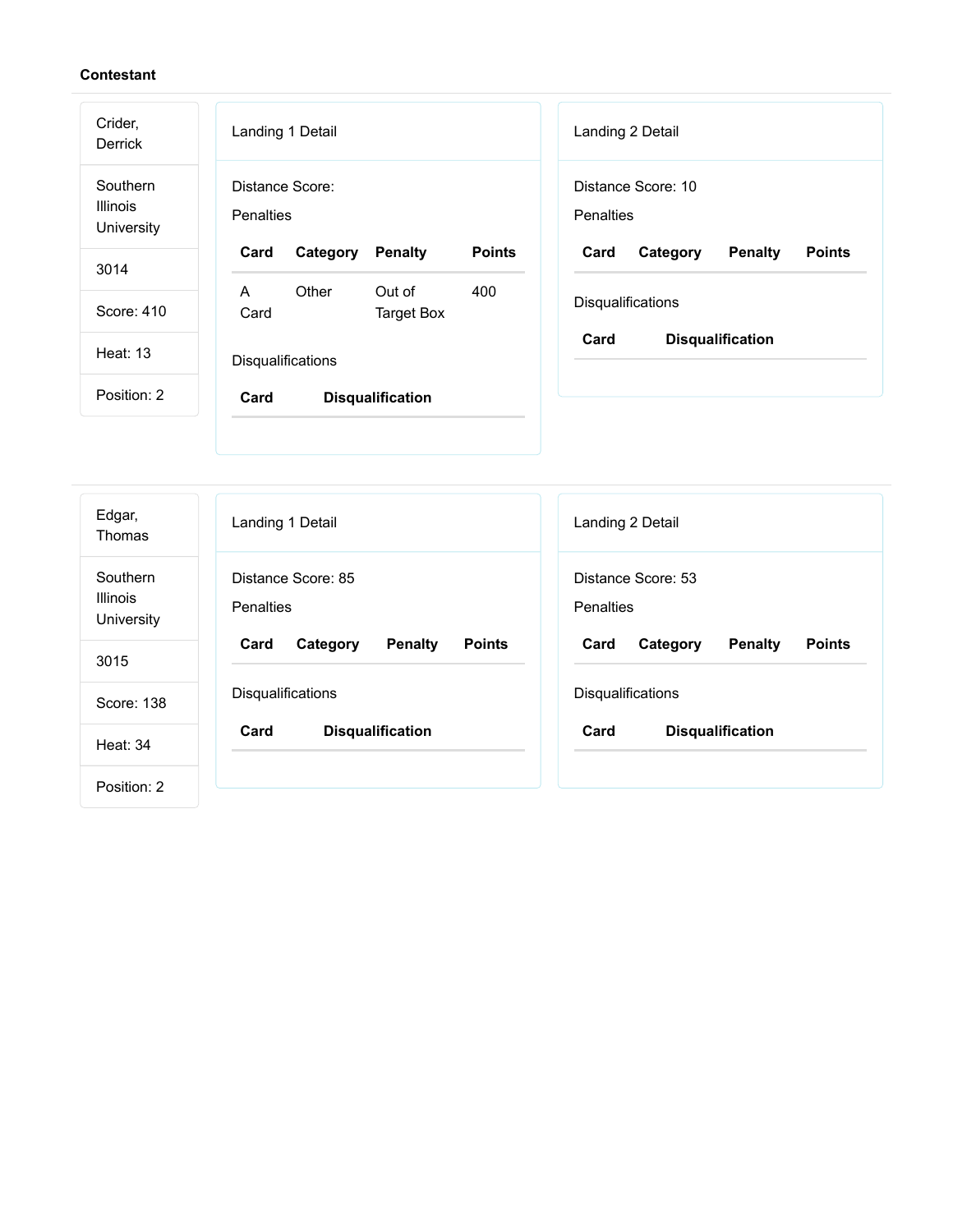| Reijmer,<br>Sydney                        | Landing 1 Detail<br>Landing 2 Detail                                                                       |
|-------------------------------------------|------------------------------------------------------------------------------------------------------------|
| Southern<br><b>Illinois</b><br>University | Distance Score: 95<br>Distance Score: 36<br>Penalties<br><b>Penalties</b>                                  |
| 3017                                      | Card<br>Category<br><b>Points</b><br><b>Penalty</b><br><b>Points</b><br><b>Penalty</b><br>Card<br>Category |
|                                           | F<br>Final<br>Over/Under<br>50<br>Disqualifications                                                        |
| Score: 181                                | Card<br>Turn<br>shooting                                                                                   |
| Heat: 20                                  | Card<br><b>Disqualification</b><br>Disqualifications                                                       |
| Position: 3                               | Card<br><b>Disqualification</b>                                                                            |
|                                           |                                                                                                            |
|                                           |                                                                                                            |

| Fines,<br>Jordan-                   | Landing 1 Detail                    |                          |                         |               |  |
|-------------------------------------|-------------------------------------|--------------------------|-------------------------|---------------|--|
| Chase<br>St. Louis<br>Univ. - Parks | Distance Score:<br><b>Penalties</b> |                          |                         |               |  |
| College                             | Card                                | Category                 | <b>Penalty</b>          | <b>Points</b> |  |
| 3112                                | A<br>Card                           | Other                    | Did Not<br>Land         | O             |  |
| Score: 900                          | G.                                  | Touchdown                | Go-around               | 300           |  |
| Heat: 1                             | Card                                |                          | (own fault)             |               |  |
| Position: 1                         |                                     | <b>Disqualifications</b> |                         |               |  |
|                                     | Card                                |                          | <b>Disqualification</b> |               |  |
|                                     |                                     |                          |                         |               |  |

| Landing 2 Detail                |                                        |                                            |               |  |  |
|---------------------------------|----------------------------------------|--------------------------------------------|---------------|--|--|
|                                 | Distance Score:<br><b>Penalties</b>    |                                            |               |  |  |
| Card                            | Category                               | <b>Penalty</b>                             | <b>Points</b> |  |  |
| F<br>Card                       | Final<br>Approach<br>to 100'<br>AGL    | Addition of<br>power<br>after<br>reduction | 200           |  |  |
| А<br>Card                       | Other                                  | Out of<br><b>Target Box</b>                | 400           |  |  |
| G<br>Card                       | Final<br>Approach<br>below 100'<br>AGL | Addition of<br>power<br>after<br>reduction | 200           |  |  |
| Disqualifications               |                                        |                                            |               |  |  |
| Card<br><b>Disqualification</b> |                                        |                                            |               |  |  |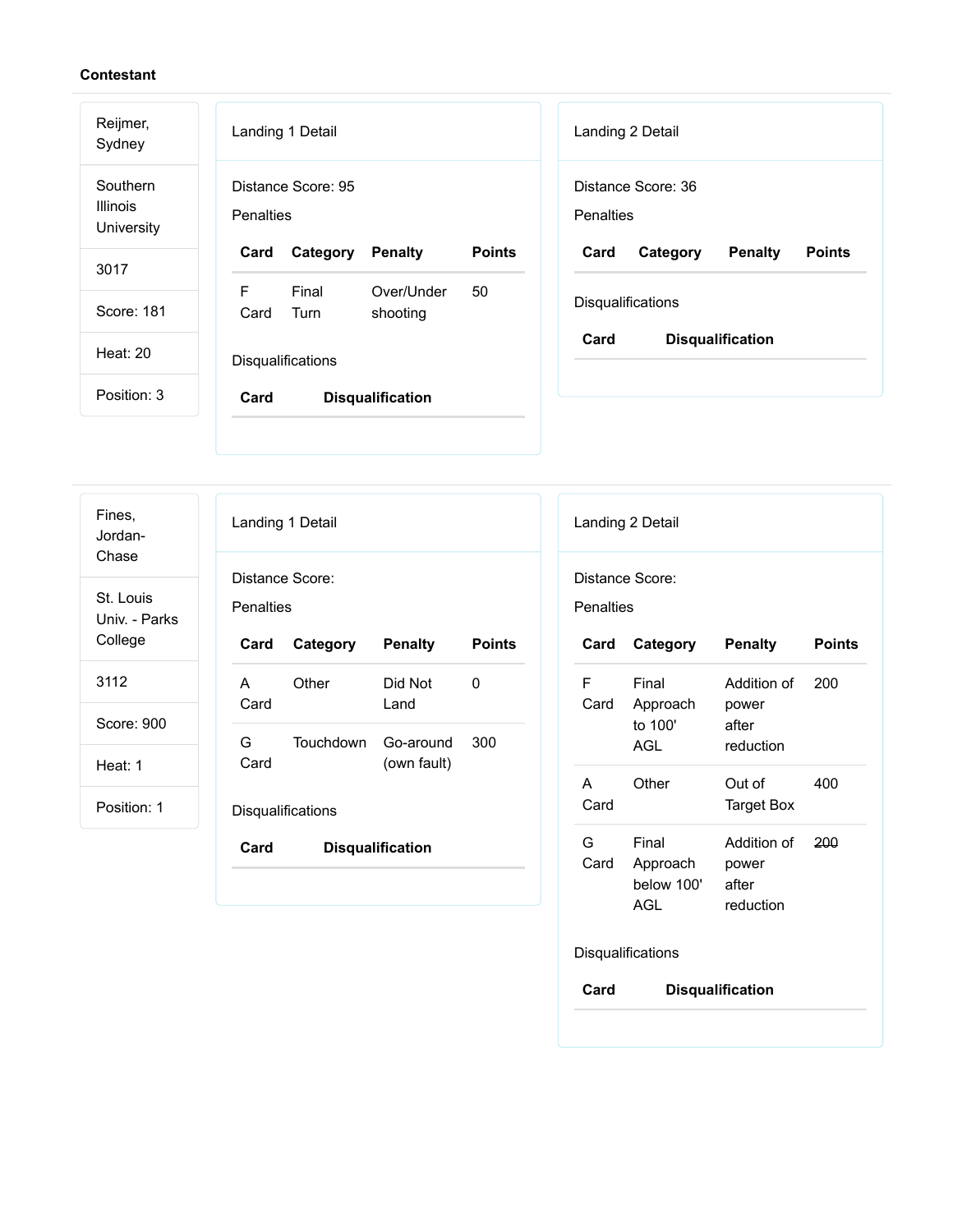St. Louis Univ. - Parks College

Valenzuela, Sebastian

3113

Score: 445

Heat: 22

Position: 4

|                              | Landing 1 Detail  |                          |               |  |
|------------------------------|-------------------|--------------------------|---------------|--|
| Distance Score:<br>Penalties |                   |                          |               |  |
| Card                         | Category          | <b>Penalty</b>           | <b>Points</b> |  |
| R<br>Card                    | Takeoff<br>Roll   | Centerline<br>Deviation  | 25            |  |
| А<br>Card                    | Other             | Did Not<br>Land          | U             |  |
| G.<br>Card                   | <b>Touchdown</b>  | Go-around<br>(own fault) | 300           |  |
|                              | Disqualifications |                          |               |  |
| Card                         |                   | Disqualification         |               |  |

| Landing 2 Detail                 |          |                         |               |
|----------------------------------|----------|-------------------------|---------------|
| Distance Score: 120<br>Penalties |          |                         |               |
|                                  |          |                         |               |
| Card                             | Category | <b>Penalty</b>          | <b>Points</b> |
| <b>Disqualifications</b>         |          |                         |               |
| Card                             |          | <b>Disqualification</b> |               |

| Mickan.<br>Christian |  |
|----------------------|--|
| St. Louis            |  |

Univ. - Parks College

3117

Score: 445

Heat: 8

Position: 1

| Landing 1 Detail |                         |                          |               |
|------------------|-------------------------|--------------------------|---------------|
| Penalties        | Distance Score:         |                          |               |
| Card             | <b>Category Penalty</b> |                          | <b>Points</b> |
| A<br>Card        | Other                   | Did Not<br>Land          | 0             |
| G.<br>Card       | Touchdown               | Go-around<br>(own fault) | 300           |
|                  | Disqualifications       |                          |               |
|                  |                         |                          |               |

| Landing 2 Detail                 |          |                         |               |
|----------------------------------|----------|-------------------------|---------------|
| Distance Score: 145<br>Penalties |          |                         |               |
| Card                             | Category | Penalty                 | <b>Points</b> |
| Disqualifications                |          |                         |               |
| Card                             |          | <b>Disqualification</b> |               |

**Card Disqualification**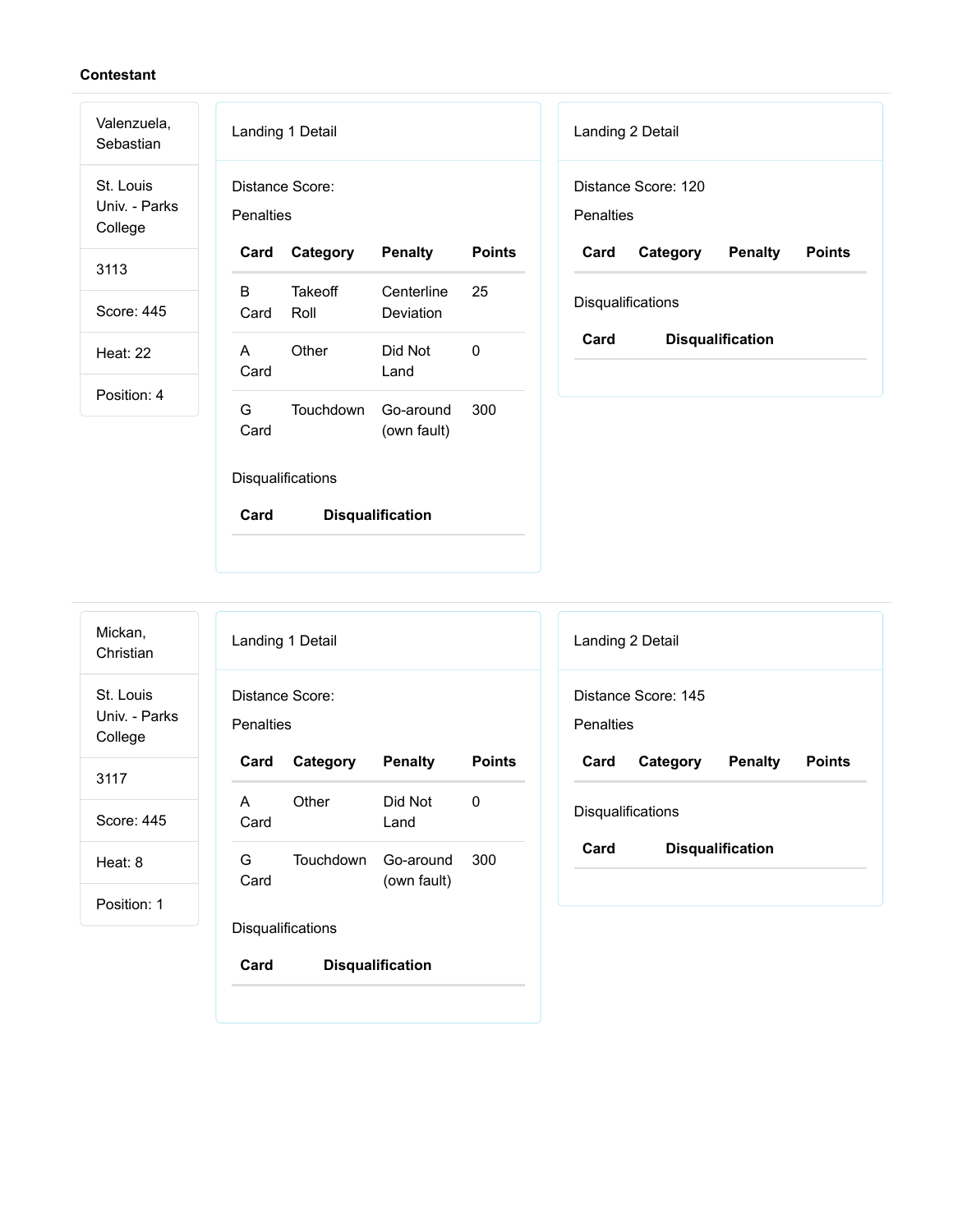| Jacob, Peter                          | Landing 1 Detail                    |           |                          |               |                  | Landing 2 Detail   |                         |               |
|---------------------------------------|-------------------------------------|-----------|--------------------------|---------------|------------------|--------------------|-------------------------|---------------|
| St. Louis<br>Univ. - Parks<br>College | Distance Score:<br><b>Penalties</b> |           |                          |               | <b>Penalties</b> | Distance Score: 68 |                         |               |
| 3118                                  | Card                                | Category  | <b>Penalty</b>           | <b>Points</b> | Card             | Category           | <b>Penalty</b>          | <b>Points</b> |
| Score: 468                            | G<br>Card                           | Touchdown | Go-around<br>(own fault) | 300           | G<br>Card        | <b>Touchdown</b>   | Landing off<br>runway   | 100           |
| <b>Heat: 29</b>                       | A                                   | Other     | Did Not                  | $\mathbf 0$   |                  |                    | centerline              |               |
| Position: 1                           | Card                                |           | Land                     |               |                  | Disqualifications  |                         |               |
|                                       | Disqualifications                   |           |                          |               | Card             |                    | <b>Disqualification</b> |               |
|                                       | Card                                |           | <b>Disqualification</b>  |               |                  |                    |                         |               |

| Seliner,<br>Nathaniel                 | Landing 1 Detail                                    | Landing 2 Detail                                    |
|---------------------------------------|-----------------------------------------------------|-----------------------------------------------------|
| St. Louis<br>Univ. - Parks<br>College | Distance Score: 65<br><b>Penalties</b>              | Distance Score: 110<br><b>Penalties</b>             |
| 3119                                  | <b>Points</b><br><b>Penalty</b><br>Card<br>Category | <b>Penalty</b><br><b>Points</b><br>Card<br>Category |
|                                       | Wide<br>D<br>Downwind<br>200<br>D.                  | Downwind<br>Wide<br>200                             |
| Score: 575                            | Card<br>downwind                                    | Card<br>downwind                                    |
| Heat: 15                              | Disqualifications                                   | Disqualifications                                   |
| Position: 3                           | Card<br><b>Disqualification</b>                     | Card<br><b>Disqualification</b>                     |
|                                       |                                                     |                                                     |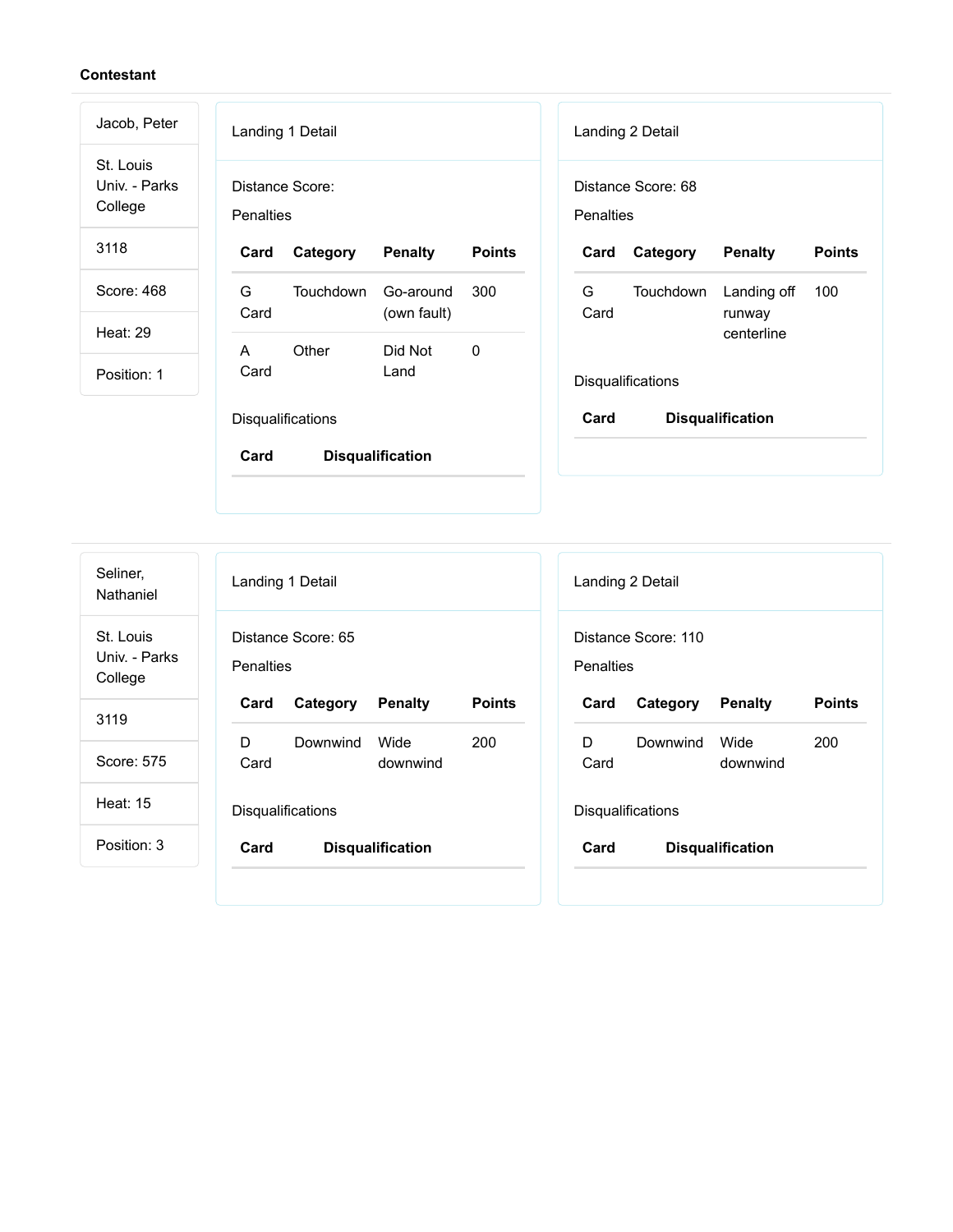| Parenti,<br>Dominic             | Landing 1 Detail                                    | Landing 2 Detail                                    |
|---------------------------------|-----------------------------------------------------|-----------------------------------------------------|
| The Ohio<br>State<br>University | Distance Score: 55<br>Penalties                     | Distance Score: 17<br><b>Penalties</b>              |
| 3211                            | <b>Penalty</b><br><b>Points</b><br>Card<br>Category | <b>Penalty</b><br><b>Points</b><br>Card<br>Category |
| Score: 72                       | Disqualifications                                   | Disqualifications                                   |
| Heat: 2                         | Card<br><b>Disqualification</b>                     | Card<br><b>Disqualification</b>                     |
| Position: 4                     |                                                     |                                                     |

| Clouse,<br>Mason                | Landing 1 Detail                                    | Landing 2 Detail                                    |
|---------------------------------|-----------------------------------------------------|-----------------------------------------------------|
| The Ohio<br>State<br>University | Distance Score: 125<br><b>Penalties</b>             | Distance Score: 110<br>Penalties                    |
| 3215                            | <b>Points</b><br><b>Penalty</b><br>Card<br>Category | Card<br>Category<br><b>Penalty</b><br><b>Points</b> |
|                                 | G<br>Touchdown<br>Landing in<br>100                 | G<br>Touchdown<br>Landing in<br>100                 |
| Score: 435                      | Card<br>a crab                                      | Card<br>a crab                                      |
| Heat: 9                         | <b>Disqualifications</b>                            | <b>Disqualifications</b>                            |
| Position: 3                     | <b>Disqualification</b><br>Card                     | Card<br><b>Disqualification</b>                     |
|                                 |                                                     |                                                     |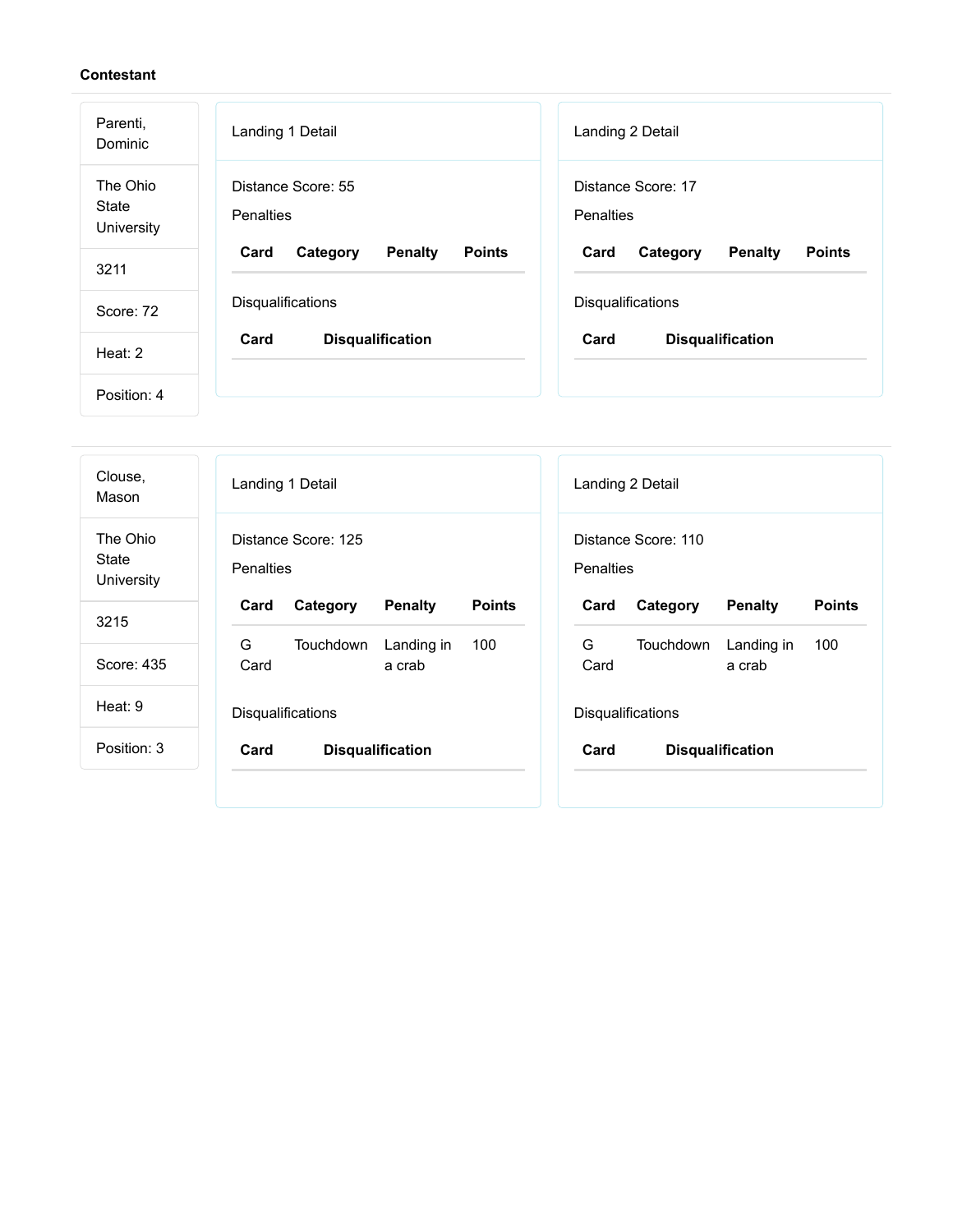| Sterling,<br>Mike                      | Landing 1 Detail                                    | Landing 2 Detail                             |
|----------------------------------------|-----------------------------------------------------|----------------------------------------------|
| The Ohio<br><b>State</b><br>University | Distance Score: 35<br>Penalties                     | Distance Score: 12<br><b>Penalties</b>       |
| 3216                                   | Card<br><b>Penalty</b><br><b>Points</b><br>Category | Card<br>Category<br>Penalty<br><b>Points</b> |
| Score: 47                              | Disqualifications                                   | Disqualifications                            |
| <b>Heat: 16</b>                        | Card<br><b>Disqualification</b>                     | Card<br><b>Disqualification</b>              |
| Position: 2                            |                                                     |                                              |

| Brown,<br>Eleanor               | Landing 1 Detail                                    | Landing 2 Detail                                    |
|---------------------------------|-----------------------------------------------------|-----------------------------------------------------|
| The Ohio<br>State<br>University | Distance Score: 10<br><b>Penalties</b>              | Distance Score: 83<br><b>Penalties</b>              |
| 3220                            | Category<br><b>Penalty</b><br><b>Points</b><br>Card | <b>Penalty</b><br>Card<br><b>Points</b><br>Category |
| Score: 93                       | Disqualifications                                   | Disqualifications                                   |
| Heat: 23                        | Card<br><b>Disqualification</b>                     | Card<br><b>Disqualification</b>                     |
| Position: 1                     |                                                     |                                                     |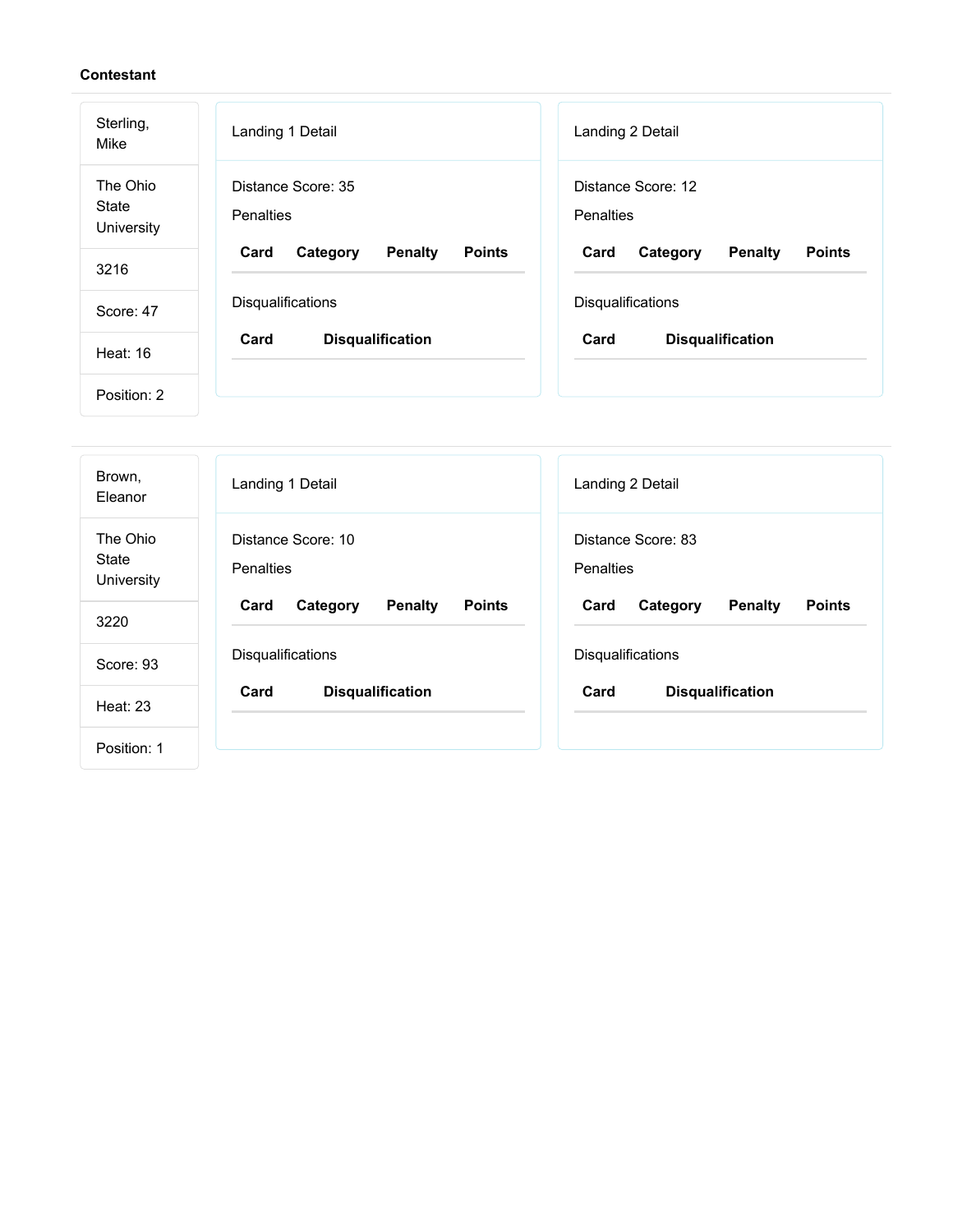| Du, Chris                       | Landing 1 Detail<br>Landing 2 Detail                                                                       |
|---------------------------------|------------------------------------------------------------------------------------------------------------|
| The Ohio<br>State<br>University | Distance Score: 37<br>Distance Score: 85<br>Penalties<br><b>Penalties</b>                                  |
| 3221                            | <b>Points</b><br>Card<br>Category<br><b>Penalty</b><br>Card<br>Category<br><b>Penalty</b><br><b>Points</b> |
| Score: 172                      | F<br>Final<br>Over/Under<br>50<br>Disqualifications<br>Card                                                |
| Heat: 30                        | Turn<br>shooting<br>Card<br><b>Disqualification</b>                                                        |
| Position: 4                     | Disqualifications                                                                                          |
|                                 | Card<br><b>Disqualification</b>                                                                            |
|                                 |                                                                                                            |

| Nesburg,<br>Daniel                              | Landing 1 Detail                                                                        | Landing 2 Detail                                                                      |
|-------------------------------------------------|-----------------------------------------------------------------------------------------|---------------------------------------------------------------------------------------|
| United<br><b>States Air</b><br>Force<br>Academy | Distance Score: 154<br>Penalties<br>Category<br><b>Penalty</b><br><b>Points</b><br>Card | Distance Score: 4<br>Penalties<br><b>Points</b><br>Category<br><b>Penalty</b><br>Card |
| 3311                                            | Disqualifications                                                                       | F<br>Over/Under<br>50<br>Final<br>Card<br>Turn<br>shooting                            |
| Score: 208<br><b>Heat: 25</b>                   | Card<br><b>Disqualification</b>                                                         | Disqualifications                                                                     |
| Position: 1                                     |                                                                                         | Card<br><b>Disqualification</b>                                                       |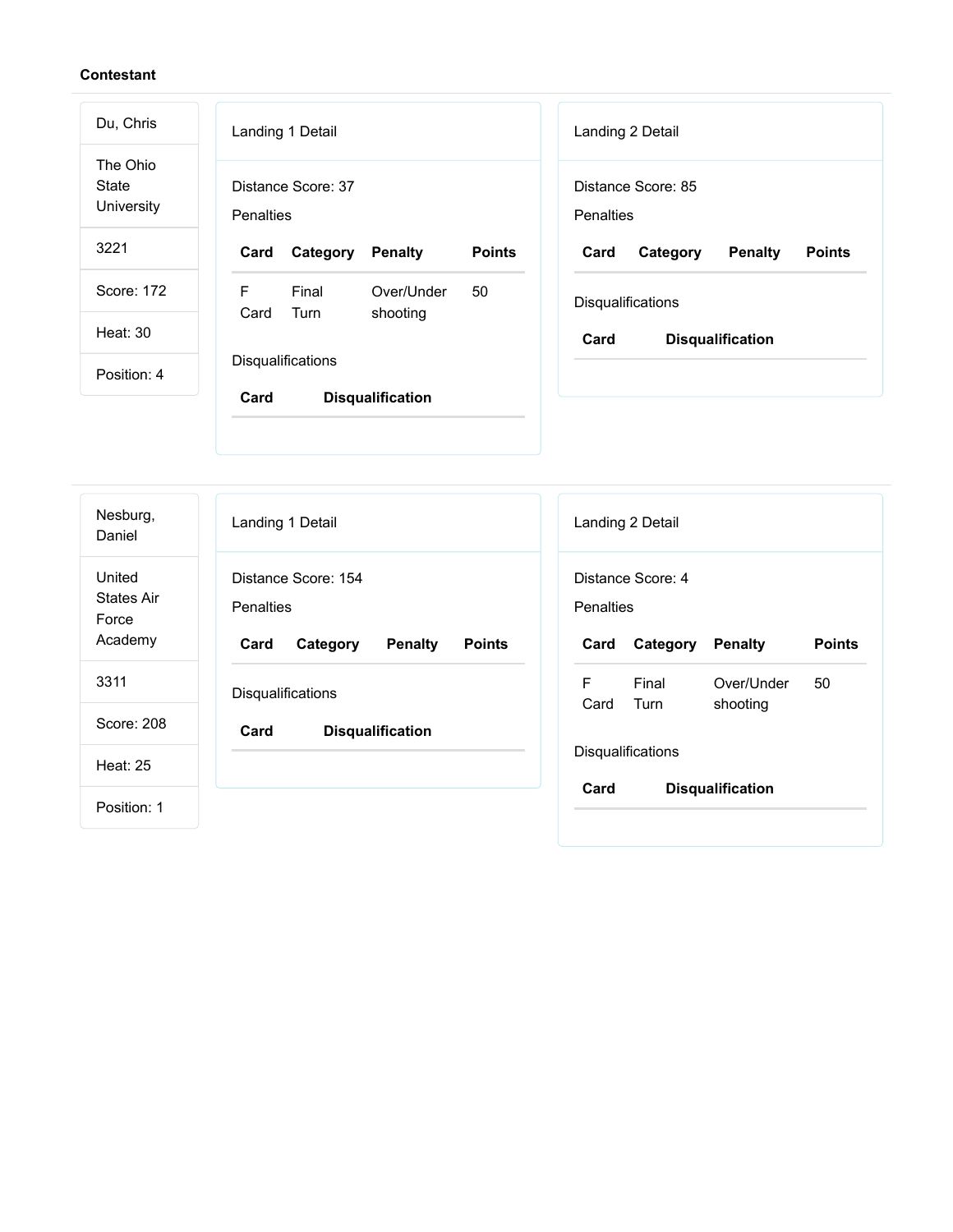| Stine, Caden                                    | Landing 1 Detail<br>Landing 2 Detail                                                                       |
|-------------------------------------------------|------------------------------------------------------------------------------------------------------------|
| United<br><b>States Air</b><br>Force<br>Academy | Distance Score: 15<br>Distance Score: 23<br>Penalties<br><b>Penalties</b>                                  |
| 3312                                            | <b>Points</b><br>Card<br>Category<br><b>Penalty</b><br>Card<br><b>Penalty</b><br><b>Points</b><br>Category |
| Score: 238                                      | G<br>Touchdown<br>Power left<br>200<br>Disqualifications<br>Card<br>on at                                  |
| Heat: 4                                         | touchdown<br>Card<br><b>Disqualification</b>                                                               |
| Position: 4                                     | <b>Disqualifications</b>                                                                                   |
|                                                 | Card<br><b>Disqualification</b>                                                                            |

Landing 1 Detail Distance Score: 199 **Penalties Card Category Penalty Points** G Card Touchdown touchdown (tricycle gear aircraft ONLY) Three-point 400 **Disqualifications Card Disqualification** Landing 2 Detail Distance Score: 57 **Penalties Card Category Penalty Points** Disqualifications **Card Disqualification** Breyfogle, Seth United States Air Force Academy 3314 Score: 656 Heat: 18 Position: 1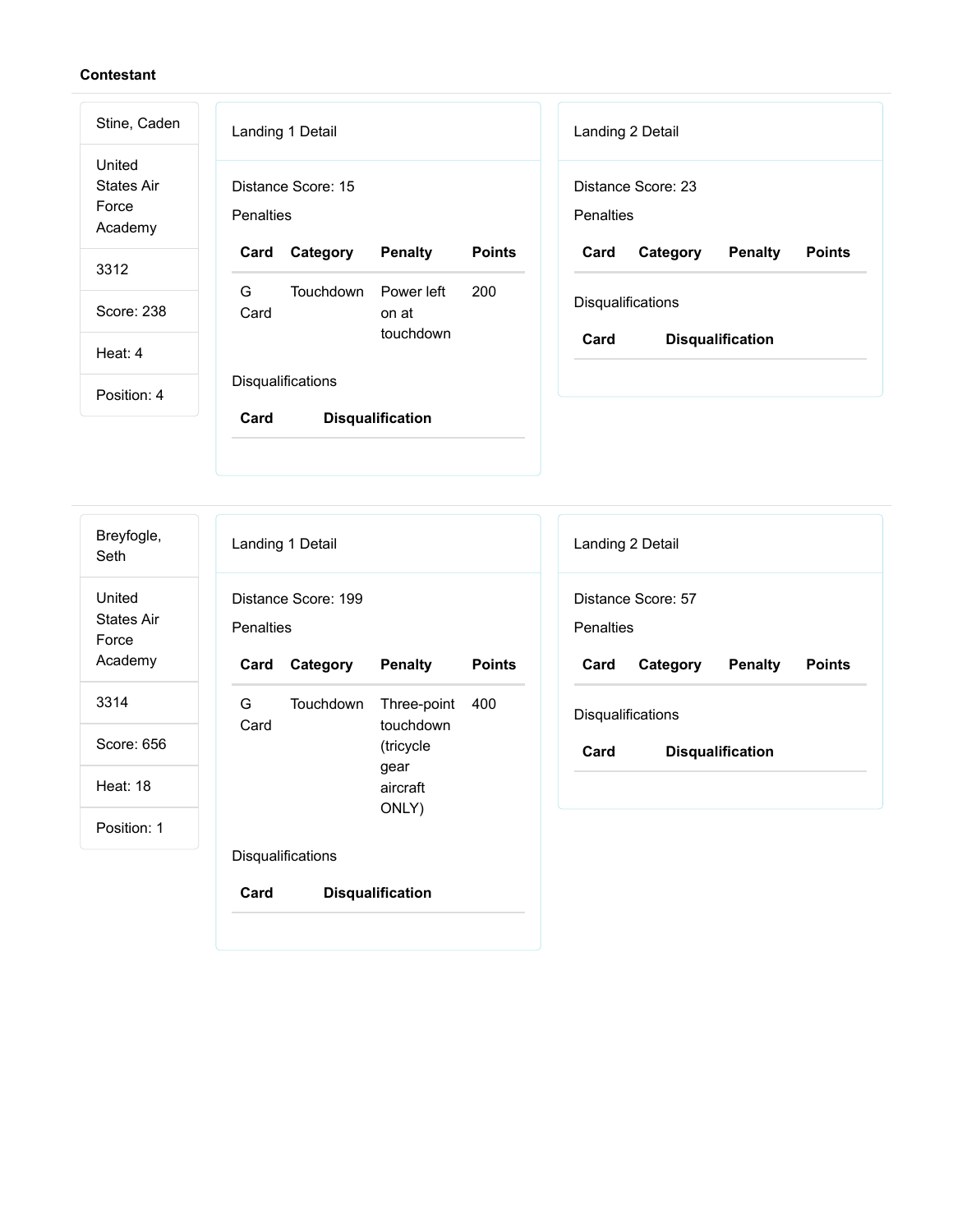| Samuels,<br>Kyle                                | Landing 1 Detail                                                                       | Landing 2 Detail                                                                               |
|-------------------------------------------------|----------------------------------------------------------------------------------------|------------------------------------------------------------------------------------------------|
| United<br><b>States Air</b><br>Force<br>Academy | Distance Score: 72<br>Penalties<br><b>Penalty</b><br><b>Points</b><br>Category<br>Card | Distance Score: 140<br><b>Penalties</b><br><b>Penalty</b><br><b>Points</b><br>Card<br>Category |
| 3320                                            | Disqualifications                                                                      | Disqualifications                                                                              |
| Score: 212                                      | Card<br><b>Disqualification</b>                                                        | Card<br><b>Disqualification</b>                                                                |
| <b>Heat: 32</b>                                 |                                                                                        |                                                                                                |
| Position: 2                                     |                                                                                        |                                                                                                |

| Portlock,<br>Connor                             | Landing 1 Detail<br>Landing 2 Detail                                                                                                                                                 |
|-------------------------------------------------|--------------------------------------------------------------------------------------------------------------------------------------------------------------------------------------|
| United<br><b>States Air</b><br>Force<br>Academy | Distance Score:<br>Distance Score: 12<br><b>Penalties</b><br>Penalties<br><b>Points</b><br>Card<br><b>Penalty</b><br>Category<br><b>Penalty</b><br>Card<br>Category<br><b>Points</b> |
| 3328                                            | Other<br>Out of<br>400<br>A<br><b>Disqualifications</b>                                                                                                                              |
| Score: 412                                      | Card<br><b>Target Box</b><br>Card<br><b>Disqualification</b>                                                                                                                         |
| <b>Heat: 11</b>                                 | <b>Disqualifications</b>                                                                                                                                                             |
| Position: 3                                     | Card<br><b>Disqualification</b>                                                                                                                                                      |
|                                                 |                                                                                                                                                                                      |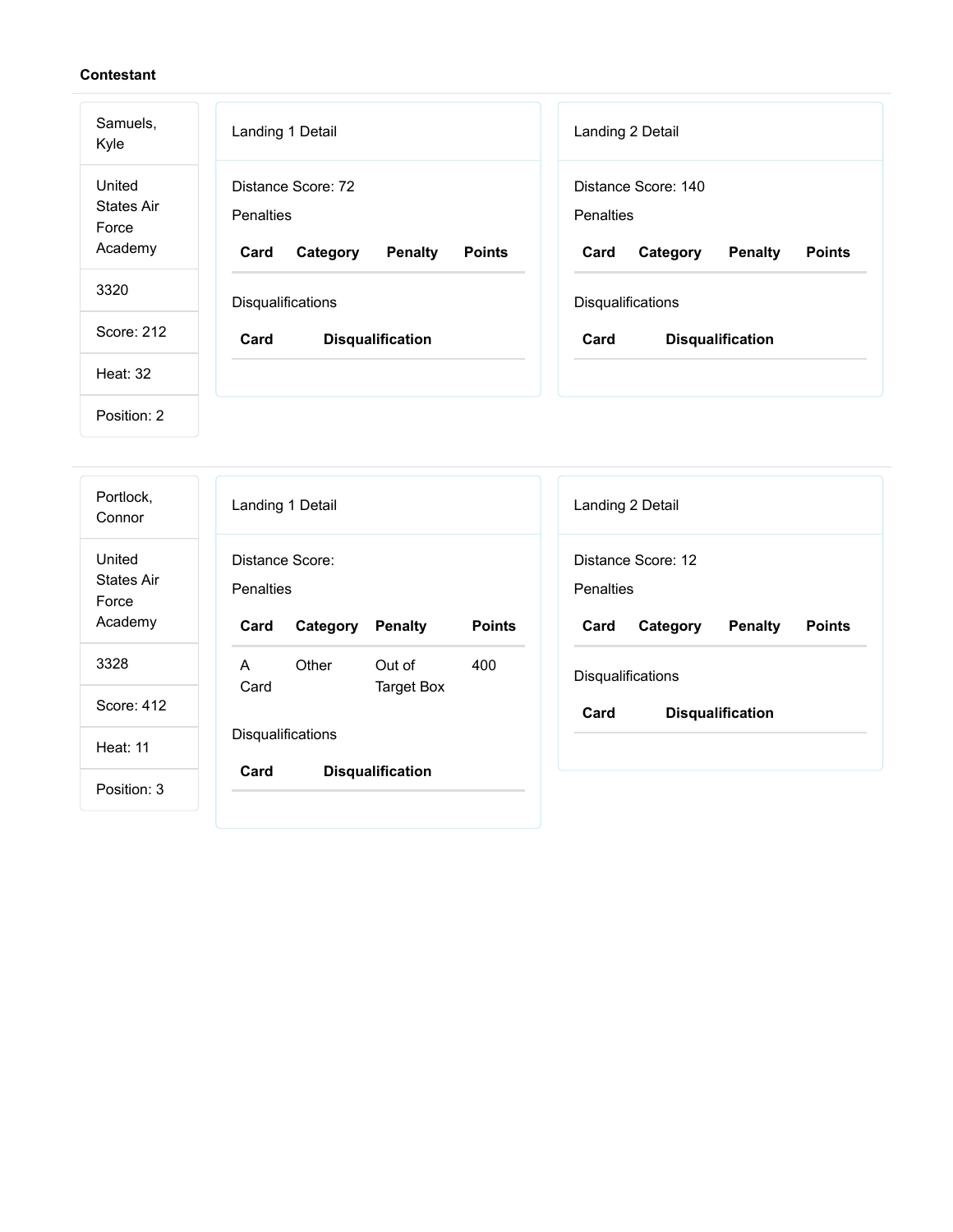| Pehrson,<br><b>Hunter</b>            | Landing 1 Detail                                           | Landing 2 Detail                             |
|--------------------------------------|------------------------------------------------------------|----------------------------------------------|
| University of<br>Nebraska -<br>Omaha | Distance Score:<br><b>Penalties</b>                        | Distance Score: 65<br><b>Penalties</b>       |
| 3411                                 | Category<br><b>Penalty</b><br><b>Points</b><br>Card        | Penalty<br><b>Points</b><br>Card<br>Category |
|                                      | Other<br>A<br>Out of<br>400                                |                                              |
| Score: 515                           | Card<br><b>Target Box</b>                                  | Disqualifications                            |
| <b>Heat: 31</b>                      | F<br>Final<br>Over/Under<br>50<br>Card<br>Turn<br>shooting | Card<br><b>Disqualification</b>              |
| Position: 1                          |                                                            |                                              |
|                                      | Disqualifications                                          |                                              |
|                                      | Card<br><b>Disqualification</b>                            |                                              |

| Corey,<br>Jonathan                   | Landing 1 Detail                                    | Landing 2 Detail                                    |
|--------------------------------------|-----------------------------------------------------|-----------------------------------------------------|
| University of<br>Nebraska -<br>Omaha | Distance Score: 35<br><b>Penalties</b>              | Distance Score: 68<br>Penalties                     |
| 3413                                 | <b>Penalty</b><br><b>Points</b><br>Card<br>Category | <b>Penalty</b><br><b>Points</b><br>Card<br>Category |
| Score: 103                           | <b>Disqualifications</b>                            | <b>Disqualifications</b>                            |
| <b>Heat: 24</b>                      | <b>Disqualification</b><br>Card                     | Card<br><b>Disqualification</b>                     |
| Position: 1                          |                                                     |                                                     |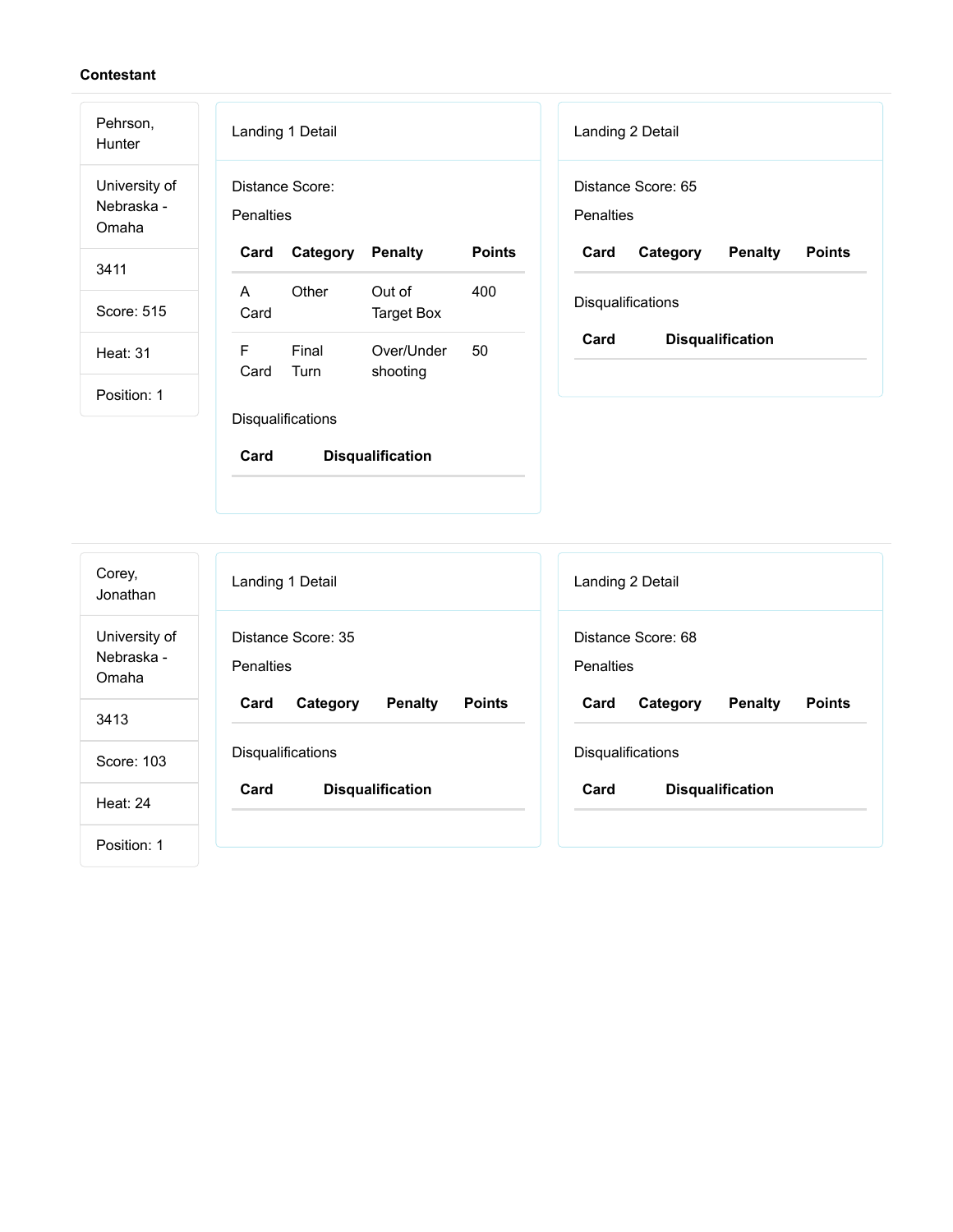| Ferguson,<br>Garrett                 | Landing 1 Detail<br>Landing 2 Detail                                                                       |
|--------------------------------------|------------------------------------------------------------------------------------------------------------|
| University of<br>Nebraska -<br>Omaha | Distance Score: 52<br>Distance Score: 22<br>Penalties<br><b>Penalties</b>                                  |
| 3414                                 | <b>Points</b><br><b>Points</b><br>Card<br>Category<br><b>Penalty</b><br>Card<br>Category<br><b>Penalty</b> |
|                                      | F<br>F<br>Final<br>Final<br>Over/Under<br>50<br>Over/Under<br>50                                           |
| Score: 174                           | Turn<br>Card<br>Turn<br>shooting<br>Card<br>shooting                                                       |
| Heat: $3$                            | Disqualifications<br>Disqualifications                                                                     |
| Position: 4                          | Card<br><b>Disqualification</b><br>Card<br><b>Disqualification</b>                                         |
|                                      |                                                                                                            |
|                                      |                                                                                                            |

| Brennan,<br>Owen                     | Landing 1 Detail                                    | Landing 2 Detail                                    |
|--------------------------------------|-----------------------------------------------------|-----------------------------------------------------|
| University of<br>Nebraska -<br>Omaha | Distance Score: 140<br><b>Penalties</b>             | Distance Score: 75<br><b>Penalties</b>              |
| 3417                                 | <b>Points</b><br>Card<br>Category<br><b>Penalty</b> | <b>Penalty</b><br><b>Points</b><br>Card<br>Category |
| Score: 215                           | Disqualifications                                   | Disqualifications                                   |
| Heat: 10                             | Card<br><b>Disqualification</b>                     | Card<br><b>Disqualification</b>                     |
| Position: 3                          |                                                     |                                                     |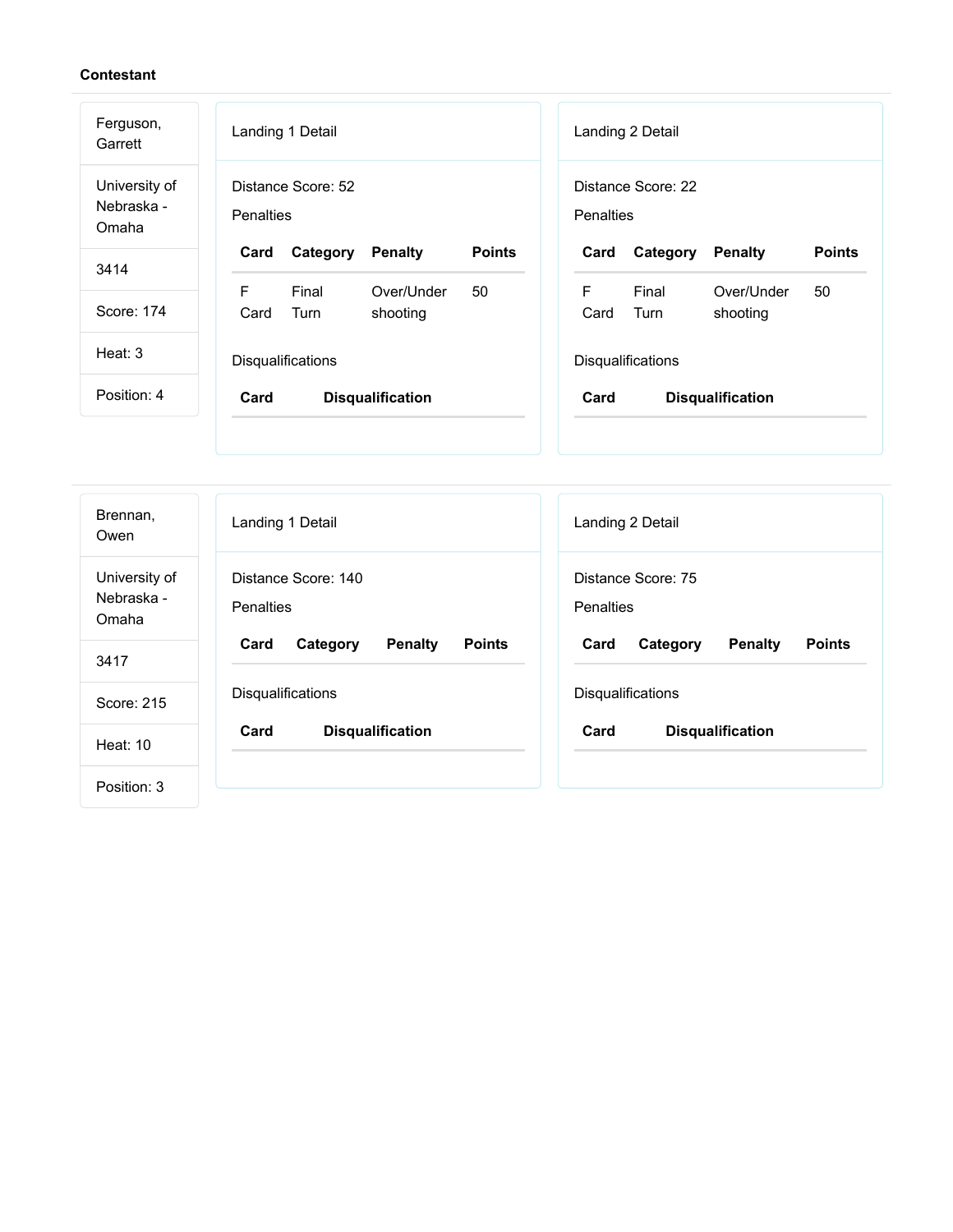| Thomason,<br>Kenneth                 | Landing 1 Detail<br>Landing 2 Detail                                                                          |
|--------------------------------------|---------------------------------------------------------------------------------------------------------------|
| University of<br>Nebraska -<br>Omaha | Distance Score: 48<br>Distance Score: 6<br><b>Penalties</b><br>Penalties                                      |
| 3419                                 | Category<br><b>Penalty</b><br><b>Points</b><br>Category<br><b>Penalty</b><br><b>Points</b><br>Card<br>Card    |
| Score: 404                           | G<br>Landing off<br>Touchdown<br>200<br>Touchdown<br>100<br>G<br>Excessive<br>Card<br>Card<br>float<br>runway |
| <b>Heat: 17</b>                      | centerline<br>Disqualifications                                                                               |
| Position: 2                          | F<br>Final Turn<br>Over/Under<br>50<br>Card<br>shooting<br>Card<br><b>Disqualification</b>                    |
|                                      | Disqualifications                                                                                             |
|                                      | Card<br><b>Disqualification</b>                                                                               |
|                                      |                                                                                                               |

| Wells,<br>Carson              | Landing 1 Detail                                    | Landing 2 Detail                                    |
|-------------------------------|-----------------------------------------------------|-----------------------------------------------------|
| University of<br>North Dakota | Distance Score: 165<br><b>Penalties</b>             | Distance Score: 22<br><b>Penalties</b>              |
| 3511                          | <b>Points</b><br><b>Penalty</b><br>Card<br>Category | <b>Penalty</b><br><b>Points</b><br>Card<br>Category |
| Score: 187                    | <b>Disqualifications</b>                            | <b>Disqualifications</b>                            |
| Heat: 12                      | Card<br><b>Disqualification</b>                     | Card<br><b>Disqualification</b>                     |
| Position: 2                   |                                                     |                                                     |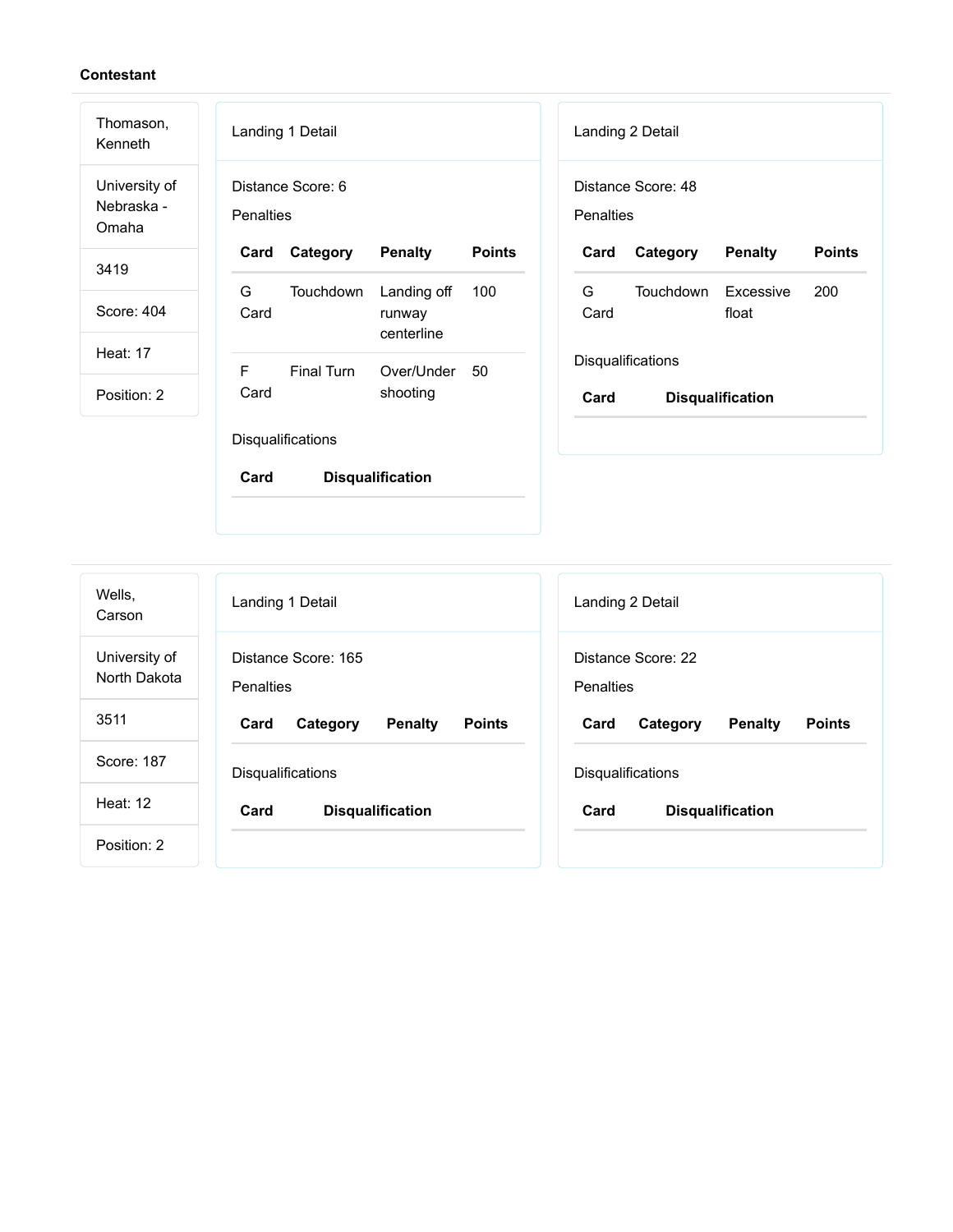| Sussenbach,<br>Jebadiah       | Landing 1 Detail                                    | Landing 2 Detail                                    |
|-------------------------------|-----------------------------------------------------|-----------------------------------------------------|
| University of<br>North Dakota | Distance Score: 4<br><b>Penalties</b>               | Distance Score: 195<br><b>Penalties</b>             |
| 3512                          | Card<br><b>Penalty</b><br><b>Points</b><br>Category | <b>Penalty</b><br><b>Points</b><br>Card<br>Category |
| Score: 199                    | <b>Disqualifications</b>                            | <b>Disqualifications</b>                            |
| Heat: $33$                    | Card<br><b>Disqualification</b>                     | Card<br><b>Disqualification</b>                     |
| Position: 1                   |                                                     |                                                     |

| Weiss,<br>Mikayla             | Landing 1 Detail                                    | Landing 2 Detail                                          |
|-------------------------------|-----------------------------------------------------|-----------------------------------------------------------|
| University of<br>North Dakota | Distance Score: 129<br>Penalties                    | Distance Score:<br><b>Penalties</b>                       |
| 3513                          | <b>Penalty</b><br><b>Points</b><br>Card<br>Category | Category<br><b>Penalty</b><br><b>Points</b><br>Card       |
| Score: 429                    | Disqualifications                                   | Other<br>0<br>Did Not<br>A<br>Card<br>Land                |
| Heat: 26                      | Card<br><b>Disqualification</b>                     |                                                           |
| Position: 4                   |                                                     | G<br>Touchdown<br>300<br>Go-around<br>Card<br>(own fault) |
|                               |                                                     | Disqualifications                                         |

**Card Disqualification**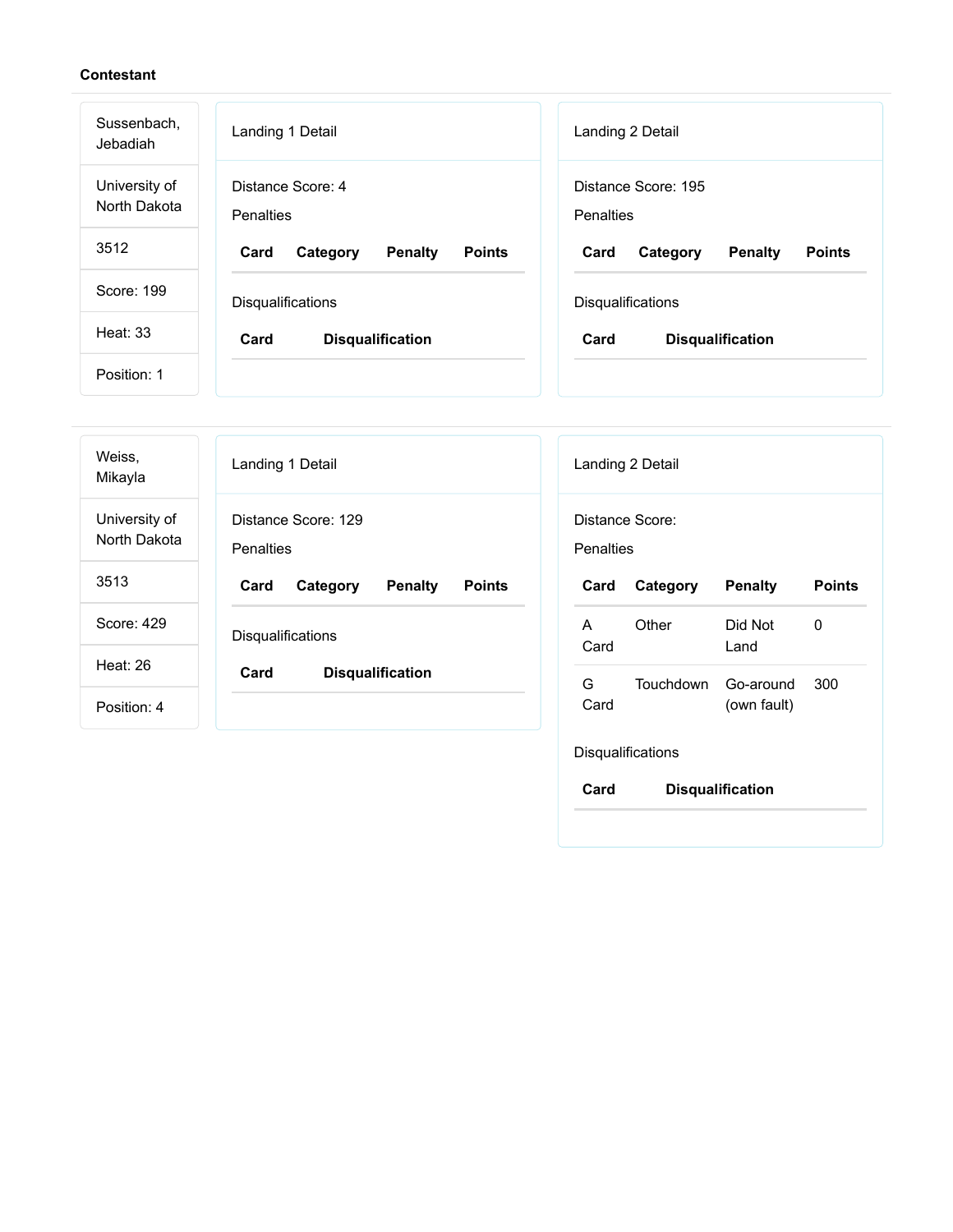| Schwartz,<br>Aaron            | Landing 1 Detail                                    | Landing 2 Detail                                         |
|-------------------------------|-----------------------------------------------------|----------------------------------------------------------|
| University of<br>North Dakota | Distance Score: 8<br>Penalties                      | Distance Score:<br><b>Penalties</b>                      |
| 3516                          | Card<br>Category<br><b>Penalty</b><br><b>Points</b> | <b>Points</b><br>Category<br><b>Penalty</b><br>Card      |
| Score: 508                    | Disqualifications                                   | Other<br>Out of<br>400<br>A<br>Card<br><b>Target Box</b> |
| <b>Heat: 19</b>               | Card<br><b>Disqualification</b>                     | G<br>Touchdown<br>Landing off<br>100                     |
| Position: 3                   |                                                     | Card<br>runway<br>centerline                             |
|                               |                                                     | Disqualifications                                        |
|                               |                                                     | Card<br><b>Disqualification</b>                          |

| Taylor, Joe                   | Landing 1 Detail                                    | Landing 2 Detail                                    |
|-------------------------------|-----------------------------------------------------|-----------------------------------------------------|
| University of<br>North Dakota | Distance Score: 14                                  | Distance Score: 8                                   |
| 3524                          | Penalties                                           | Penalties                                           |
| Score: 22                     | <b>Points</b><br><b>Penalty</b><br>Card<br>Category | <b>Points</b><br>Card<br><b>Penalty</b><br>Category |
| Heat: 5                       | <b>Disqualifications</b>                            | <b>Disqualifications</b>                            |
| Position: 1                   | <b>Disqualification</b><br>Card                     | Card<br><b>Disqualification</b>                     |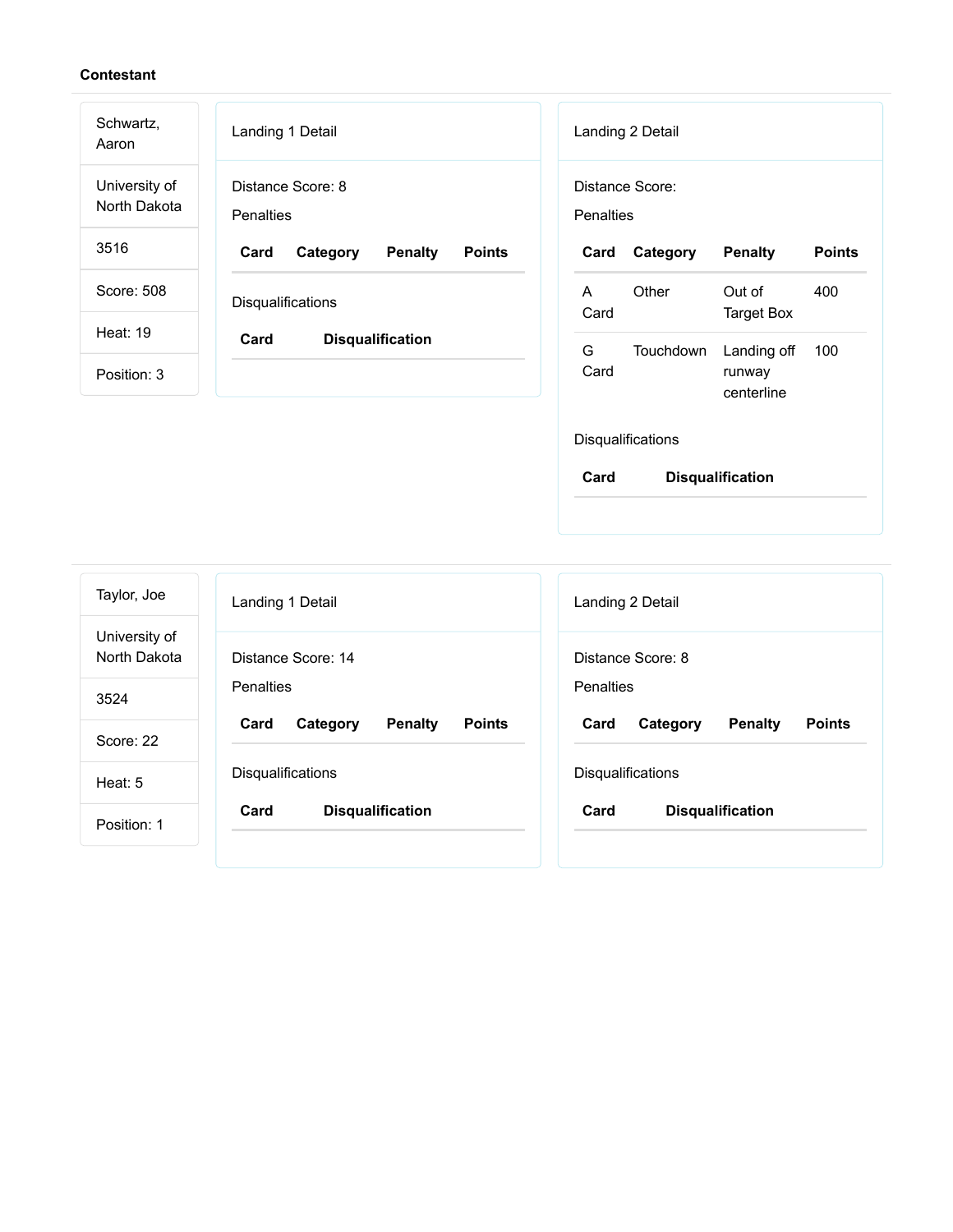| Hunter,<br>Christopher   | Landing 1 Detail                                    | Landing 2 Detail                                            |
|--------------------------|-----------------------------------------------------|-------------------------------------------------------------|
| Utah State<br>University | Distance Score: 5<br><b>Penalties</b>               | Distance Score:<br><b>Penalties</b>                         |
| 3611                     | Card<br><b>Penalty</b><br><b>Points</b><br>Category | <b>Points</b><br>Card<br><b>Penalty</b><br>Category         |
| Score: 405               | <b>Disqualifications</b>                            | A<br>Other<br>Out of<br>400<br>Card                         |
| <b>Heat: 25</b>          | Card<br><b>Disqualification</b>                     | Target Box                                                  |
| Position: 4              |                                                     | <b>Disqualifications</b><br>Card<br><b>Disqualification</b> |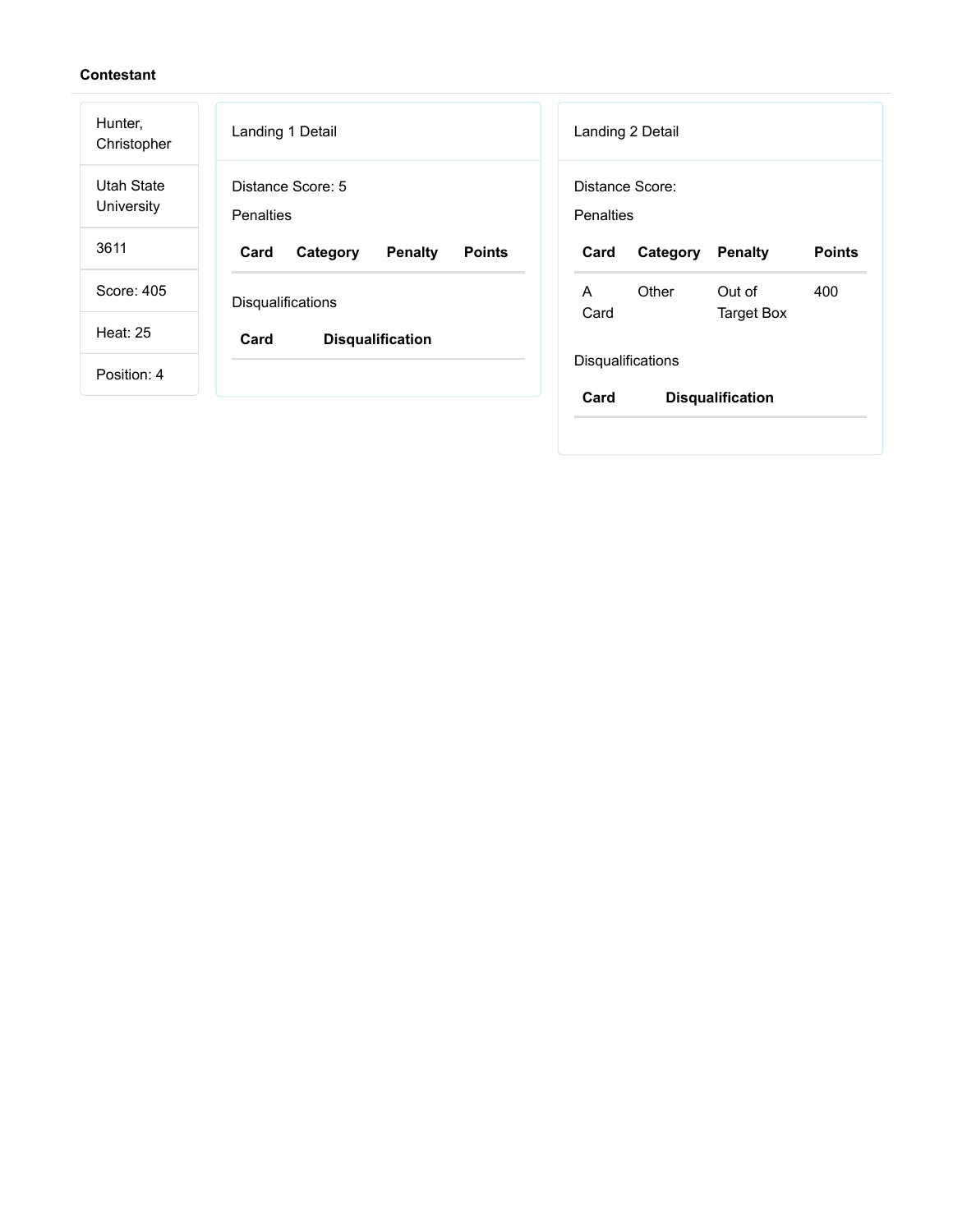Dunn, Michael

Utah State University

3614

Score: 1050

Heat: 32

Position: 4

| Penalties                | Distance Score:   |                          |               |  |  |
|--------------------------|-------------------|--------------------------|---------------|--|--|
| Card                     | Category          | Penalty                  | <b>Points</b> |  |  |
| F<br>Card                | <b>Final Turn</b> | Over/Under<br>shooting   | 50            |  |  |
| A<br>Card                | Other             | Did Not<br>Land          | O             |  |  |
| G –<br>Card              | Touchdown         | Go-around<br>(own fault) | 300           |  |  |
| <b>Disqualifications</b> |                   |                          |               |  |  |
| Card                     |                   | <b>Disqualification</b>  |               |  |  |

| Landing 2 Detail  |                                               |                                         |               |  |  |  |
|-------------------|-----------------------------------------------|-----------------------------------------|---------------|--|--|--|
|                   | Distance Score:<br>Penalties                  |                                         |               |  |  |  |
| Card              | Category                                      | <b>Penalty</b>                          | <b>Points</b> |  |  |  |
| F<br>Card         | <b>Final Turn</b>                             | Over/Under<br>shooting                  | 50            |  |  |  |
| F<br>Card         | Final<br>Approach<br>to 100'<br><b>AGL</b>    | Addition of<br>power after<br>reduction | 200           |  |  |  |
| А<br>Card         | Other                                         | Out of<br><b>Target Box</b>             | 400           |  |  |  |
| G<br>Card         | Final<br>Approach<br>below 100'<br><b>AGL</b> | Addition of<br>power after<br>reduction | 200           |  |  |  |
| G.<br>Card        | Touchdown                                     | Ballooning                              | 50            |  |  |  |
| Disqualifications |                                               |                                         |               |  |  |  |
| Card              |                                               | <b>Disqualification</b>                 |               |  |  |  |
|                   |                                               |                                         |               |  |  |  |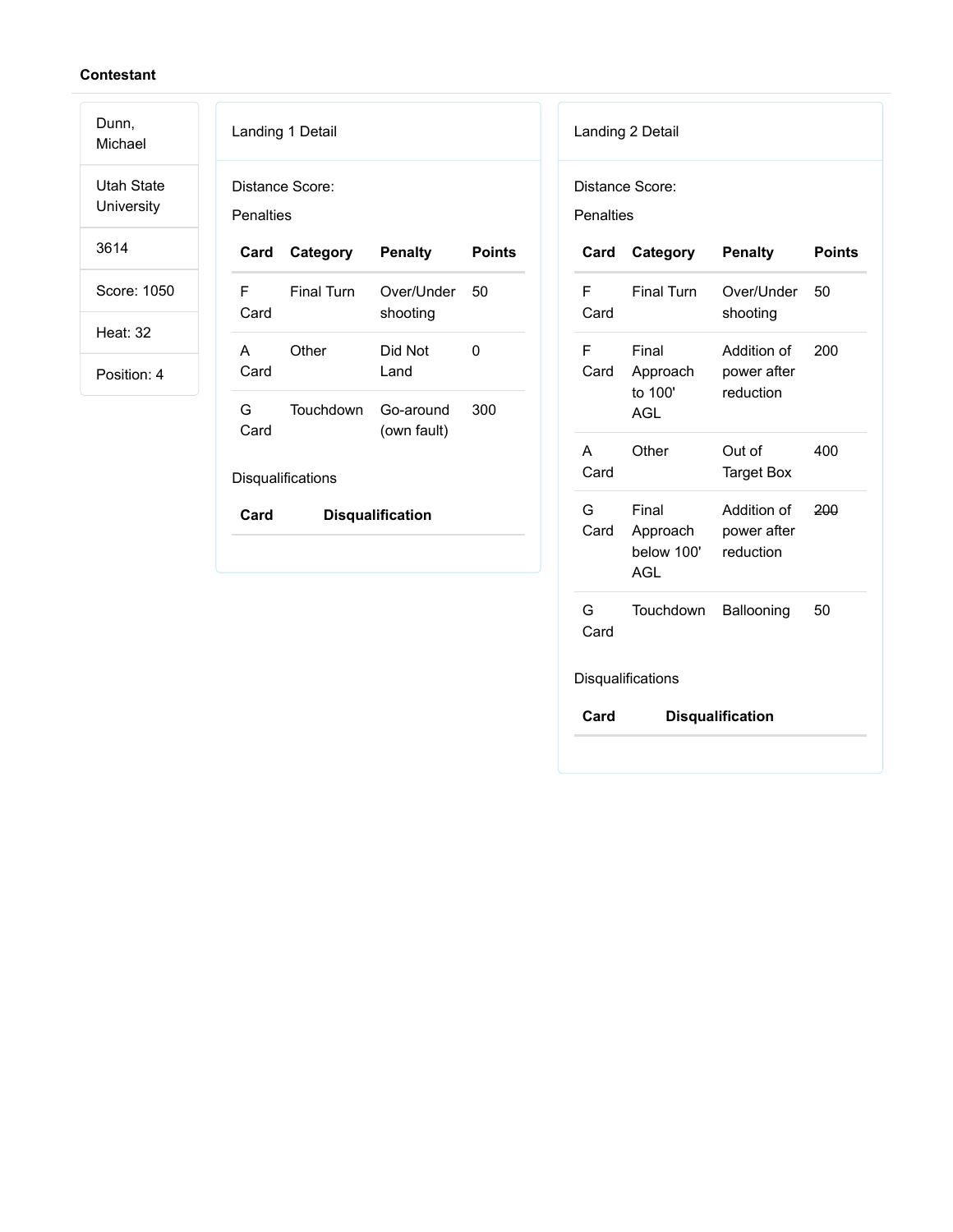| Barrus,<br>Jared                | Landing 1 Detail                                                  | Landing 2 Detail                                    |
|---------------------------------|-------------------------------------------------------------------|-----------------------------------------------------|
| Utah State<br><b>University</b> | Distance Score: 80<br>Penalties                                   | Distance Score:<br>Penalties                        |
| 3619                            | <b>Penalty</b><br><b>Points</b><br>Card<br>Category               | <b>Points</b><br>Card<br>Category<br><b>Penalty</b> |
| Score: 480                      | D<br>Late power<br>100<br>Power<br>Card<br>Reduction<br>reduction | Other<br>Did Not<br>0<br>A<br>Card<br>Land          |
| Heat: $4$                       |                                                                   | G<br><b>Touchdown</b>                               |
| Position: 1                     | Disqualifications<br>Card<br><b>Disqualification</b>              | 300<br>Go-around<br>Card<br>(own fault)             |
|                                 |                                                                   | Disqualifications                                   |
|                                 |                                                                   | Card<br><b>Disqualification</b>                     |

| Jensen,<br>Hunter        | Landing 1 Detail                    |                   |                         |               |  |                  | Landing 2 Detail |                          |               |
|--------------------------|-------------------------------------|-------------------|-------------------------|---------------|--|------------------|------------------|--------------------------|---------------|
| Utah State<br>University | Distance Score:<br><b>Penalties</b> |                   |                         |               |  | <b>Penalties</b> | Distance Score:  |                          |               |
| 3620                     | Card                                | Category          | <b>Penalty</b>          | <b>Points</b> |  | Card             | Category         | <b>Penalty</b>           | <b>Points</b> |
| Score: 1150              | A<br>Card                           | Other             | Did Not<br>Land         | 0             |  | A<br>Card        | Other            | Out of<br>Target Box     | 400           |
| <b>Heat: 11</b>          | G                                   | Touchdown         | Go-around               | 300           |  | F                | Final Turn       | Over/Under               | 50            |
| Position: 2              | Card                                |                   | (own fault)             |               |  | Card             |                  | shooting                 |               |
|                          |                                     | Disqualifications |                         |               |  | G<br>Card        | Touchdown        | Three-point<br>touchdown | 400           |
|                          | Card                                |                   | <b>Disqualification</b> |               |  |                  |                  | (tricycle                |               |

| А<br>Card | Other                    | Out of<br>Target Box                                               | 400 |
|-----------|--------------------------|--------------------------------------------------------------------|-----|
| F<br>Card | <b>Final Turn</b>        | Over/l Inder<br>shooting                                           | 50  |
| G<br>Card | Touchdown                | Three-point<br>touchdown<br>(tricycle<br>gear<br>aircraft<br>ONLY) | 400 |
|           | <b>Disqualifications</b> |                                                                    |     |

**Card Disqualification**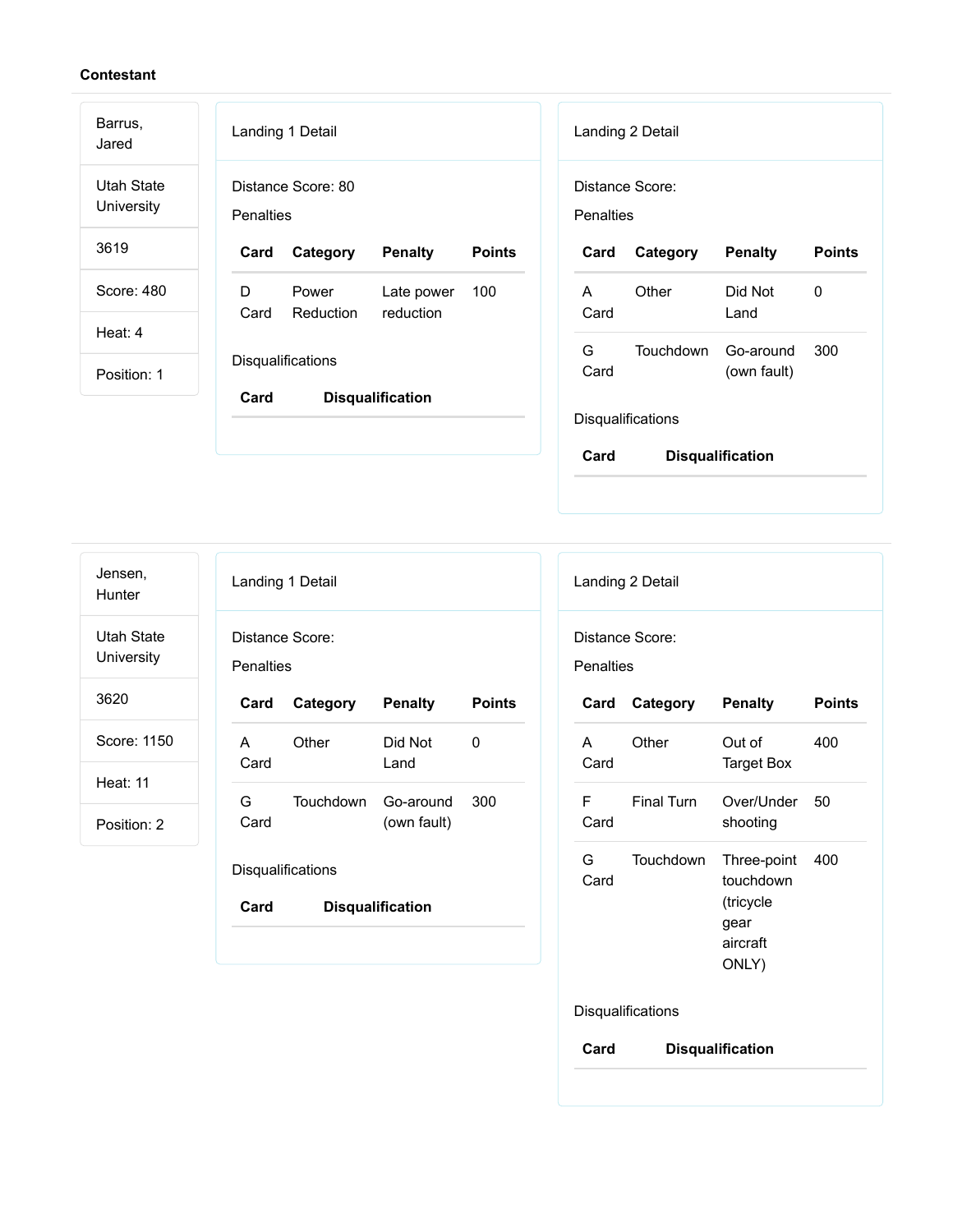| Burkett,<br>Jordan              | Landing 1 Detail<br>Landing 2 Detail                                                                                  |  |
|---------------------------------|-----------------------------------------------------------------------------------------------------------------------|--|
| <b>Utah State</b><br>University | Distance Score:<br>Distance Score:<br>Penalties<br>Penalties                                                          |  |
| 3621                            | <b>Penalty</b><br><b>Points</b><br>Category<br><b>Penalty</b><br><b>Points</b><br>Card<br>Card<br>Category            |  |
| Score: 750                      | G<br>Touchdown<br>300<br>Other<br>Out of<br>400<br>Go-around<br>A<br>Card<br><b>Target Box</b><br>(own fault)<br>Card |  |
| Heat: 18                        | Other<br>Did Not<br>0<br>$\mathsf{A}$                                                                                 |  |
| Position: 2                     | Disqualifications<br>Card<br>Land                                                                                     |  |
|                                 | Card<br><b>Disqualification</b><br>F<br>Final Turn<br>Over/Under<br>50<br>Card<br>shooting                            |  |
|                                 | Disqualifications                                                                                                     |  |
|                                 | Card<br><b>Disqualification</b>                                                                                       |  |
|                                 |                                                                                                                       |  |
|                                 |                                                                                                                       |  |

| Serra,<br>Antonino                | Landing 1 Detail |                   |                         |        |  |
|-----------------------------------|------------------|-------------------|-------------------------|--------|--|
| Western<br>Michigan<br>University | Penalties        | Distance Score:   |                         |        |  |
| 3710                              | Card             | Category          | <b>Penalty</b>          | Points |  |
|                                   | A                | Other             | Out of                  | 400    |  |
| Score: 505                        | Card             |                   | Target Box              |        |  |
| Heat: 4                           |                  | Disqualifications |                         |        |  |
| Position: 2                       | Card             |                   | <b>Disqualification</b> |        |  |

| Landing 2 Detail  |                                 |         |        |  |  |
|-------------------|---------------------------------|---------|--------|--|--|
| <b>Penalties</b>  | Distance Score: 105             |         |        |  |  |
| Card              | Category                        | Penalty | Points |  |  |
| Disqualifications |                                 |         |        |  |  |
|                   | Card<br><b>Disqualification</b> |         |        |  |  |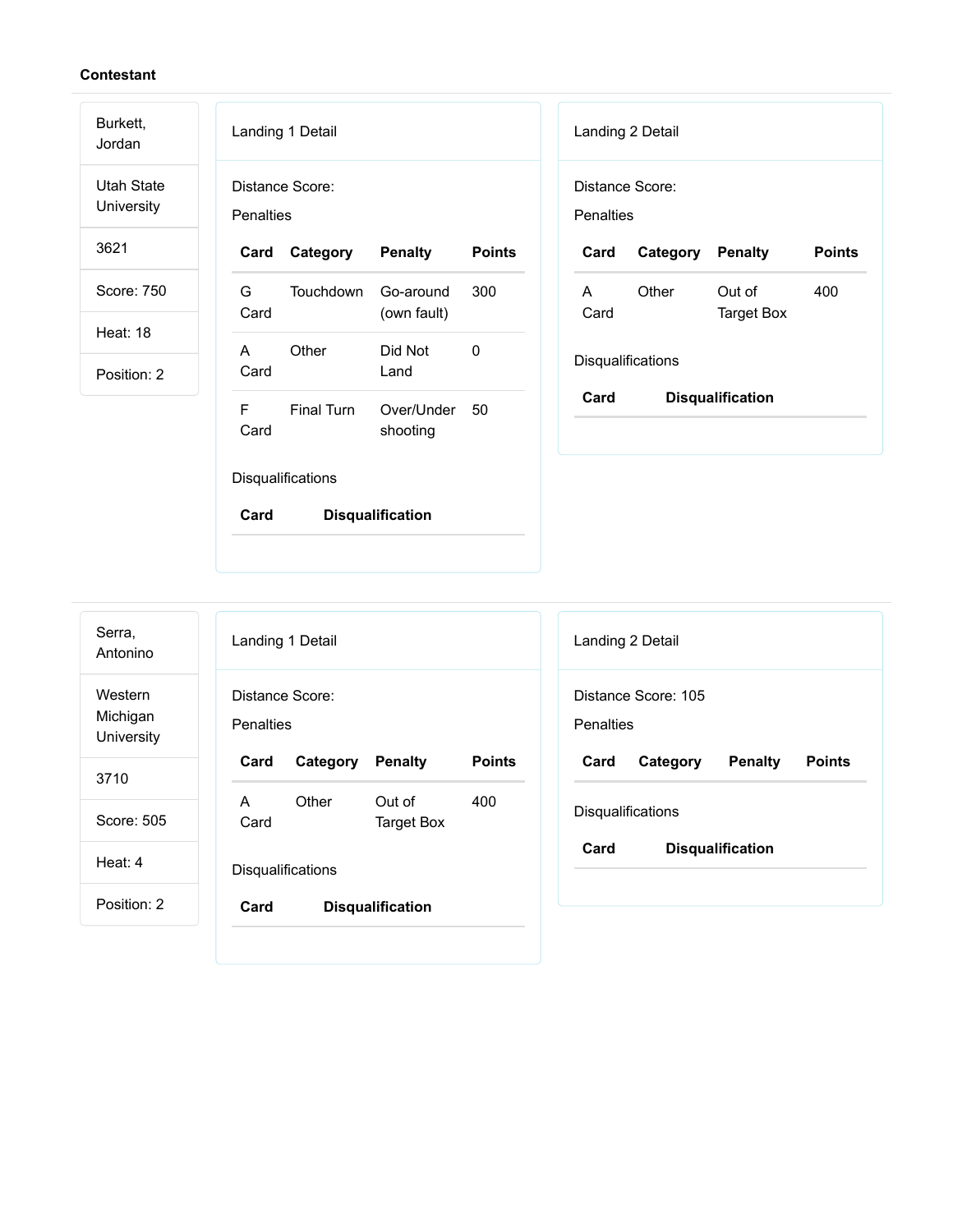| Albrecht,<br>Kyle                 | Landing 1 Detail                                     | Landing 2 Detail                                          |
|-----------------------------------|------------------------------------------------------|-----------------------------------------------------------|
| Western<br>Michigan<br>University | Distance Score: 7<br><b>Penalties</b>                | Distance Score:<br>Penalties                              |
| 3711                              | Card<br><b>Points</b><br>Category<br><b>Penalty</b>  | <b>Penalty</b><br><b>Points</b><br>Card<br>Category       |
| Score: 307                        | Disqualifications<br>Card<br><b>Disqualification</b> | Other<br>Did Not<br>A<br>0<br>Card<br>Land                |
| <b>Heat: 11</b>                   |                                                      | G<br>Touchdown<br>300<br>Go-around<br>Card<br>(own fault) |
| Position: 1                       |                                                      |                                                           |
|                                   |                                                      | Disqualifications                                         |

**Card Disqualification**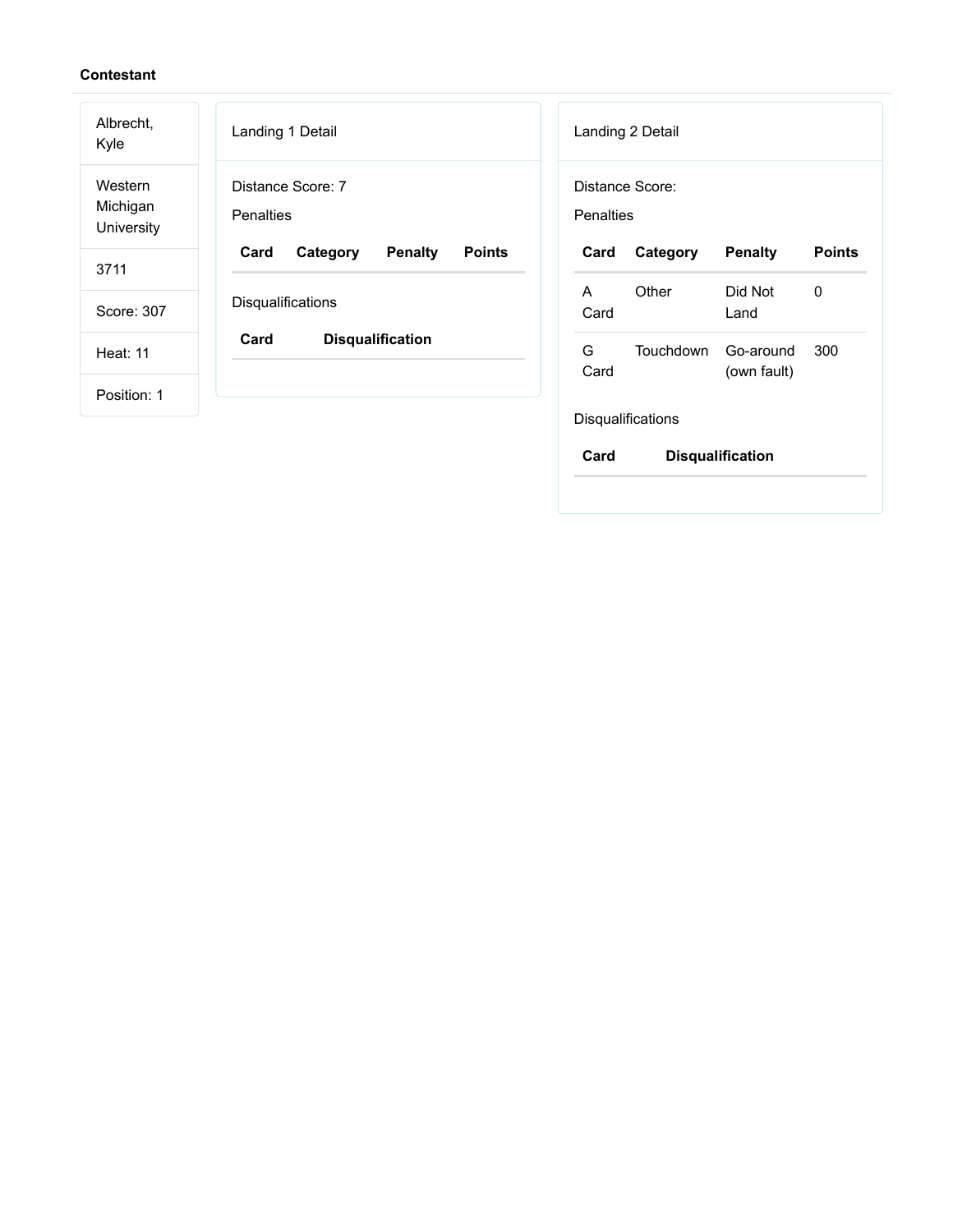## **Contestant**

Bernin, Jessica

Western Michigan University

3712

Score: DQ

Heat: 32

Position: 1

| Landing 1 Detail |                                                              |                                            |        |  |  |  |
|------------------|--------------------------------------------------------------|--------------------------------------------|--------|--|--|--|
| Penalties        | Distance Score:                                              |                                            |        |  |  |  |
| Card             | Category                                                     | <b>Penalty</b>                             | Points |  |  |  |
| G<br>Card        | Final<br>Approach<br>below 100'<br><b>AGL</b>                | Addition<br>of power<br>after<br>reduction | 200    |  |  |  |
| G<br>Card        | Touchdown                                                    | Dragging                                   | 200    |  |  |  |
| А<br>Card        | Other                                                        | Out of<br>Target<br>Box                    | 400    |  |  |  |
| F<br>Card        | Final<br>Approach to of power<br>100' AGL                    | Addition<br>after<br>reduction             | 200    |  |  |  |
|                  | Disqualifications                                            |                                            |        |  |  |  |
| Card             | <b>Disqualification</b>                                      |                                            |        |  |  |  |
| G<br>Card        | Descent to a dangerously low<br>altitude before adding power |                                            |        |  |  |  |
| F<br>Card        | Descent to a dangerously low<br>altitude before adding power |                                            |        |  |  |  |

| Landing 2 Detail                |                         |                                     |               |  |
|---------------------------------|-------------------------|-------------------------------------|---------------|--|
| Distance Score: 56<br>Penalties |                         |                                     |               |  |
| Card                            | Category                | <b>Penalty</b>                      | <b>Points</b> |  |
| G .<br>Card                     | Touchdown               | Landing off<br>runway<br>centerline | 100           |  |
| <b>Disqualifications</b>        |                         |                                     |               |  |
|                                 | <b>Disqualification</b> |                                     |               |  |
| Card                            |                         |                                     |               |  |